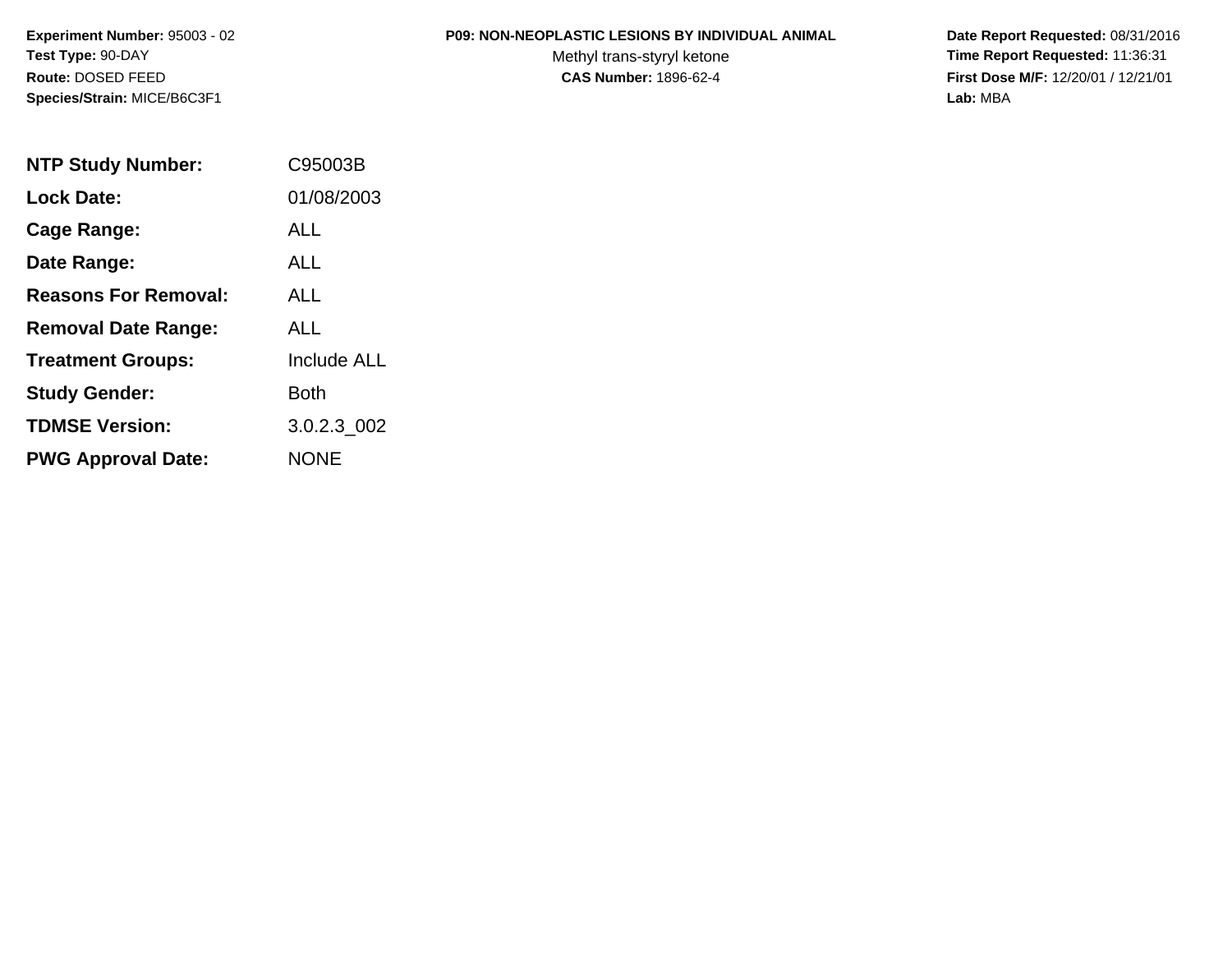#### **P09: NON-NEOPLASTIC LESIONS BY INDIVIDUAL ANIMAL**

Methyl trans-styryl ketone<br>CAS Number: 1896-62-4

 **Date Report Requested:** 08/31/2016 **Time Report Requested:** 11:36:31 **First Dose M/F:** 12/20/01 / 12/21/01<br>**Lab:** MBA **Lab:** MBA

| <b>B6C3F1 MICE MALE</b>   | DAY ON TEST      | $\begin{smallmatrix} 0\\0 \end{smallmatrix}$<br>$\frac{9}{2}$                           | $_{\rm 0}^{\rm 0}$<br>$\frac{9}{2}$                    | $\mathbf 0$<br>$\mathbf 0$<br>$\frac{9}{2}$                                              | $\begin{smallmatrix} 0\\0 \end{smallmatrix}$<br>$\frac{9}{2}$                    | $\begin{smallmatrix} 0\\0 \end{smallmatrix}$<br>$\frac{9}{2}$  | $\begin{smallmatrix} 0\\0 \end{smallmatrix}$<br>$\frac{9}{2}$                         | $\begin{smallmatrix}0\\0\end{smallmatrix}$<br>$\frac{9}{2}$                | $\mathbf 0$<br>$\mathbf 0$<br>$\frac{9}{2}$ | $\begin{smallmatrix} 0\\0 \end{smallmatrix}$<br>$\frac{9}{2}$ | 0<br>0<br>9<br>$\overline{c}$                               |          |
|---------------------------|------------------|-----------------------------------------------------------------------------------------|--------------------------------------------------------|------------------------------------------------------------------------------------------|----------------------------------------------------------------------------------|----------------------------------------------------------------|---------------------------------------------------------------------------------------|----------------------------------------------------------------------------|---------------------------------------------|---------------------------------------------------------------|-------------------------------------------------------------|----------|
| <b>VEHICLE CONTROL</b>    | <b>ANIMAL ID</b> | $\mathsf{O}\xspace$<br>$\begin{smallmatrix}0\\0\\0\\0\end{smallmatrix}$<br>$\mathbf{1}$ | 0<br>$_{\rm 0}^{\rm 0}$<br>$\pmb{0}$<br>$\overline{2}$ | $\mathbf 0$<br>$\begin{smallmatrix} 0\\0 \end{smallmatrix}$<br>$\,0\,$<br>$\overline{3}$ | $\mathbf 0$<br>$\pmb{0}$<br>$\mathsf{O}\xspace$<br>$\mathsf 0$<br>$\overline{4}$ | 0<br>$\mathbf 0$<br>$\mathsf 0$<br>$\pmb{0}$<br>$\overline{5}$ | $\boldsymbol{0}$<br>$\mathsf{O}\xspace$<br>$\overline{0}$ <sub>0</sub><br>$6^{\circ}$ | $\mathbf 0$<br>$\mathbf 0$<br>$\mathbf 0$<br>$\mathbf 0$<br>$\overline{7}$ | $\mathbf 0$<br>0<br>0<br>$\mathbf 0$<br>8   | $\mathbf 0$<br>$\mathbf 0$<br>$\mathbf 0$<br>$\mathbf 0$<br>9 | $\mathbf 0$<br>$\Omega$<br>0<br>$\mathbf{1}$<br>$\mathbf 0$ | * TOTALS |
| <b>ALIMENTARY SYSTEM</b>  |                  |                                                                                         |                                                        |                                                                                          |                                                                                  |                                                                |                                                                                       |                                                                            |                                             |                                                               |                                                             |          |
| Esophagus                 |                  | $+$                                                                                     | $\div$                                                 |                                                                                          |                                                                                  | $\div$                                                         |                                                                                       |                                                                            |                                             |                                                               | $+$                                                         | 10       |
| Gallbladder               |                  | $+$                                                                                     | $\ddot{}$                                              |                                                                                          |                                                                                  |                                                                |                                                                                       |                                                                            |                                             | $\ddot{}$                                                     | $+$                                                         | 10       |
| Intestine Large, Cecum    |                  | $\ddot{}$                                                                               |                                                        |                                                                                          |                                                                                  |                                                                |                                                                                       |                                                                            |                                             |                                                               | $+$                                                         | 10       |
| Intestine Large, Colon    |                  | $+$                                                                                     |                                                        |                                                                                          |                                                                                  |                                                                |                                                                                       |                                                                            |                                             |                                                               | $+$                                                         | 10       |
| Intestine Large, Rectum   |                  |                                                                                         |                                                        |                                                                                          |                                                                                  |                                                                |                                                                                       |                                                                            |                                             |                                                               | $+$                                                         | 10       |
| Intestine Small, Duodenum |                  |                                                                                         |                                                        |                                                                                          |                                                                                  |                                                                |                                                                                       | ÷.                                                                         |                                             |                                                               | $+$                                                         | 10       |
| Intestine Small, Ileum    |                  | $+$                                                                                     |                                                        |                                                                                          |                                                                                  |                                                                |                                                                                       | ÷.                                                                         |                                             | $\pm$                                                         | $+$                                                         | 10       |
| Intestine Small, Jejunum  |                  | $+$                                                                                     |                                                        |                                                                                          |                                                                                  |                                                                |                                                                                       | $\div$                                                                     |                                             | $\div$                                                        | $+$                                                         | 10       |
| Liver                     |                  | $+$                                                                                     | $\ddot{}$                                              |                                                                                          |                                                                                  |                                                                |                                                                                       |                                                                            |                                             | $\div$                                                        | $+$                                                         | 10       |
| Pancreas                  |                  | $+$                                                                                     | $\div$                                                 |                                                                                          |                                                                                  |                                                                |                                                                                       |                                                                            |                                             |                                                               | $+$                                                         | 10       |
| Salivary Glands           |                  |                                                                                         |                                                        |                                                                                          |                                                                                  |                                                                |                                                                                       |                                                                            |                                             |                                                               | $+$                                                         | 10       |
| Stomach, Forestomach      |                  | $+$                                                                                     |                                                        |                                                                                          |                                                                                  |                                                                |                                                                                       |                                                                            |                                             |                                                               | $\ddot{}$                                                   | 10       |
| Stomach, Glandular        |                  |                                                                                         |                                                        |                                                                                          |                                                                                  |                                                                |                                                                                       |                                                                            |                                             |                                                               | $+$                                                         | 10       |
| Tongue                    |                  | $+$                                                                                     |                                                        |                                                                                          |                                                                                  | $\div$                                                         |                                                                                       | $\pm$                                                                      |                                             | $\ddot{}$                                                     | $+$                                                         | 10       |

# **CARDIOVASCULAR SYSTEM**

\* .. Total animals with tissue examined microscopically; Total animals with lesion and mean severity grade

+ .. Tissue examined microscopically

X .. Lesion present

I .. Insufficient tissue

M .. Missing tissue

A .. Autolysis precludes evaluation

BLANK .. Not examined microscopically 2) Mild 4) Marked

1-4 .. Lesion qualified as: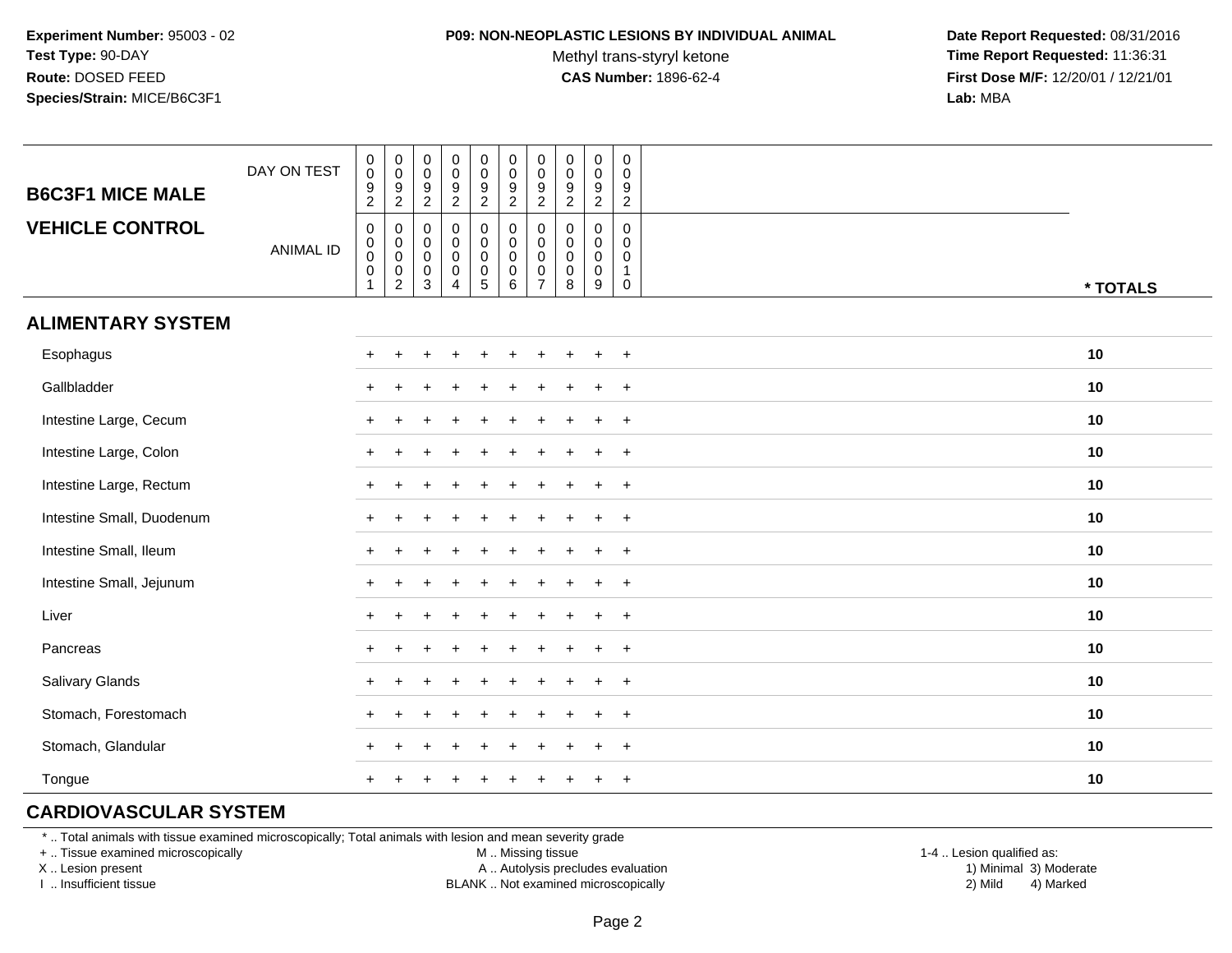#### **P09: NON-NEOPLASTIC LESIONS BY INDIVIDUAL ANIMAL**

Methyl trans-styryl ketone<br>CAS Number: 1896-62-4

| <b>B6C3F1 MICE MALE</b>                                                                                                                                                                       | DAY ON TEST      | $\pmb{0}$<br>$\mathbf 0$<br>$\boldsymbol{9}$                                       | $\pmb{0}$<br>$\mathbf 0$<br>$\boldsymbol{9}$                 | $_{\rm 0}^{\rm 0}$<br>$\boldsymbol{9}$                              | $\pmb{0}$<br>$\bar{0}$<br>$\boldsymbol{9}$                             | $\boldsymbol{0}$<br>$\mathsf{O}\xspace$<br>$\frac{9}{2}$            | $\pmb{0}$<br>$\ddot{\mathbf{0}}$<br>$\boldsymbol{9}$        | $\pmb{0}$<br>$\mathbf 0$<br>$\boldsymbol{9}$                            | $\pmb{0}$<br>$\mathbf 0$<br>$\boldsymbol{9}$             | $\pmb{0}$<br>$\pmb{0}$<br>$\boldsymbol{9}$ | $\pmb{0}$<br>$\Omega$<br>9                                 |                                                                                                                                                         |          |
|-----------------------------------------------------------------------------------------------------------------------------------------------------------------------------------------------|------------------|------------------------------------------------------------------------------------|--------------------------------------------------------------|---------------------------------------------------------------------|------------------------------------------------------------------------|---------------------------------------------------------------------|-------------------------------------------------------------|-------------------------------------------------------------------------|----------------------------------------------------------|--------------------------------------------|------------------------------------------------------------|---------------------------------------------------------------------------------------------------------------------------------------------------------|----------|
|                                                                                                                                                                                               |                  | 2                                                                                  | $\overline{2}$                                               | $\overline{2}$                                                      | $\overline{2}$                                                         |                                                                     | $\overline{2}$                                              | $\overline{2}$                                                          | $\overline{c}$                                           | $\overline{2}$                             | $\overline{2}$                                             |                                                                                                                                                         |          |
| <b>VEHICLE CONTROL</b>                                                                                                                                                                        | <b>ANIMAL ID</b> | $\boldsymbol{0}$<br>$\mathbf 0$<br>$\mathbf 0$<br>$\boldsymbol{0}$<br>$\mathbf{1}$ | 0<br>$\pmb{0}$<br>$\pmb{0}$<br>$\mathsf 0$<br>$\overline{c}$ | 0<br>$\mathbf 0$<br>$\mathsf{O}\xspace$<br>$\mathsf{O}\xspace$<br>3 | $\mathbf 0$<br>$\pmb{0}$<br>$\mathsf 0$<br>$\pmb{0}$<br>$\overline{4}$ | 0<br>$\mathsf{O}\xspace$<br>$\mathbf 0$<br>$\mathsf{O}\xspace$<br>5 | $\mathbf 0$<br>$\pmb{0}$<br>$\mathbf 0$<br>$\mathbf 0$<br>6 | $\mathbf 0$<br>$\Omega$<br>$\mathbf 0$<br>$\mathbf 0$<br>$\overline{7}$ | $\mathbf 0$<br>$\Omega$<br>$\mathbf 0$<br>$\pmb{0}$<br>8 | 0<br>0<br>0<br>$\pmb{0}$<br>9              | $\mathbf 0$<br>$\Omega$<br>$\Omega$<br>$\overline{1}$<br>0 |                                                                                                                                                         | * TOTALS |
|                                                                                                                                                                                               |                  |                                                                                    |                                                              |                                                                     |                                                                        |                                                                     |                                                             |                                                                         |                                                          |                                            |                                                            |                                                                                                                                                         |          |
| <b>Blood Vessel</b>                                                                                                                                                                           |                  |                                                                                    |                                                              |                                                                     |                                                                        |                                                                     |                                                             |                                                                         |                                                          | ÷.                                         | $+$                                                        | 10                                                                                                                                                      |          |
| Heart                                                                                                                                                                                         |                  |                                                                                    |                                                              |                                                                     |                                                                        |                                                                     |                                                             |                                                                         |                                                          | $\overline{ }$                             | $\overline{+}$                                             | 10                                                                                                                                                      |          |
| <b>ENDOCRINE SYSTEM</b>                                                                                                                                                                       |                  |                                                                                    |                                                              |                                                                     |                                                                        |                                                                     |                                                             |                                                                         |                                                          |                                            |                                                            |                                                                                                                                                         |          |
| <b>Adrenal Cortex</b><br>Subcapsular, Hyperplasia, Focal                                                                                                                                      |                  |                                                                                    |                                                              |                                                                     |                                                                        |                                                                     |                                                             | $\ddot{}$                                                               | 1                                                        | $\ddot{}$<br>$\mathbf{1}$                  | $\ddot{}$                                                  | 10                                                                                                                                                      | 2, 1.0   |
| Adrenal Medulla                                                                                                                                                                               |                  |                                                                                    |                                                              |                                                                     |                                                                        |                                                                     |                                                             |                                                                         |                                                          |                                            | $\ddot{}$                                                  | 10                                                                                                                                                      |          |
| Islets, Pancreatic                                                                                                                                                                            |                  |                                                                                    |                                                              |                                                                     |                                                                        |                                                                     |                                                             |                                                                         |                                                          |                                            | $\overline{+}$                                             | 10                                                                                                                                                      |          |
| Parathyroid Gland                                                                                                                                                                             |                  | $+$                                                                                | M                                                            | м                                                                   | M                                                                      | M                                                                   | M                                                           | м                                                                       | $+$                                                      | M                                          | M                                                          | $\overline{2}$                                                                                                                                          |          |
| <b>Pituitary Gland</b>                                                                                                                                                                        |                  |                                                                                    |                                                              |                                                                     |                                                                        |                                                                     |                                                             |                                                                         |                                                          |                                            | $\overline{ }$                                             | 10                                                                                                                                                      |          |
| <b>Thyroid Gland</b>                                                                                                                                                                          |                  | +                                                                                  |                                                              |                                                                     |                                                                        |                                                                     |                                                             |                                                                         |                                                          | $\overline{+}$                             | $+$                                                        | 10                                                                                                                                                      |          |
| <b>GENERAL BODY SYSTEM</b>                                                                                                                                                                    |                  |                                                                                    |                                                              |                                                                     |                                                                        |                                                                     |                                                             |                                                                         |                                                          |                                            |                                                            |                                                                                                                                                         |          |
| <b>NONE</b>                                                                                                                                                                                   |                  |                                                                                    |                                                              |                                                                     |                                                                        |                                                                     |                                                             |                                                                         |                                                          |                                            |                                                            |                                                                                                                                                         |          |
| <b>GENITAL SYSTEM</b>                                                                                                                                                                         |                  |                                                                                    |                                                              |                                                                     |                                                                        |                                                                     |                                                             |                                                                         |                                                          |                                            |                                                            |                                                                                                                                                         |          |
| Epididymis                                                                                                                                                                                    |                  |                                                                                    |                                                              |                                                                     |                                                                        |                                                                     |                                                             |                                                                         |                                                          |                                            | $\overline{ }$                                             | 10                                                                                                                                                      |          |
| <b>Preputial Gland</b>                                                                                                                                                                        |                  |                                                                                    |                                                              |                                                                     |                                                                        |                                                                     |                                                             |                                                                         |                                                          |                                            | $\overline{+}$                                             | 10                                                                                                                                                      |          |
| Prostate                                                                                                                                                                                      |                  |                                                                                    |                                                              |                                                                     |                                                                        |                                                                     |                                                             |                                                                         |                                                          | $\ddot{}$                                  | $\ddot{}$                                                  | 9                                                                                                                                                       |          |
| *  Total animals with tissue examined microscopically; Total animals with lesion and mean severity grade<br>+  Tissue examined microscopically<br>X  Lesion present<br>I  Insufficient tissue |                  |                                                                                    |                                                              |                                                                     |                                                                        |                                                                     | M  Missing tissue                                           |                                                                         |                                                          |                                            |                                                            | 1-4  Lesion qualified as:<br>A  Autolysis precludes evaluation<br>1) Minimal 3) Moderate<br>BLANK  Not examined microscopically<br>2) Mild<br>4) Marked |          |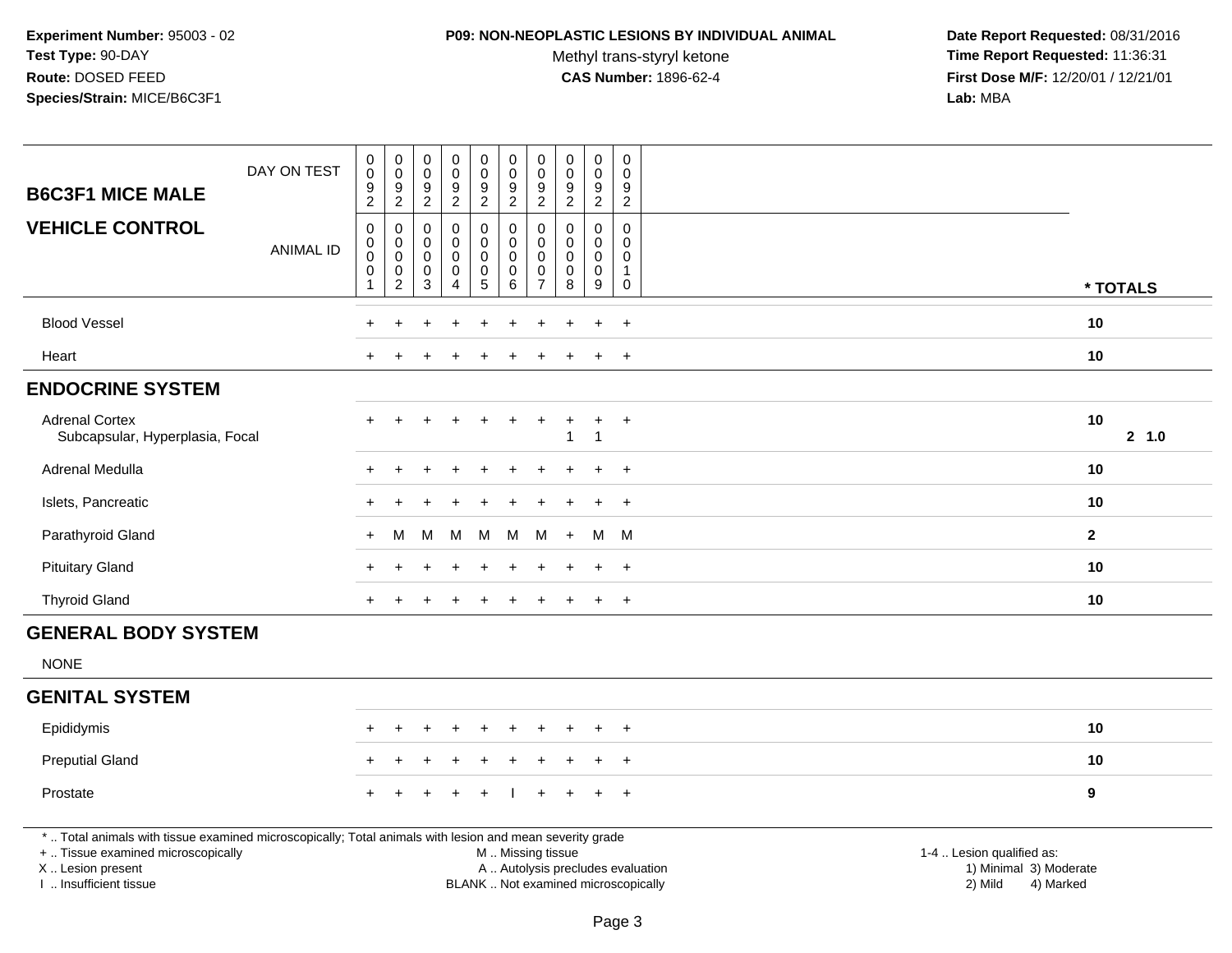#### **P09: NON-NEOPLASTIC LESIONS BY INDIVIDUAL ANIMAL**

Methyl trans-styryl ketone<br>CAS Number: 1896-62-4

 **Date Report Requested:** 08/31/2016 **Time Report Requested:** 11:36:31 **First Dose M/F:** 12/20/01 / 12/21/01<br>**Lab:** MBA **Lab:** MBA

| <b>B6C3F1 MICE MALE</b>                         | DAY ON TEST      | $\pmb{0}$<br>$\overline{0}$<br>9<br>2                              | 0<br>$\mathbf 0$<br>9<br>$\overline{2}$                   | $_{\rm 0}^{\rm 0}$<br>$\frac{9}{2}$        | $_0^0$<br>$\frac{9}{2}$                           | $\begin{smallmatrix}0\0\0\end{smallmatrix}$<br>9<br>$\overline{2}$ | $_{\rm 0}^{\rm 0}$<br>$\frac{9}{2}$                               | $\pmb{0}$<br>$\mathbf 0$<br>9<br>$\overline{2}$        | $\pmb{0}$<br>$\pmb{0}$<br>9<br>$\overline{2}$               | $\mathbf 0$<br>$\mathbf 0$<br>9<br>$\overline{2}$       | 0<br>$\pmb{0}$<br>9<br>$\overline{2}$                |                    |                         |
|-------------------------------------------------|------------------|--------------------------------------------------------------------|-----------------------------------------------------------|--------------------------------------------|---------------------------------------------------|--------------------------------------------------------------------|-------------------------------------------------------------------|--------------------------------------------------------|-------------------------------------------------------------|---------------------------------------------------------|------------------------------------------------------|--------------------|-------------------------|
| <b>VEHICLE CONTROL</b>                          | <b>ANIMAL ID</b> | $\pmb{0}$<br>$\mathbf 0$<br>$\pmb{0}$<br>$\pmb{0}$<br>$\mathbf{1}$ | 0<br>0<br>$\boldsymbol{0}$<br>$\pmb{0}$<br>$\overline{c}$ | 0<br>0<br>$\overline{0}$<br>$\pmb{0}$<br>3 | $\pmb{0}$<br>$_{\rm 0}^{\rm 0}$<br>$\pmb{0}$<br>4 | 0<br>0<br>0<br>$\begin{matrix}0\\5\end{matrix}$                    | $\mathbf 0$<br>$\mathbf 0$<br>$\mathbf 0$<br>$\pmb{0}$<br>$\,6\,$ | 0<br>$\mathbf 0$<br>$\mathbf 0$<br>0<br>$\overline{7}$ | $\mathbf 0$<br>$\mathbf 0$<br>$\mathbf 0$<br>$\pmb{0}$<br>8 | $\mathbf 0$<br>$\mathbf 0$<br>0<br>$\mathbf 0$<br>$9\,$ | $\mathbf 0$<br>0<br>$\mathbf 0$<br>$\mathbf{1}$<br>0 | * TOTALS           |                         |
| Seminal Vesicle                                 |                  |                                                                    |                                                           |                                            | $\ddot{}$                                         | +                                                                  | $\ddot{}$                                                         | +                                                      | ÷                                                           | $\ddot{}$                                               | $+$                                                  | 10                 |                         |
| <b>Testes</b>                                   |                  | $+$                                                                |                                                           |                                            |                                                   |                                                                    |                                                                   | ÷                                                      |                                                             | $\ddot{+}$                                              | $+$                                                  | 10                 |                         |
| <b>HEMATOPOIETIC SYSTEM</b>                     |                  |                                                                    |                                                           |                                            |                                                   |                                                                    |                                                                   |                                                        |                                                             |                                                         |                                                      |                    |                         |
| <b>Bone Marrow</b>                              |                  |                                                                    |                                                           |                                            |                                                   |                                                                    |                                                                   |                                                        |                                                             |                                                         | $\ddot{}$                                            | 10                 |                         |
| Lymph Node, Mandibular                          |                  | $\pm$                                                              | M                                                         | $\div$                                     | $+$                                               | $+$                                                                | м                                                                 | $\ddot{}$                                              |                                                             | $\ddot{}$                                               | $+$                                                  | 8                  |                         |
| Lymph Node, Mesenteric                          |                  | $\pm$                                                              |                                                           |                                            | $\overline{+}$                                    | м                                                                  | $\pm$                                                             | +                                                      | $\ddot{}$                                                   | $+$                                                     | $+$                                                  | 9                  |                         |
| Spleen                                          |                  | $\pm$                                                              |                                                           |                                            |                                                   | ÷                                                                  |                                                                   |                                                        |                                                             | $\ddot{}$                                               | $+$                                                  | 10                 |                         |
| Thymus<br>Atrophy<br>Atrophy, Focal<br>Necrosis |                  | $+$                                                                |                                                           |                                            | $\ddot{}$                                         | $+$                                                                | $+$                                                               | $+$                                                    | -1<br>$\overline{2}$                                        | $\ddot{}$                                               | $+$<br>$\overline{2}$                                | 10<br>$\mathbf{1}$ | $1 \t1.0$<br>1.0<br>2.0 |
| <b>INTEGUMENTARY SYSTEM</b>                     |                  |                                                                    |                                                           |                                            |                                                   |                                                                    |                                                                   |                                                        |                                                             |                                                         |                                                      |                    |                         |
| Mammary Gland                                   |                  | M                                                                  | M                                                         | M                                          | M                                                 | M                                                                  | M                                                                 | M                                                      | M                                                           |                                                         | M M                                                  | 0                  |                         |
| Skin                                            |                  | $\pm$                                                              | $\pm$                                                     |                                            | $\pm$                                             | $\ddot{}$                                                          | $\pm$                                                             | $\ddot{}$                                              | $\pm$                                                       | $\ddot{}$                                               | $+$                                                  | 10                 |                         |
| <b>MUSCULOSKELETAL SYSTEM</b>                   |                  |                                                                    |                                                           |                                            |                                                   |                                                                    |                                                                   |                                                        |                                                             |                                                         |                                                      |                    |                         |
| Bone                                            |                  | $+$                                                                | $\overline{+}$                                            | $\ddot{}$                                  | $+$                                               | $+$                                                                | $+$                                                               | $+$                                                    | $+$                                                         | $+$                                                     | $+$                                                  | 10                 |                         |
| <b>NERVOUS SYSTEM</b>                           |                  |                                                                    |                                                           |                                            |                                                   |                                                                    |                                                                   |                                                        |                                                             |                                                         |                                                      |                    |                         |

\* .. Total animals with tissue examined microscopically; Total animals with lesion and mean severity grade

+ .. Tissue examined microscopically

X .. Lesion present

I .. Insufficient tissue

M .. Missing tissue

Lesion present A .. Autolysis precludes evaluation 1) Minimal 3) Moderate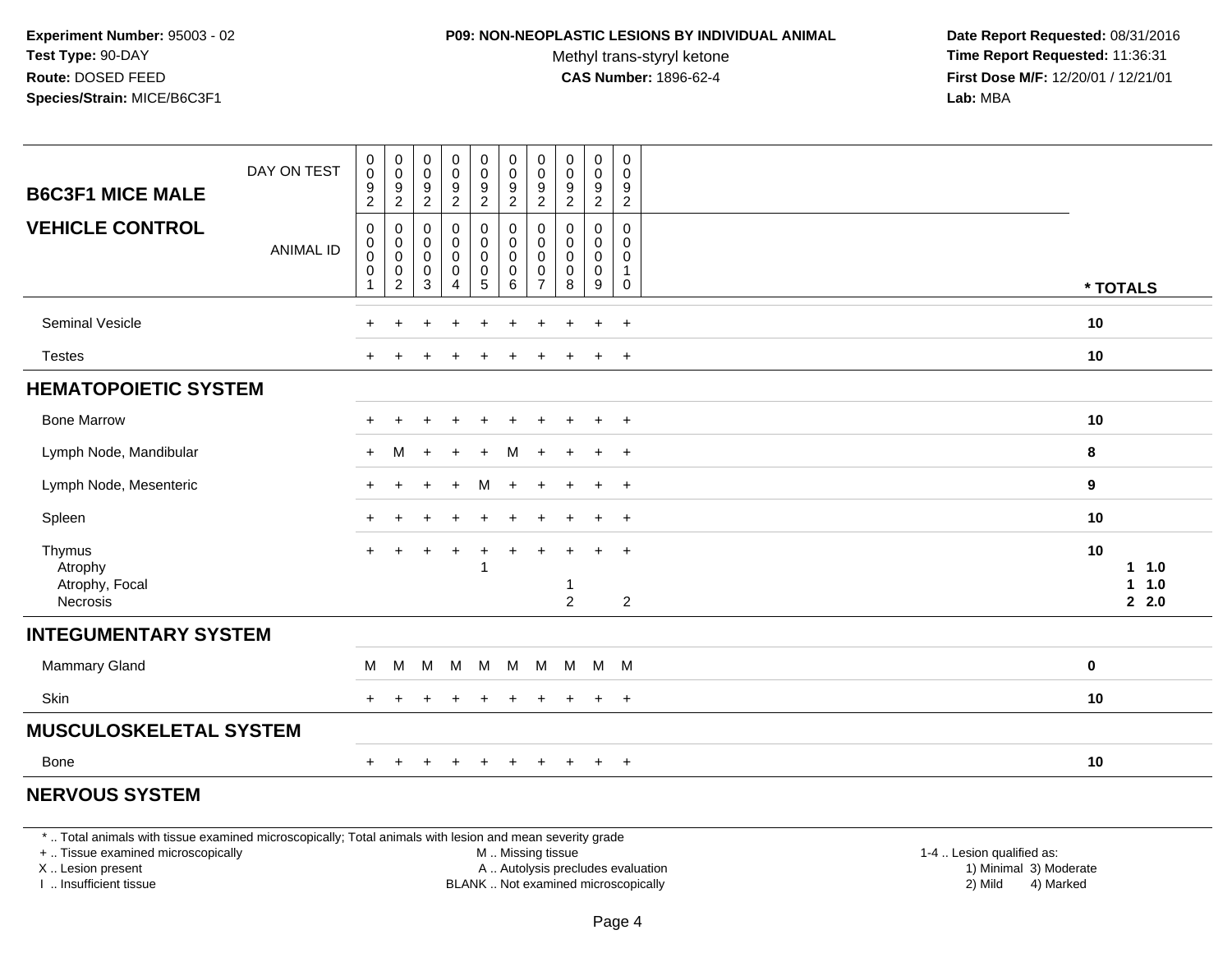#### **P09: NON-NEOPLASTIC LESIONS BY INDIVIDUAL ANIMAL**

Methyl trans-styryl ketone<br>CAS Number: 1896-62-4

 **Date Report Requested:** 08/31/2016 **Time Report Requested:** 11:36:31 **First Dose M/F:** 12/20/01 / 12/21/01<br>**Lab:** MBA **Lab:** MBA

| <b>B6C3F1 MICE MALE</b>                                                        | DAY ON TEST      | $\pmb{0}$<br>$\pmb{0}$<br>$\boldsymbol{9}$<br>$\overline{c}$ | $\begin{smallmatrix}0\\0\\9\end{smallmatrix}$<br>$\sqrt{2}$                | $\begin{smallmatrix} 0\\0 \end{smallmatrix}$<br>$\boldsymbol{9}$<br>$\sqrt{2}$ | $\mathbf 0$<br>$\mathsf{O}$<br>9<br>$\overline{c}$                | $\begin{smallmatrix} 0\\0 \end{smallmatrix}$<br>$\boldsymbol{9}$<br>$\overline{c}$ | $\begin{smallmatrix}0\0\0\9\end{smallmatrix}$<br>$\overline{c}$         | $\mathbf 0$<br>$\mathbf 0$<br>9<br>$\overline{2}$ | $\pmb{0}$<br>$\pmb{0}$<br>$\boldsymbol{9}$<br>$\overline{c}$ | 0<br>$\mathbf 0$<br>$\boldsymbol{9}$<br>$\overline{c}$ | 0<br>0<br>9<br>$\overline{c}$              |                          |
|--------------------------------------------------------------------------------|------------------|--------------------------------------------------------------|----------------------------------------------------------------------------|--------------------------------------------------------------------------------|-------------------------------------------------------------------|------------------------------------------------------------------------------------|-------------------------------------------------------------------------|---------------------------------------------------|--------------------------------------------------------------|--------------------------------------------------------|--------------------------------------------|--------------------------|
| <b>VEHICLE CONTROL</b>                                                         | <b>ANIMAL ID</b> | 0<br>$\boldsymbol{0}$<br>$\pmb{0}$<br>$\pmb{0}$              | $\mathbf 0$<br>$\overset{0}{\phantom{0}}\!\!\!$<br>$\pmb{0}$<br>$\sqrt{2}$ | 0<br>$\pmb{0}$<br>$\pmb{0}$<br>$\pmb{0}$<br>$\mathbf{3}$                       | 0<br>$\pmb{0}$<br>$\pmb{0}$<br>$\boldsymbol{0}$<br>$\overline{4}$ | 0<br>$\mathbf 0$<br>$\pmb{0}$<br>$\boldsymbol{0}$<br>5                             | $\mathbf 0$<br>$\ddot{\mathbf{0}}$<br>$\pmb{0}$<br>$\pmb{0}$<br>$\,6\,$ | 0<br>$\mathbf 0$<br>0<br>0<br>$\overline{7}$      | 0<br>$\pmb{0}$<br>$\pmb{0}$<br>0<br>8                        | 0<br>$\mathbf 0$<br>0<br>$\mathbf 0$<br>9              | 0<br>$\mathbf 0$<br>0<br>$\mathbf{1}$<br>0 | * TOTALS                 |
| <b>Brain</b>                                                                   |                  | $\ddot{}$                                                    |                                                                            |                                                                                |                                                                   | $\pm$                                                                              | $\pm$                                                                   |                                                   |                                                              | $\pm$                                                  | $+$                                        | 10                       |
| <b>RESPIRATORY SYSTEM</b>                                                      |                  |                                                              |                                                                            |                                                                                |                                                                   |                                                                                    |                                                                         |                                                   |                                                              |                                                        |                                            |                          |
| Lung                                                                           |                  | $+$                                                          |                                                                            |                                                                                |                                                                   | $\pm$                                                                              |                                                                         |                                                   |                                                              | $\ddot{}$                                              | $+$                                        | 10                       |
| Nose                                                                           |                  | $\pm$                                                        |                                                                            |                                                                                |                                                                   |                                                                                    |                                                                         |                                                   |                                                              | $\ddot{}$                                              | $+$                                        | 10                       |
| Trachea                                                                        |                  | $+$                                                          |                                                                            |                                                                                |                                                                   |                                                                                    |                                                                         |                                                   |                                                              | $\ddot{}$                                              | $+$                                        | 10                       |
| <b>SPECIAL SENSES SYSTEM</b>                                                   |                  |                                                              |                                                                            |                                                                                |                                                                   |                                                                                    |                                                                         |                                                   |                                                              |                                                        |                                            |                          |
| Eye                                                                            |                  |                                                              |                                                                            |                                                                                | $\div$                                                            | $\pm$                                                                              | $\div$                                                                  |                                                   |                                                              | $\pm$                                                  | $+$                                        | 10                       |
| <b>Harderian Gland</b>                                                         |                  |                                                              |                                                                            |                                                                                |                                                                   |                                                                                    |                                                                         |                                                   |                                                              |                                                        | $^{+}$                                     | 10                       |
| <b>URINARY SYSTEM</b>                                                          |                  |                                                              |                                                                            |                                                                                |                                                                   |                                                                                    |                                                                         |                                                   |                                                              |                                                        |                                            |                          |
| Kidney<br>Renal Tubule, Nephropathy<br>Renal Tubule, Vacuolization Cytoplasmic |                  | $+$<br>3                                                     | 3                                                                          | ÷<br>3                                                                         | $\ddot{}$<br>$\overline{2}$                                       | $\ddot{}$<br>$\overline{2}$                                                        | $\ddot{}$<br>3                                                          | 3                                                 | $\pm$<br>3                                                   | $\ddot{}$<br>2                                         | $+$<br>$\overline{2}$                      | 10<br>1.0<br>1<br>10 2.6 |
| <b>Urinary Bladder</b>                                                         |                  | $\pm$                                                        |                                                                            |                                                                                |                                                                   |                                                                                    |                                                                         |                                                   |                                                              | $\ddot{}$                                              | $+$                                        | 10                       |

\* .. Total animals with tissue examined microscopically; Total animals with lesion and mean severity grade

+ .. Tissue examined microscopically

X .. Lesion present

I .. Insufficient tissue

M .. Missing tissue

Lesion present A .. Autolysis precludes evaluation 1) Minimal 3) Moderate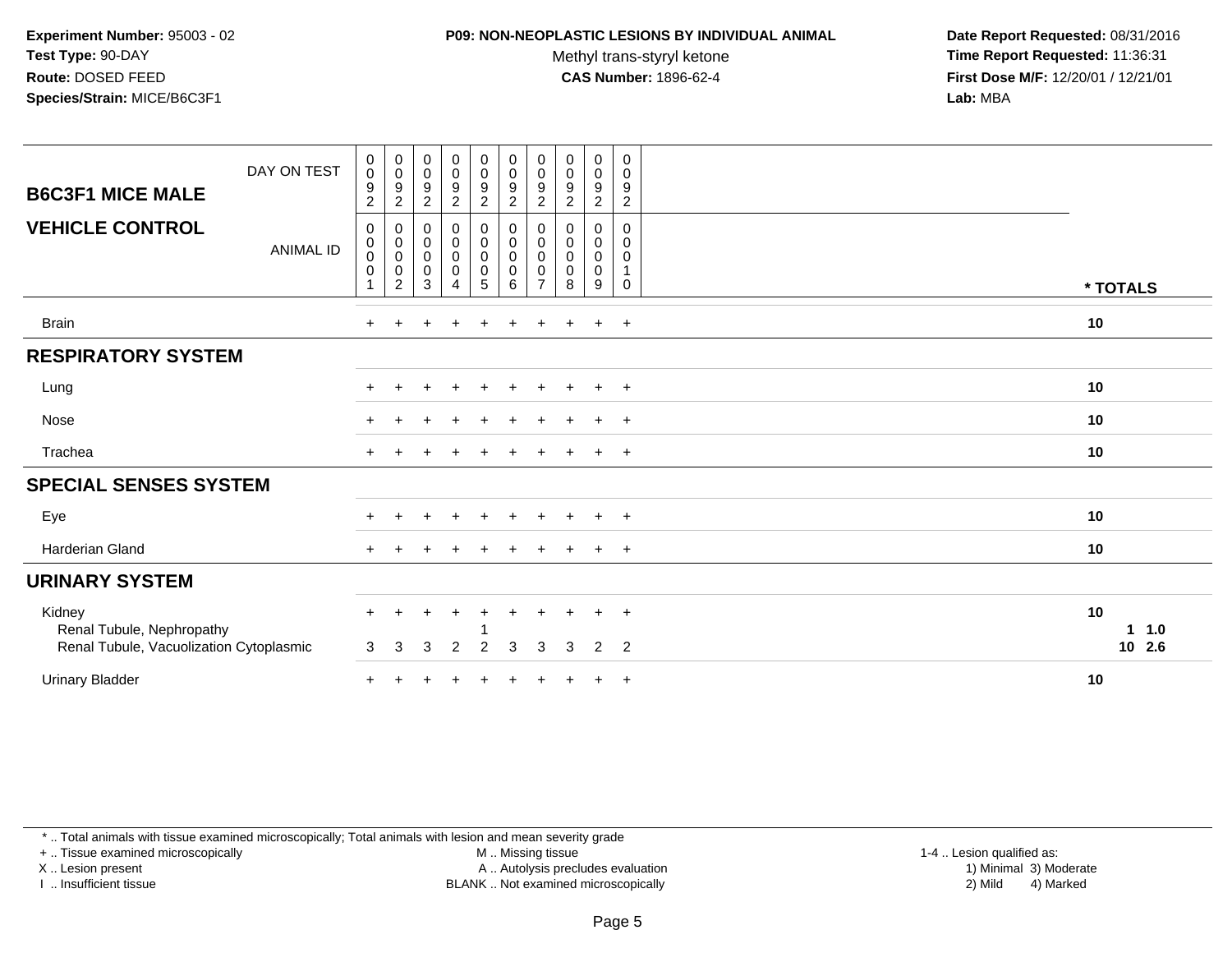# **P09: NON-NEOPLASTIC LESIONS BY INDIVIDUAL ANIMAL**

Methyl trans-styryl ketone<br>CAS Number: 1896-62-4

 **Date Report Requested:** 08/31/2016 **Time Report Requested:** 11:36:31 **First Dose M/F:** 12/20/01 / 12/21/01<br>**Lab:** MBA **Lab:** MBA

| <b>B6C3F1 MICE MALE</b>       | DAY ON TEST      | 0<br>0<br>$\frac{9}{2}$                  | 0<br>$\mathbf 0$<br>$\frac{9}{2}$                       | 0<br>0<br>9<br>$\overline{2}$                       | 0<br>0<br>9<br>$\overline{2}$                   | 0<br>0<br>9<br>$\overline{2}$            | 0<br>0<br>9<br>$\overline{2}$   | 0<br>0<br>9<br>$\overline{c}$                | 0<br>0<br>9<br>$\overline{c}$ | 0<br>0<br>9<br>$\overline{2}$ | $\mathbf 0$<br>0<br>9<br>$\overline{2}$               |          |
|-------------------------------|------------------|------------------------------------------|---------------------------------------------------------|-----------------------------------------------------|-------------------------------------------------|------------------------------------------|---------------------------------|----------------------------------------------|-------------------------------|-------------------------------|-------------------------------------------------------|----------|
| 0.025%                        | <b>ANIMAL ID</b> | 0<br>0<br>$\pmb{0}$<br>1<br>$\mathbf{1}$ | 0<br>0<br>$\mathbf 0$<br>$\mathbf{1}$<br>$\overline{2}$ | 0<br>0<br>$\mathbf 0$<br>$\mathbf{1}$<br>$\sqrt{3}$ | 0<br>0<br>0<br>$\overline{1}$<br>$\overline{4}$ | 0<br>0<br>0<br>$\mathbf 1$<br>$\sqrt{5}$ | 0<br>0<br>$\mathbf 0$<br>1<br>6 | 0<br>$\mathbf 0$<br>0<br>1<br>$\overline{7}$ | 0<br>0<br>0<br>8              | 0<br>$\Omega$<br>0<br>-1<br>9 | 0<br>0<br>0<br>$\overline{\mathbf{c}}$<br>$\mathbf 0$ | * TOTALS |
| <b>ALIMENTARY SYSTEM</b>      |                  |                                          |                                                         |                                                     |                                                 |                                          |                                 |                                              |                               |                               |                                                       |          |
| Stomach, Glandular            |                  | $\ddot{}$                                | $+$                                                     | $\overline{ }$                                      | $\pm$                                           | $+$                                      | $+$                             | $+$                                          | $+$                           |                               | $+$ $+$                                               | 10       |
| <b>CARDIOVASCULAR SYSTEM</b>  |                  |                                          |                                                         |                                                     |                                                 |                                          |                                 |                                              |                               |                               |                                                       |          |
| <b>NONE</b>                   |                  |                                          |                                                         |                                                     |                                                 |                                          |                                 |                                              |                               |                               |                                                       |          |
| <b>ENDOCRINE SYSTEM</b>       |                  |                                          |                                                         |                                                     |                                                 |                                          |                                 |                                              |                               |                               |                                                       |          |
| <b>NONE</b>                   |                  |                                          |                                                         |                                                     |                                                 |                                          |                                 |                                              |                               |                               |                                                       |          |
| <b>GENERAL BODY SYSTEM</b>    |                  |                                          |                                                         |                                                     |                                                 |                                          |                                 |                                              |                               |                               |                                                       |          |
| <b>NONE</b>                   |                  |                                          |                                                         |                                                     |                                                 |                                          |                                 |                                              |                               |                               |                                                       |          |
| <b>GENITAL SYSTEM</b>         |                  |                                          |                                                         |                                                     |                                                 |                                          |                                 |                                              |                               |                               |                                                       |          |
| <b>NONE</b>                   |                  |                                          |                                                         |                                                     |                                                 |                                          |                                 |                                              |                               |                               |                                                       |          |
| <b>HEMATOPOIETIC SYSTEM</b>   |                  |                                          |                                                         |                                                     |                                                 |                                          |                                 |                                              |                               |                               |                                                       |          |
| <b>NONE</b>                   |                  |                                          |                                                         |                                                     |                                                 |                                          |                                 |                                              |                               |                               |                                                       |          |
| <b>INTEGUMENTARY SYSTEM</b>   |                  |                                          |                                                         |                                                     |                                                 |                                          |                                 |                                              |                               |                               |                                                       |          |
| <b>NONE</b>                   |                  |                                          |                                                         |                                                     |                                                 |                                          |                                 |                                              |                               |                               |                                                       |          |
| <b>MUSCULOSKELETAL SYSTEM</b> |                  |                                          |                                                         |                                                     |                                                 |                                          |                                 |                                              |                               |                               |                                                       |          |
| <b>NONE</b>                   |                  |                                          |                                                         |                                                     |                                                 |                                          |                                 |                                              |                               |                               |                                                       |          |

\* .. Total animals with tissue examined microscopically; Total animals with lesion and mean severity grade

+ .. Tissue examined microscopically

X .. Lesion present

I .. Insufficient tissue

 M .. Missing tissueA .. Autolysis precludes evaluation

BLANK .. Not examined microscopically 2) Mild 4) Marked

1-4 .. Lesion qualified as:<br>1) Minimal 3) Moderate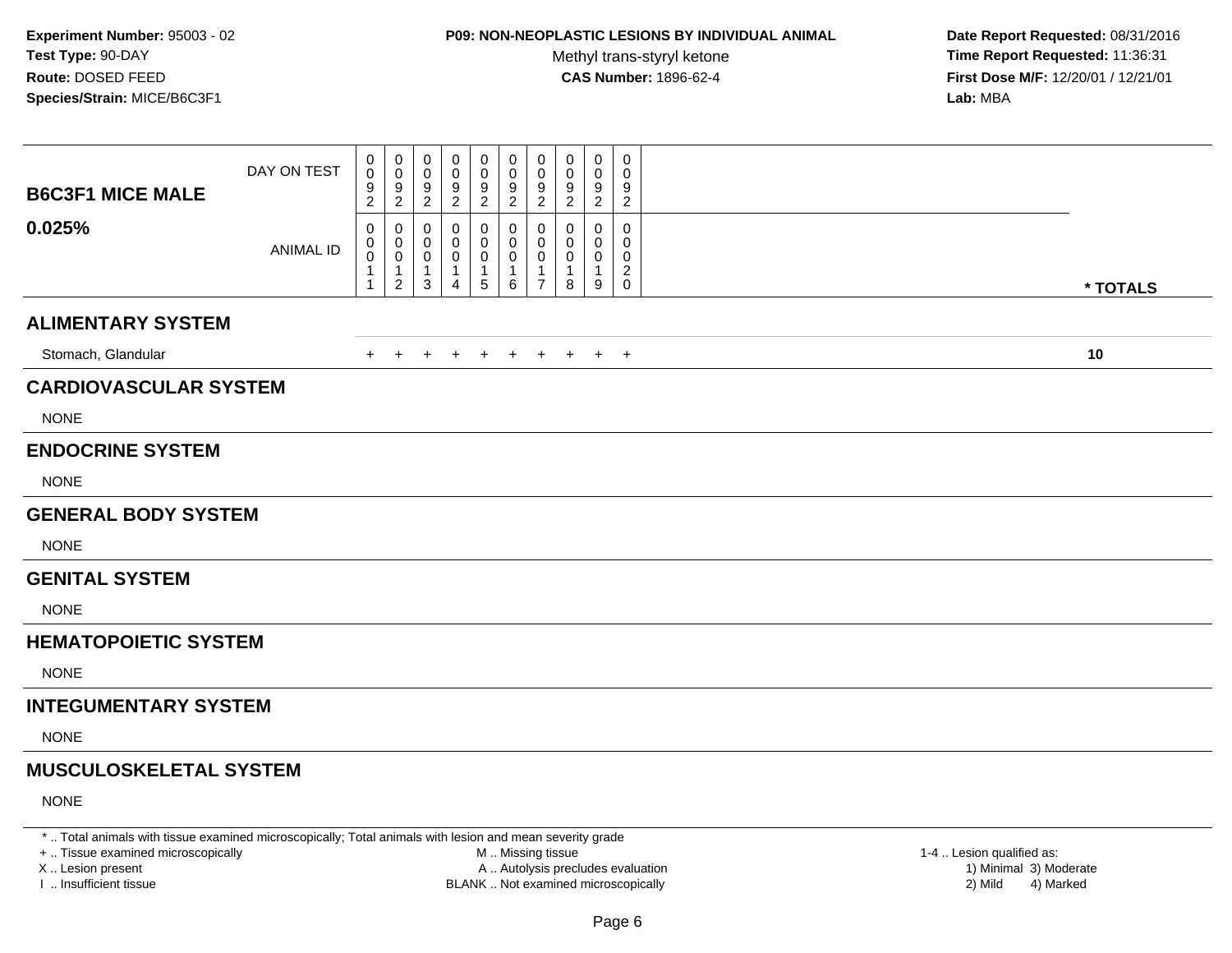## **P09: NON-NEOPLASTIC LESIONS BY INDIVIDUAL ANIMAL**

Methyl trans-styryl ketone<br>CAS Number: 1896-62-4

 **Date Report Requested:** 08/31/2016 **Time Report Requested:** 11:36:31 **First Dose M/F:** 12/20/01 / 12/21/01<br>**Lab:** MBA **Lab:** MBA

| <b>B6C3F1 MICE MALE</b>                           | DAY ON TEST | 0<br>$\mathbf{O}$<br>9<br>$\overline{c}$ | $\begin{array}{c} 0 \\ 0 \\ 9 \\ 2 \end{array}$                  | 0<br>$\pmb{0}$<br>$\frac{9}{2}$             | $_{\rm 0}^{\rm 0}$<br>$\frac{9}{2}$                                 | $\begin{smallmatrix}0\\0\end{smallmatrix}$<br>$\frac{9}{2}$ | $_0^0$<br>9<br>$\overline{a}$ | $\begin{smallmatrix}0\\0\end{smallmatrix}$<br>$\boldsymbol{9}$<br>$\boldsymbol{2}$ | 0<br>$\mathsf 0$<br>9<br>$\overline{c}$ | 0<br>$\pmb{0}$<br>9<br>$\overline{\mathbf{c}}$ | $\pmb{0}$<br>$\,0\,$<br>$\boldsymbol{9}$<br>$\overline{c}$ |                 |
|---------------------------------------------------|-------------|------------------------------------------|------------------------------------------------------------------|---------------------------------------------|---------------------------------------------------------------------|-------------------------------------------------------------|-------------------------------|------------------------------------------------------------------------------------|-----------------------------------------|------------------------------------------------|------------------------------------------------------------|-----------------|
| 0.025%                                            | ANIMAL ID   | 0<br>0<br>$\mathbf 0$                    | $\begin{matrix} 0 \\ 0 \\ 0 \\ 1 \end{matrix}$<br>$\overline{c}$ | 0<br>$\pmb{0}$<br>$\pmb{0}$<br>$\mathbf{3}$ | $_{\rm 0}^{\rm 0}$<br>$\pmb{0}$<br>$\overline{1}$<br>$\overline{4}$ | $\begin{matrix} 0 \\ 0 \\ 0 \\ 1 \end{matrix}$<br>5         | 0<br>$\mathbf 0$<br>0<br>6    | 0<br>$\pmb{0}$<br>$\pmb{0}$<br>$\mathbf{1}$<br>$\overline{ }$                      | $\mathbf 0$<br>$\mathbf 0$<br>0<br>8    | 0<br>0<br>9                                    | 0<br>$\pmb{0}$<br>$\pmb{0}$<br>$\sqrt{2}$<br>$\mathbf 0$   | * TOTALS        |
| <b>NERVOUS SYSTEM</b>                             |             |                                          |                                                                  |                                             |                                                                     |                                                             |                               |                                                                                    |                                         |                                                |                                                            |                 |
|                                                   |             |                                          |                                                                  |                                             |                                                                     |                                                             |                               |                                                                                    |                                         |                                                |                                                            |                 |
| <b>NONE</b>                                       |             |                                          |                                                                  |                                             |                                                                     |                                                             |                               |                                                                                    |                                         |                                                |                                                            |                 |
| <b>RESPIRATORY SYSTEM</b>                         |             |                                          |                                                                  |                                             |                                                                     |                                                             |                               |                                                                                    |                                         |                                                |                                                            |                 |
| Nose                                              |             | $+$                                      | $+$                                                              | $+$                                         | $+$                                                                 | $+$                                                         | $+$                           |                                                                                    | $+ + + +$                               |                                                |                                                            | 10              |
| <b>SPECIAL SENSES SYSTEM</b>                      |             |                                          |                                                                  |                                             |                                                                     |                                                             |                               |                                                                                    |                                         |                                                |                                                            |                 |
| <b>NONE</b>                                       |             |                                          |                                                                  |                                             |                                                                     |                                                             |                               |                                                                                    |                                         |                                                |                                                            |                 |
| <b>URINARY SYSTEM</b>                             |             |                                          |                                                                  |                                             |                                                                     |                                                             |                               |                                                                                    |                                         |                                                |                                                            |                 |
| Kidney<br>Renal Tubule, Vacuolization Cytoplasmic |             | $\overline{2}$                           | 2                                                                | 3                                           | 3                                                                   | 2                                                           | 2                             | 3                                                                                  | 3                                       | $\mathcal{P}$                                  | $\overline{ }$<br>3                                        | 10<br>2.5<br>10 |

\* .. Total animals with tissue examined microscopically; Total animals with lesion and mean severity grade

+ .. Tissue examined microscopically

X .. Lesion present

I .. Insufficient tissue

 M .. Missing tissueA .. Autolysis precludes evaluation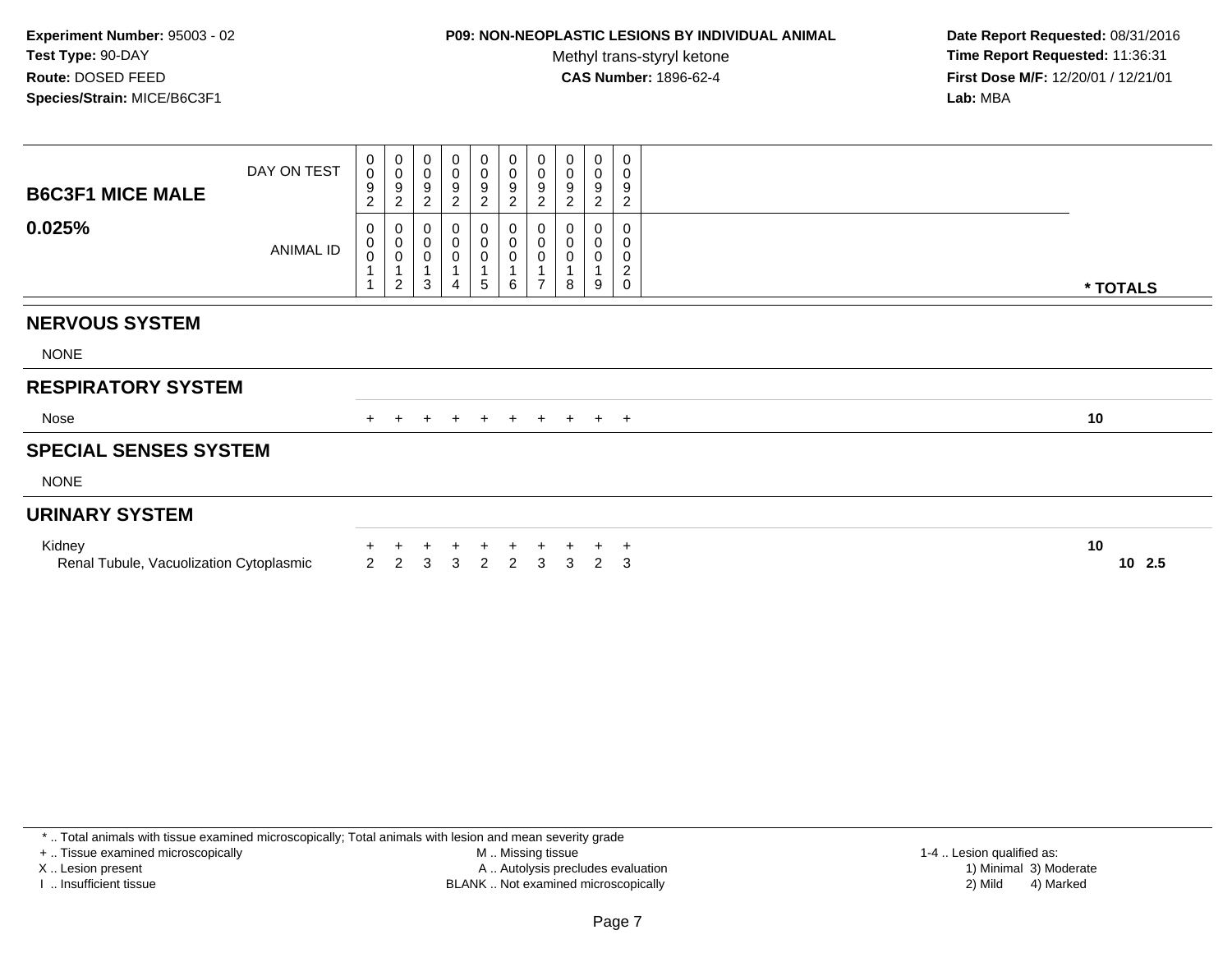# **P09: NON-NEOPLASTIC LESIONS BY INDIVIDUAL ANIMAL**

Methyl trans-styryl ketone<br>CAS Number: 1896-62-4

 **Date Report Requested:** 08/31/2016 **Time Report Requested:** 11:36:31 **First Dose M/F:** 12/20/01 / 12/21/01<br>**Lab:** MBA **Lab:** MBA

| <b>B6C3F1 MICE MALE</b>       | DAY ON TEST      | 0<br>$\mathbf 0$<br>$\frac{9}{2}$      | 0<br>0<br>$\frac{9}{2}$                        | 0<br>0<br>9<br>$\sqrt{2}$              | 0<br>0<br>9<br>$\overline{2}$ | 0<br>0<br>$\frac{9}{2}$    | 0<br>0<br>$\frac{9}{2}$                   | 0<br>0<br>$\frac{9}{2}$      | 0<br>0<br>$\frac{9}{2}$      | 0<br>0<br>9<br>$\overline{2}$                     | 0<br>0<br>9<br>$\overline{c}$    |          |
|-------------------------------|------------------|----------------------------------------|------------------------------------------------|----------------------------------------|-------------------------------|----------------------------|-------------------------------------------|------------------------------|------------------------------|---------------------------------------------------|----------------------------------|----------|
| 0.05%                         | <b>ANIMAL ID</b> | 0<br>0<br>$\mathbf 0$<br>$\frac{2}{1}$ | 0<br>$\mathbf 0$<br>$\pmb{0}$<br>$\frac{2}{2}$ | 0<br>0<br>$\mathbf 0$<br>$\frac{2}{3}$ | 0<br>0<br>0<br>$\frac{2}{4}$  | 0<br>0<br>0<br>$rac{2}{5}$ | 0<br>0<br>$\mathbf 0$<br>$^2\phantom{1}6$ | 0<br>0<br>0<br>$\frac{2}{7}$ | 0<br>0<br>0<br>$\frac{2}{8}$ | 0<br>0<br>0<br>$\overline{c}$<br>$\boldsymbol{9}$ | 0<br>0<br>0<br>3<br>$\mathsf{O}$ | * TOTALS |
| <b>ALIMENTARY SYSTEM</b>      |                  |                                        |                                                |                                        |                               |                            |                                           |                              |                              |                                                   |                                  |          |
| Stomach, Glandular            |                  | $+$                                    | $\ddot{}$                                      | +                                      | $\ddot{}$                     | $\overline{+}$             | $+$                                       | $+$                          | $+$                          |                                                   | $+$ $+$                          | 10       |
| <b>CARDIOVASCULAR SYSTEM</b>  |                  |                                        |                                                |                                        |                               |                            |                                           |                              |                              |                                                   |                                  |          |
| <b>NONE</b>                   |                  |                                        |                                                |                                        |                               |                            |                                           |                              |                              |                                                   |                                  |          |
| <b>ENDOCRINE SYSTEM</b>       |                  |                                        |                                                |                                        |                               |                            |                                           |                              |                              |                                                   |                                  |          |
| <b>NONE</b>                   |                  |                                        |                                                |                                        |                               |                            |                                           |                              |                              |                                                   |                                  |          |
| <b>GENERAL BODY SYSTEM</b>    |                  |                                        |                                                |                                        |                               |                            |                                           |                              |                              |                                                   |                                  |          |
| <b>NONE</b>                   |                  |                                        |                                                |                                        |                               |                            |                                           |                              |                              |                                                   |                                  |          |
| <b>GENITAL SYSTEM</b>         |                  |                                        |                                                |                                        |                               |                            |                                           |                              |                              |                                                   |                                  |          |
| <b>NONE</b>                   |                  |                                        |                                                |                                        |                               |                            |                                           |                              |                              |                                                   |                                  |          |
| <b>HEMATOPOIETIC SYSTEM</b>   |                  |                                        |                                                |                                        |                               |                            |                                           |                              |                              |                                                   |                                  |          |
| <b>NONE</b>                   |                  |                                        |                                                |                                        |                               |                            |                                           |                              |                              |                                                   |                                  |          |
| <b>INTEGUMENTARY SYSTEM</b>   |                  |                                        |                                                |                                        |                               |                            |                                           |                              |                              |                                                   |                                  |          |
| <b>NONE</b>                   |                  |                                        |                                                |                                        |                               |                            |                                           |                              |                              |                                                   |                                  |          |
| <b>MUSCULOSKELETAL SYSTEM</b> |                  |                                        |                                                |                                        |                               |                            |                                           |                              |                              |                                                   |                                  |          |
| <b>NONE</b>                   |                  |                                        |                                                |                                        |                               |                            |                                           |                              |                              |                                                   |                                  |          |

\* .. Total animals with tissue examined microscopically; Total animals with lesion and mean severity grade

+ .. Tissue examined microscopically

X .. Lesion present

I .. Insufficient tissue

 M .. Missing tissueA .. Autolysis precludes evaluation

BLANK .. Not examined microscopically 2) Mild 4) Marked

1-4 .. Lesion qualified as:<br>1) Minimal 3) Moderate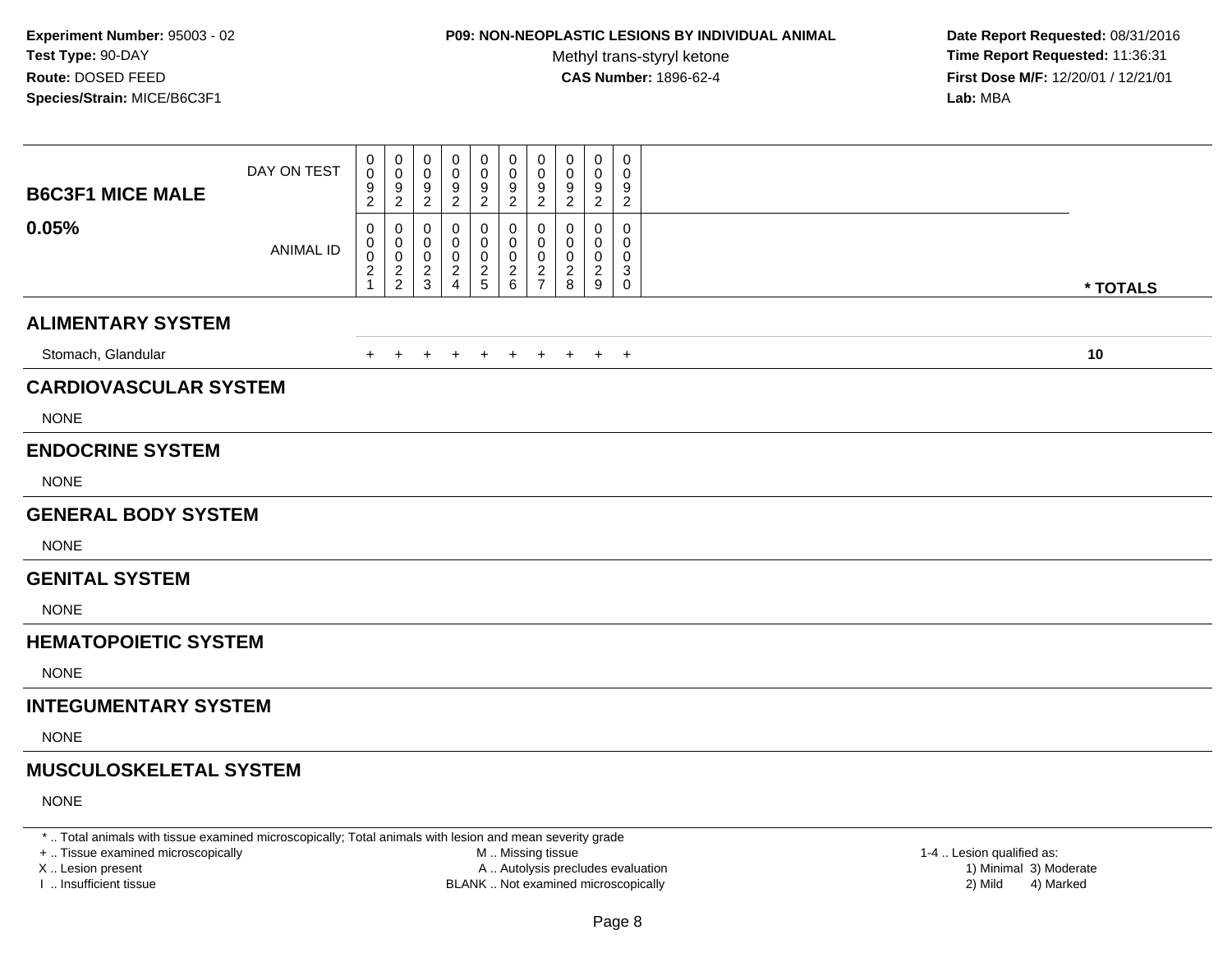## **P09: NON-NEOPLASTIC LESIONS BY INDIVIDUAL ANIMAL**

Methyl trans-styryl ketone<br>CAS Number: 1896-62-4

 **Date Report Requested:** 08/31/2016 **Time Report Requested:** 11:36:31 **First Dose M/F:** 12/20/01 / 12/21/01<br>**Lab:** MBA **Lab:** MBA

| <b>B6C3F1 MICE MALE</b>                           | DAY ON TEST | 0<br>0<br>9<br>$\overline{\mathbf{c}}$ | $\begin{smallmatrix}0\0\0\9\end{smallmatrix}$<br>$\overline{c}$ | 0<br>$\pmb{0}$<br>$\boldsymbol{9}$<br>$\overline{2}$ | $\mathbf 0$<br>$\pmb{0}$<br>$\boldsymbol{9}$<br>$\overline{2}$ | $\pmb{0}$<br>$\pmb{0}$<br>$\boldsymbol{9}$<br>$\overline{c}$ | $\mathbf 0$<br>$\pmb{0}$<br>9<br>$\overline{c}$                        | 0<br>$\mathbf 0$<br>$\boldsymbol{9}$<br>$\overline{c}$    | 0<br>$\pmb{0}$<br>9<br>2                       | $\pmb{0}$<br>0<br>9<br>$\overline{c}$ | $\pmb{0}$<br>$\pmb{0}$<br>$\boldsymbol{9}$<br>$\overline{c}$ |             |
|---------------------------------------------------|-------------|----------------------------------------|-----------------------------------------------------------------|------------------------------------------------------|----------------------------------------------------------------|--------------------------------------------------------------|------------------------------------------------------------------------|-----------------------------------------------------------|------------------------------------------------|---------------------------------------|--------------------------------------------------------------|-------------|
| 0.05%                                             | ANIMAL ID   | 0<br>$_0^0$<br>$\overline{c}$          | $\begin{smallmatrix}0\0\0\0\end{smallmatrix}$<br>$\frac{2}{2}$  | 0<br>0<br>$\pmb{0}$<br>$\frac{2}{3}$                 | 0<br>$\pmb{0}$<br>$\frac{0}{2}$<br>$\overline{4}$              | $\,0\,$<br>0<br>$\sqrt{2}$<br>5                              | 0<br>$\pmb{0}$<br>$\mathsf 0$<br>$\begin{array}{c} 2 \\ 6 \end{array}$ | 0<br>0<br>$\pmb{0}$<br>$\boldsymbol{2}$<br>$\overline{7}$ | 0<br>$\pmb{0}$<br>$\overline{\mathbf{c}}$<br>8 | 0<br>0<br>2<br>9                      | 0<br>0<br>0<br>$\sqrt{3}$<br>$\mathbf 0$                     | * TOTALS    |
| <b>NERVOUS SYSTEM</b>                             |             |                                        |                                                                 |                                                      |                                                                |                                                              |                                                                        |                                                           |                                                |                                       |                                                              |             |
| <b>NONE</b>                                       |             |                                        |                                                                 |                                                      |                                                                |                                                              |                                                                        |                                                           |                                                |                                       |                                                              |             |
| <b>RESPIRATORY SYSTEM</b>                         |             |                                        |                                                                 |                                                      |                                                                |                                                              |                                                                        |                                                           |                                                |                                       |                                                              |             |
| Nose                                              |             | $+$                                    | $\ddot{}$                                                       | $+$                                                  | $+$                                                            | $+$                                                          | $+$                                                                    | $+$                                                       | $+$                                            |                                       | $+$ $+$                                                      | 10          |
| <b>SPECIAL SENSES SYSTEM</b>                      |             |                                        |                                                                 |                                                      |                                                                |                                                              |                                                                        |                                                           |                                                |                                       |                                                              |             |
| <b>NONE</b>                                       |             |                                        |                                                                 |                                                      |                                                                |                                                              |                                                                        |                                                           |                                                |                                       |                                                              |             |
| <b>URINARY SYSTEM</b>                             |             |                                        |                                                                 |                                                      |                                                                |                                                              |                                                                        |                                                           |                                                |                                       |                                                              |             |
| Kidney<br>Renal Tubule, Vacuolization Cytoplasmic |             | 2                                      | 2                                                               | $\overline{2}$                                       | 2                                                              | $\mathcal{P}$                                                | 2                                                                      | $\overline{2}$                                            | 3                                              | $\mathcal{P}$                         | $\ddot{}$<br>3                                               | 10<br>102.2 |

\* .. Total animals with tissue examined microscopically; Total animals with lesion and mean severity grade

+ .. Tissue examined microscopically

X .. Lesion present

I .. Insufficient tissue

 M .. Missing tissueLesion present A .. Autolysis precludes evaluation 1) Minimal 3) Moderate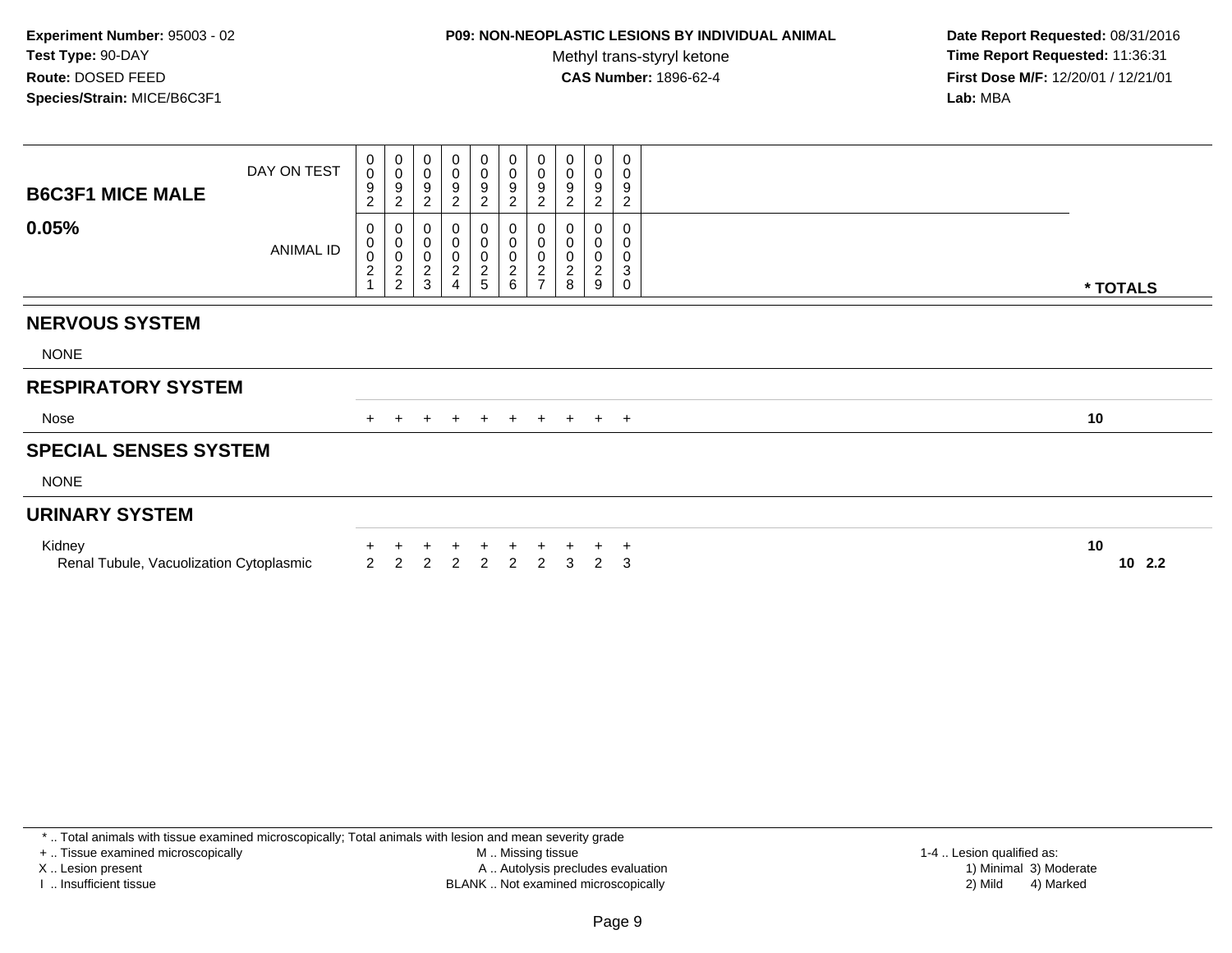# **P09: NON-NEOPLASTIC LESIONS BY INDIVIDUAL ANIMAL**

Methyl trans-styryl ketone<br>CAS Number: 1896-62-4

 **Date Report Requested:** 08/31/2016 **Time Report Requested:** 11:36:31 **First Dose M/F:** 12/20/01 / 12/21/01<br>**Lab:** MBA **Lab:** MBA

| <b>B6C3F1 MICE MALE</b>       | DAY ON TEST      | 0<br>$\pmb{0}$<br>$\frac{9}{2}$            | 0<br>0<br>$\frac{9}{2}$            | 0<br>0<br>$\frac{9}{2}$                 | 0<br>0<br>$\frac{9}{2}$            | 0<br>$\pmb{0}$<br>$\frac{9}{2}$ | 0<br>$\mathbf 0$<br>$\frac{9}{2}$ | 0<br>0<br>$\frac{9}{2}$                                              | 0<br>0<br>9<br>$\overline{\mathbf{c}}$ | 0<br>0<br>9<br>$\overline{a}$ | 0<br>0<br>$\frac{9}{2}$         |                  |  |
|-------------------------------|------------------|--------------------------------------------|------------------------------------|-----------------------------------------|------------------------------------|---------------------------------|-----------------------------------|----------------------------------------------------------------------|----------------------------------------|-------------------------------|---------------------------------|------------------|--|
| 0.1%                          | <b>ANIMAL ID</b> | 0<br>0<br>$\mathbf 0$<br>3<br>$\mathbf{1}$ | 0<br>0<br>0<br>3<br>$\overline{a}$ | 0<br>0<br>0<br>$\sqrt{3}$<br>$\sqrt{3}$ | 0<br>0<br>0<br>3<br>$\overline{4}$ | 0<br>0<br>0<br>$\frac{3}{5}$    | 0<br>0<br>$\mathbf 0$<br>$^3$ 6   | 0<br>0<br>$\mathbf 0$<br>$\ensuremath{\mathsf{3}}$<br>$\overline{7}$ | 0<br>0<br>0<br>3<br>$\bf8$             | 0<br>0<br>0<br>3<br>$9\,$     | 0<br>0<br>0<br>4<br>$\mathsf 0$ |                  |  |
| <b>ALIMENTARY SYSTEM</b>      |                  |                                            |                                    |                                         |                                    |                                 |                                   |                                                                      |                                        |                               |                                 | * TOTALS         |  |
|                               |                  |                                            |                                    |                                         |                                    |                                 |                                   |                                                                      |                                        |                               |                                 |                  |  |
| Stomach, Glandular            |                  | $+$                                        | $+$                                |                                         | $+$                                | $+$                             | $+$                               | $+$                                                                  | $+$                                    |                               | $+$ $+$                         | $\boldsymbol{9}$ |  |
| <b>CARDIOVASCULAR SYSTEM</b>  |                  |                                            |                                    |                                         |                                    |                                 |                                   |                                                                      |                                        |                               |                                 |                  |  |
| <b>NONE</b>                   |                  |                                            |                                    |                                         |                                    |                                 |                                   |                                                                      |                                        |                               |                                 |                  |  |
| <b>ENDOCRINE SYSTEM</b>       |                  |                                            |                                    |                                         |                                    |                                 |                                   |                                                                      |                                        |                               |                                 |                  |  |
| <b>NONE</b>                   |                  |                                            |                                    |                                         |                                    |                                 |                                   |                                                                      |                                        |                               |                                 |                  |  |
| <b>GENERAL BODY SYSTEM</b>    |                  |                                            |                                    |                                         |                                    |                                 |                                   |                                                                      |                                        |                               |                                 |                  |  |
| <b>NONE</b>                   |                  |                                            |                                    |                                         |                                    |                                 |                                   |                                                                      |                                        |                               |                                 |                  |  |
| <b>GENITAL SYSTEM</b>         |                  |                                            |                                    |                                         |                                    |                                 |                                   |                                                                      |                                        |                               |                                 |                  |  |
| <b>NONE</b>                   |                  |                                            |                                    |                                         |                                    |                                 |                                   |                                                                      |                                        |                               |                                 |                  |  |
| <b>HEMATOPOIETIC SYSTEM</b>   |                  |                                            |                                    |                                         |                                    |                                 |                                   |                                                                      |                                        |                               |                                 |                  |  |
| <b>NONE</b>                   |                  |                                            |                                    |                                         |                                    |                                 |                                   |                                                                      |                                        |                               |                                 |                  |  |
| <b>INTEGUMENTARY SYSTEM</b>   |                  |                                            |                                    |                                         |                                    |                                 |                                   |                                                                      |                                        |                               |                                 |                  |  |
| <b>NONE</b>                   |                  |                                            |                                    |                                         |                                    |                                 |                                   |                                                                      |                                        |                               |                                 |                  |  |
| <b>MUSCULOSKELETAL SYSTEM</b> |                  |                                            |                                    |                                         |                                    |                                 |                                   |                                                                      |                                        |                               |                                 |                  |  |
| <b>NONE</b>                   |                  |                                            |                                    |                                         |                                    |                                 |                                   |                                                                      |                                        |                               |                                 |                  |  |

\* .. Total animals with tissue examined microscopically; Total animals with lesion and mean severity grade

+ .. Tissue examined microscopically

X .. Lesion present

I .. Insufficient tissue

 M .. Missing tissueA .. Autolysis precludes evaluation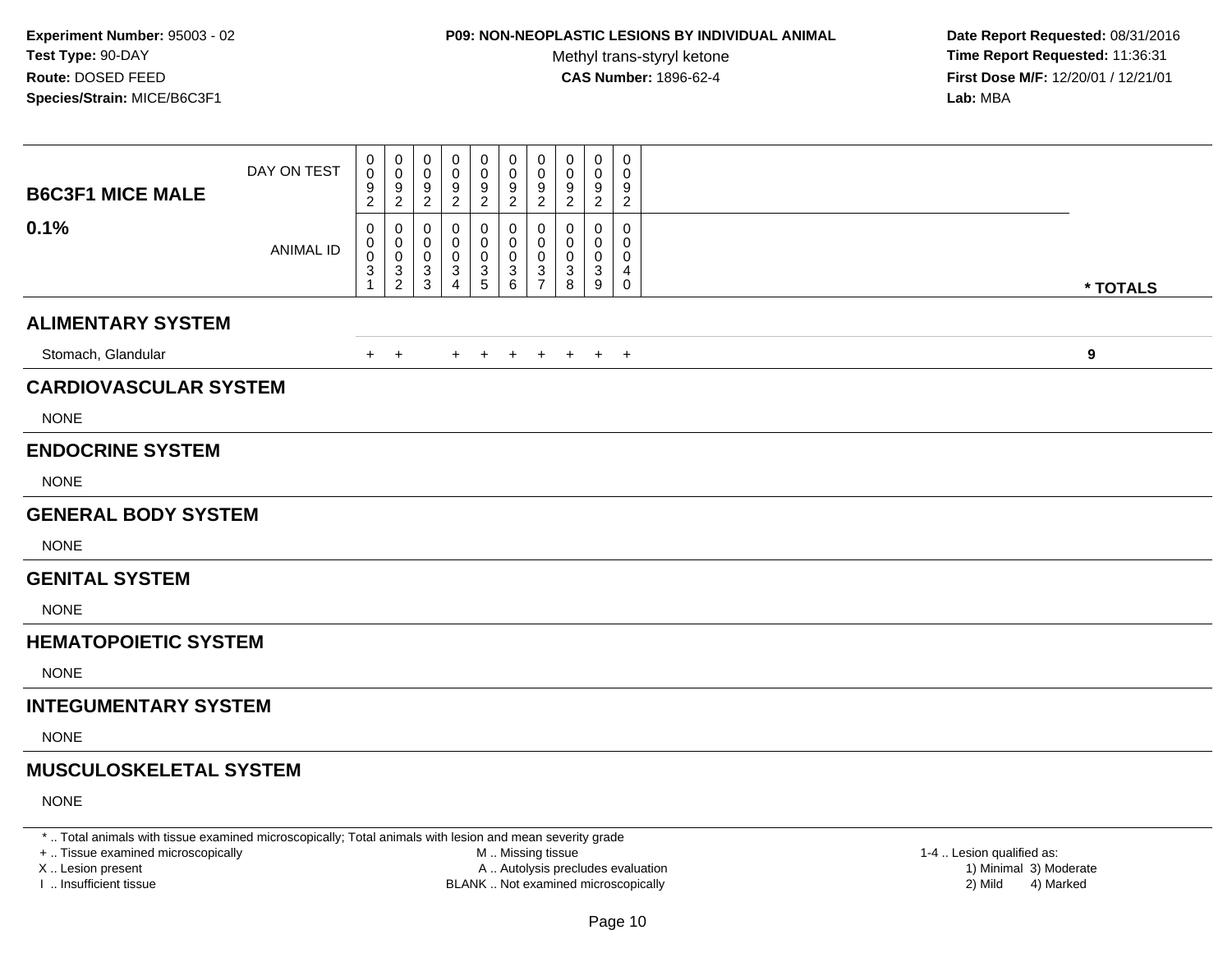## **P09: NON-NEOPLASTIC LESIONS BY INDIVIDUAL ANIMAL**

Methyl trans-styryl ketone<br>CAS Number: 1896-62-4

 **Date Report Requested:** 08/31/2016 **Time Report Requested:** 11:36:31 **First Dose M/F:** 12/20/01 / 12/21/01<br>**Lab:** MBA **Lab:** MBA

| <b>B6C3F1 MICE MALE</b>                           | DAY ON TEST      | 0<br>$\mathbf{O}$<br>9<br>$\overline{c}$ | $_{\rm 0}^{\rm 0}$<br>$\frac{9}{2}$                 | 0<br>$\pmb{0}$<br>9<br>$\sqrt{2}$     | $\mathbf 0$<br>$\pmb{0}$<br>9<br>$\overline{2}$             | $\mathbf 0$<br>$\mathbf 0$<br>9<br>$\overline{c}$                                              | $\begin{smallmatrix} 0\\0 \end{smallmatrix}$<br>9<br>$\overline{c}$ | 0<br>$\pmb{0}$<br>9<br>2                                      | 0<br>$\mathbf 0$<br>9<br>$\overline{c}$ | 0<br>$\mathsf 0$<br>9<br>$\overline{c}$ | 0<br>$\mathsf 0$<br>9<br>$\overline{c}$ |                 |
|---------------------------------------------------|------------------|------------------------------------------|-----------------------------------------------------|---------------------------------------|-------------------------------------------------------------|------------------------------------------------------------------------------------------------|---------------------------------------------------------------------|---------------------------------------------------------------|-----------------------------------------|-----------------------------------------|-----------------------------------------|-----------------|
| 0.1%                                              | <b>ANIMAL ID</b> | 0<br>0<br>$\boldsymbol{0}$<br>3          | 0<br>$\begin{matrix} 0 \\ 0 \\ 3 \\ 2 \end{matrix}$ | 0<br>$\pmb{0}$<br>$\pmb{0}$<br>$_3^3$ | 0<br>$\pmb{0}$<br>$\pmb{0}$<br>$\sqrt{3}$<br>$\overline{4}$ | 0<br>$\begin{smallmatrix}0\\0\end{smallmatrix}$<br>$\ensuremath{\mathsf{3}}$<br>$\overline{5}$ | 0<br>$\pmb{0}$<br>0<br>$\mathbf 3$<br>6                             | 0<br>$\pmb{0}$<br>$\ensuremath{\mathsf{3}}$<br>$\overline{7}$ | $\pmb{0}$<br>$\boldsymbol{0}$<br>3<br>8 | 0<br>0<br>3<br>9                        | 0<br>0<br>0<br>4<br>$\mathsf{O}\xspace$ |                 |
|                                                   |                  |                                          |                                                     |                                       |                                                             |                                                                                                |                                                                     |                                                               |                                         |                                         |                                         | * TOTALS        |
| <b>NERVOUS SYSTEM</b>                             |                  |                                          |                                                     |                                       |                                                             |                                                                                                |                                                                     |                                                               |                                         |                                         |                                         |                 |
| <b>NONE</b>                                       |                  |                                          |                                                     |                                       |                                                             |                                                                                                |                                                                     |                                                               |                                         |                                         |                                         |                 |
| <b>RESPIRATORY SYSTEM</b>                         |                  |                                          |                                                     |                                       |                                                             |                                                                                                |                                                                     |                                                               |                                         |                                         |                                         |                 |
| Nose                                              |                  |                                          | $\pm$                                               | $+$                                   | $+$                                                         | $+$                                                                                            | $+$                                                                 | $+$                                                           | $+$                                     |                                         | $+$ $+$                                 | 10              |
| <b>SPECIAL SENSES SYSTEM</b>                      |                  |                                          |                                                     |                                       |                                                             |                                                                                                |                                                                     |                                                               |                                         |                                         |                                         |                 |
| <b>NONE</b>                                       |                  |                                          |                                                     |                                       |                                                             |                                                                                                |                                                                     |                                                               |                                         |                                         |                                         |                 |
| <b>URINARY SYSTEM</b>                             |                  |                                          |                                                     |                                       |                                                             |                                                                                                |                                                                     |                                                               |                                         |                                         |                                         |                 |
| Kidney<br>Renal Tubule, Vacuolization Cytoplasmic |                  | 3                                        | $\overline{2}$                                      | $\overline{2}$                        | 2                                                           | 3                                                                                              | 2                                                                   | $\mathcal{P}$                                                 | $\mathcal{P}$                           | $\mathcal{P}$                           | $\ddot{}$<br>$\overline{2}$             | 10<br>10<br>2.2 |

\* .. Total animals with tissue examined microscopically; Total animals with lesion and mean severity grade

+ .. Tissue examined microscopically

X .. Lesion present

I .. Insufficient tissue

 M .. Missing tissueA .. Autolysis precludes evaluation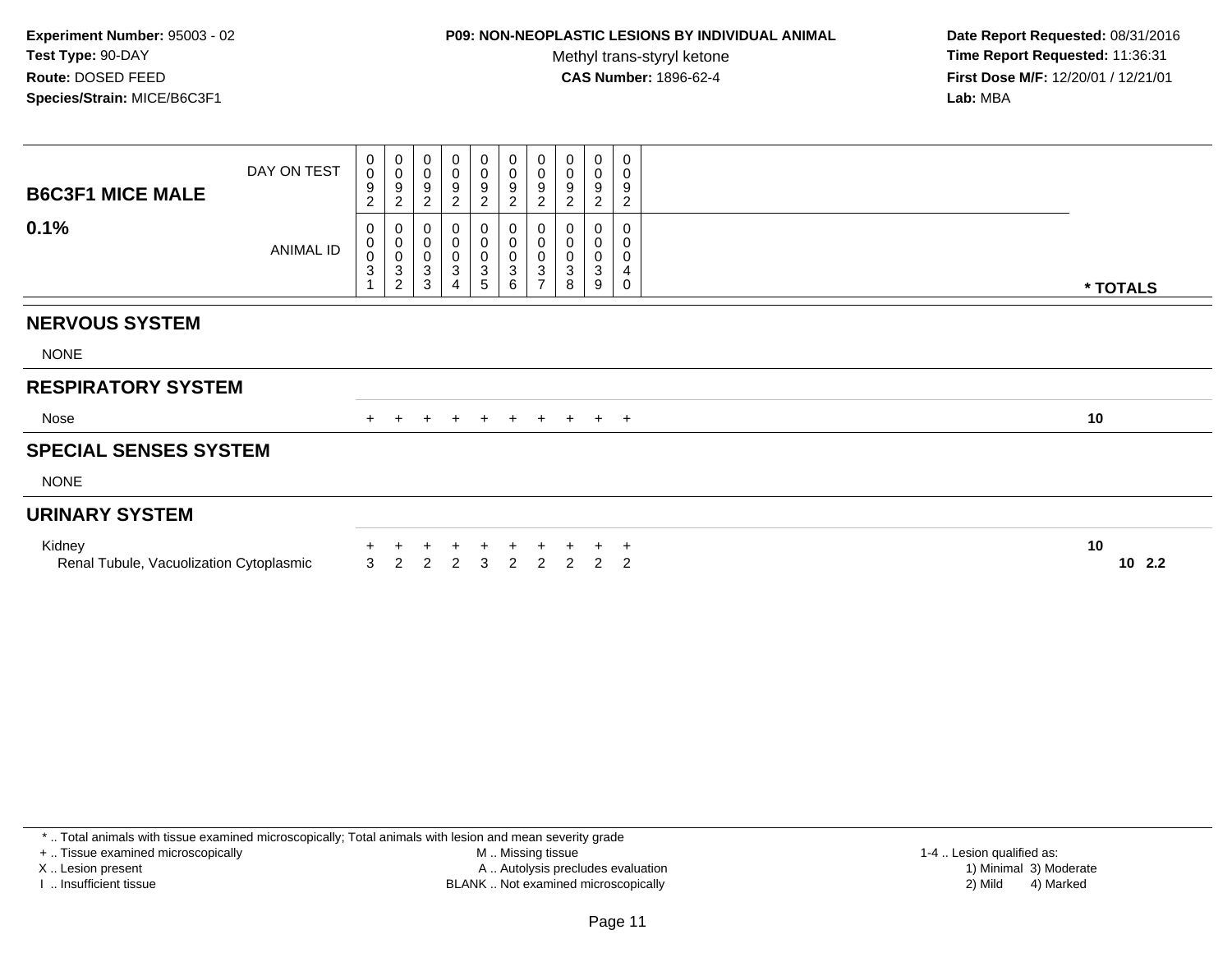# **P09: NON-NEOPLASTIC LESIONS BY INDIVIDUAL ANIMAL**

Methyl trans-styryl ketone<br>CAS Number: 1896-62-4

 **Date Report Requested:** 08/31/2016 **Time Report Requested:** 11:36:31 **First Dose M/F:** 12/20/01 / 12/21/01<br>**Lab:** MBA **Lab:** MBA

| <b>B6C3F1 MICE MALE</b>       | DAY ON TEST      | 0<br>0<br>$\frac{9}{2}$         | 0<br>$\mathbf 0$<br>$\frac{9}{2}$      | 0<br>0<br>$\frac{9}{2}$                               | 0<br>0<br>9<br>$\sqrt{2}$          | 0<br>$\mathbf 0$<br>9<br>$\overline{2}$ | 0<br>$\mathbf 0$<br>9<br>$\overline{2}$              | 0<br>$\mathbf 0$<br>9<br>$\overline{c}$ | 0<br>0<br>9<br>$\boldsymbol{2}$ | 0<br>0<br>9<br>$\mathbf{2}$ | $\mathbf 0$<br>0<br>9<br>$\overline{2}$ |          |
|-------------------------------|------------------|---------------------------------|----------------------------------------|-------------------------------------------------------|------------------------------------|-----------------------------------------|------------------------------------------------------|-----------------------------------------|---------------------------------|-----------------------------|-----------------------------------------|----------|
| 0.2%                          | <b>ANIMAL ID</b> | 0<br>0<br>0<br>4<br>$\mathbf 1$ | 0<br>0<br>$\mathbf 0$<br>$\frac{4}{2}$ | 0<br>0<br>$\mathbf 0$<br>$\overline{4}$<br>$\sqrt{3}$ | 0<br>0<br>0<br>4<br>$\overline{4}$ | 0<br>0<br>0<br>4<br>$\,$ 5 $\,$         | 0<br>0<br>0<br>$\begin{array}{c} 4 \\ 6 \end{array}$ | 0<br>0<br>0<br>4<br>$\overline{7}$      | 0<br>0<br>0<br>4<br>8           | 0<br>0<br>0<br>4<br>9       | 0<br>0<br>0<br>5<br>0                   | * TOTALS |
| <b>ALIMENTARY SYSTEM</b>      |                  |                                 |                                        |                                                       |                                    |                                         |                                                      |                                         |                                 |                             |                                         |          |
| Stomach, Glandular            |                  | $\ddot{}$                       | $\overline{+}$                         | $\ddot{}$                                             | $\pm$                              | $\overline{+}$                          | $+$                                                  | $+$                                     | $+$                             |                             | $+$ $+$                                 | 10       |
| <b>CARDIOVASCULAR SYSTEM</b>  |                  |                                 |                                        |                                                       |                                    |                                         |                                                      |                                         |                                 |                             |                                         |          |
| <b>NONE</b>                   |                  |                                 |                                        |                                                       |                                    |                                         |                                                      |                                         |                                 |                             |                                         |          |
| <b>ENDOCRINE SYSTEM</b>       |                  |                                 |                                        |                                                       |                                    |                                         |                                                      |                                         |                                 |                             |                                         |          |
| <b>NONE</b>                   |                  |                                 |                                        |                                                       |                                    |                                         |                                                      |                                         |                                 |                             |                                         |          |
| <b>GENERAL BODY SYSTEM</b>    |                  |                                 |                                        |                                                       |                                    |                                         |                                                      |                                         |                                 |                             |                                         |          |
| <b>NONE</b>                   |                  |                                 |                                        |                                                       |                                    |                                         |                                                      |                                         |                                 |                             |                                         |          |
| <b>GENITAL SYSTEM</b>         |                  |                                 |                                        |                                                       |                                    |                                         |                                                      |                                         |                                 |                             |                                         |          |
| <b>NONE</b>                   |                  |                                 |                                        |                                                       |                                    |                                         |                                                      |                                         |                                 |                             |                                         |          |
| <b>HEMATOPOIETIC SYSTEM</b>   |                  |                                 |                                        |                                                       |                                    |                                         |                                                      |                                         |                                 |                             |                                         |          |
| <b>NONE</b>                   |                  |                                 |                                        |                                                       |                                    |                                         |                                                      |                                         |                                 |                             |                                         |          |
| <b>INTEGUMENTARY SYSTEM</b>   |                  |                                 |                                        |                                                       |                                    |                                         |                                                      |                                         |                                 |                             |                                         |          |
| <b>NONE</b>                   |                  |                                 |                                        |                                                       |                                    |                                         |                                                      |                                         |                                 |                             |                                         |          |
| <b>MUSCULOSKELETAL SYSTEM</b> |                  |                                 |                                        |                                                       |                                    |                                         |                                                      |                                         |                                 |                             |                                         |          |
| <b>NONE</b>                   |                  |                                 |                                        |                                                       |                                    |                                         |                                                      |                                         |                                 |                             |                                         |          |

\* .. Total animals with tissue examined microscopically; Total animals with lesion and mean severity grade

+ .. Tissue examined microscopically

X .. Lesion present

I .. Insufficient tissue

 M .. Missing tissueA .. Autolysis precludes evaluation

BLANK .. Not examined microscopically 2) Mild 4) Marked

1-4 .. Lesion qualified as:<br>1) Minimal 3) Moderate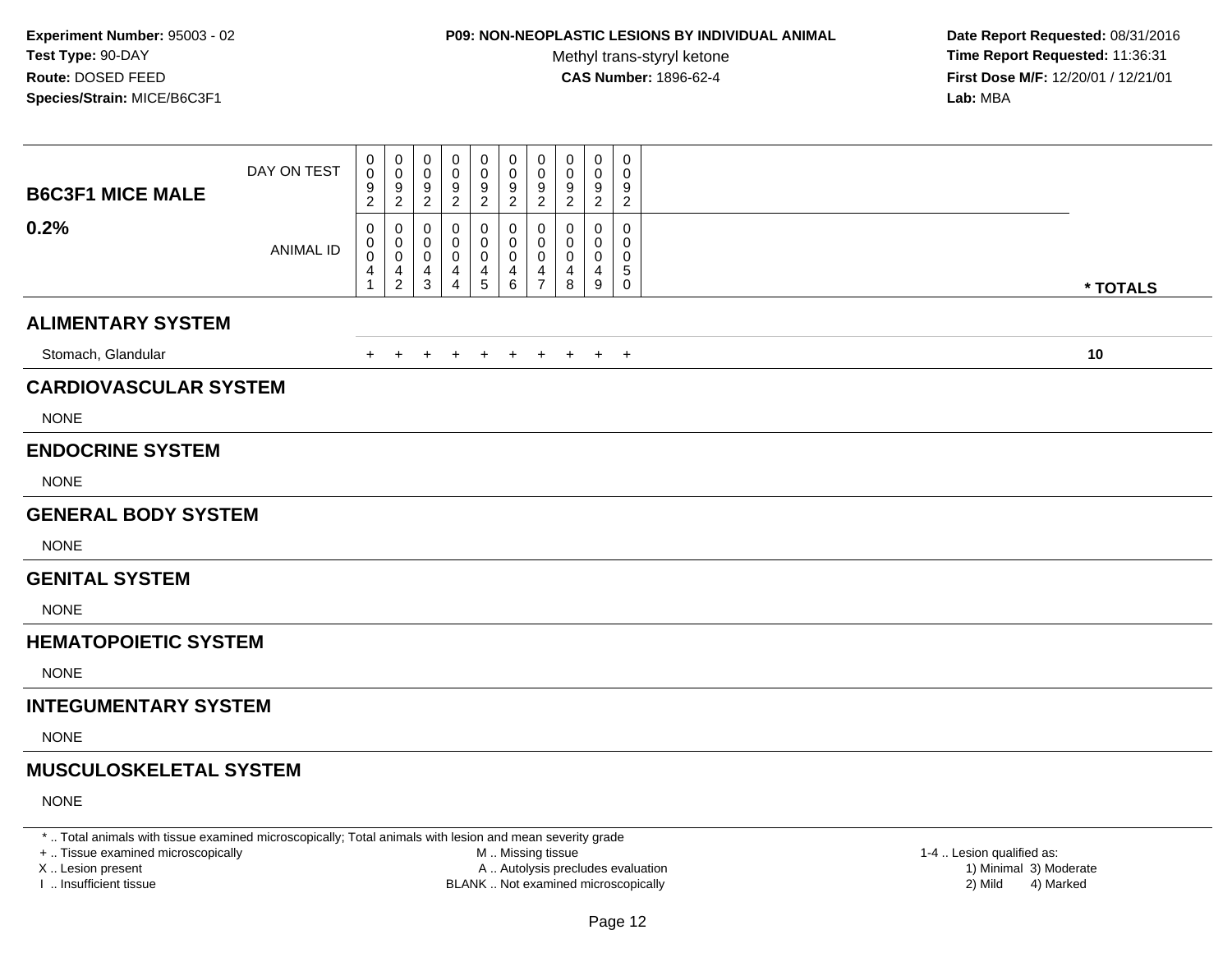### **P09: NON-NEOPLASTIC LESIONS BY INDIVIDUAL ANIMAL**

Methyl trans-styryl ketone<br>CAS Number: 1896-62-4

 **Date Report Requested:** 08/31/2016 **Time Report Requested:** 11:36:31 **First Dose M/F:** 12/20/01 / 12/21/01<br>**Lab:** MBA **Lab:** MBA

| <b>B6C3F1 MICE MALE</b>                 | DAY ON TEST | 0<br>$\mathbf 0$<br>9<br>$\boldsymbol{2}$ | $_{\rm 0}^{\rm 0}$<br>$\boldsymbol{9}$<br>$\overline{c}$ | 0<br>$\pmb{0}$<br>$\boldsymbol{9}$<br>$\overline{c}$ | 0<br>$\mathbf 0$<br>9<br>$\sqrt{2}$                                                    | 0<br>$\pmb{0}$<br>9<br>$\overline{2}$                                      | 0<br>$\pmb{0}$<br>$\boldsymbol{9}$<br>$\overline{c}$      | 0<br>$\mathbf 0$<br>$\boldsymbol{9}$<br>$\overline{c}$    | 0<br>0<br>9<br>2      | 0<br>0<br>9<br>$\overline{c}$   | 0<br>0<br>$\boldsymbol{9}$<br>$\overline{2}$ |    |           |
|-----------------------------------------|-------------|-------------------------------------------|----------------------------------------------------------|------------------------------------------------------|----------------------------------------------------------------------------------------|----------------------------------------------------------------------------|-----------------------------------------------------------|-----------------------------------------------------------|-----------------------|---------------------------------|----------------------------------------------|----|-----------|
| 0.2%                                    | ANIMAL ID   | 0<br>0<br>$\bar{0}$<br>4                  | 00004                                                    | 0<br>$\pmb{0}$<br>$\pmb{0}$<br>4<br>$\sqrt{3}$       | $\mathbf 0$<br>$\mathbf 0$<br>$\mathbf 0$<br>$\overline{\mathbf{4}}$<br>$\overline{4}$ | 0<br>$\pmb{0}$<br>$\begin{smallmatrix}0\\4\end{smallmatrix}$<br>$\sqrt{5}$ | 0<br>$\pmb{0}$<br>0<br>$\overline{\mathbf{4}}$<br>$\,6\,$ | 0<br>$\boldsymbol{0}$<br>$\pmb{0}$<br>4<br>$\overline{7}$ | 0<br>0<br>0<br>4<br>8 | 0<br>$\mathbf 0$<br>0<br>4<br>9 | $\mathbf 0$<br>0<br>0<br>$\sqrt{5}$<br>0     |    | * TOTALS  |
| <b>NERVOUS SYSTEM</b>                   |             |                                           |                                                          |                                                      |                                                                                        |                                                                            |                                                           |                                                           |                       |                                 |                                              |    |           |
|                                         |             |                                           |                                                          |                                                      |                                                                                        |                                                                            |                                                           |                                                           |                       |                                 |                                              |    |           |
| <b>NONE</b>                             |             |                                           |                                                          |                                                      |                                                                                        |                                                                            |                                                           |                                                           |                       |                                 |                                              |    |           |
| <b>RESPIRATORY SYSTEM</b>               |             |                                           |                                                          |                                                      |                                                                                        |                                                                            |                                                           |                                                           |                       |                                 |                                              |    |           |
| Nose<br>Olfactory Epithelium, Atrophy   |             |                                           |                                                          |                                                      |                                                                                        |                                                                            | $\div$                                                    | $\ddot{}$                                                 |                       | $+$                             | $\overline{+}$                               | 10 | $1 \t1.0$ |
| <b>SPECIAL SENSES SYSTEM</b>            |             |                                           |                                                          |                                                      |                                                                                        |                                                                            |                                                           |                                                           |                       |                                 |                                              |    |           |
| <b>NONE</b>                             |             |                                           |                                                          |                                                      |                                                                                        |                                                                            |                                                           |                                                           |                       |                                 |                                              |    |           |
| <b>URINARY SYSTEM</b>                   |             |                                           |                                                          |                                                      |                                                                                        |                                                                            |                                                           |                                                           |                       |                                 |                                              |    |           |
| Kidney<br>Renal Tubule, Nephropathy     |             |                                           | $+$                                                      | $\ddot{}$                                            | $\ddot{}$                                                                              | $+$                                                                        | $+$                                                       | $\pm$                                                     | $+$                   | $+$                             | $+$                                          | 10 | 1.0       |
| Renal Tubule, Vacuolization Cytoplasmic |             | $\overline{2}$                            | $\overline{2}$                                           | $\overline{2}$                                       | 2                                                                                      | $\overline{2}$                                                             |                                                           | 2                                                         | $\overline{2}$        | $\overline{2}$                  | $\overline{2}$                               |    | 2.0<br>9  |
|                                         |             |                                           |                                                          |                                                      |                                                                                        |                                                                            |                                                           |                                                           |                       |                                 |                                              |    |           |

\* .. Total animals with tissue examined microscopically; Total animals with lesion and mean severity grade

+ .. Tissue examined microscopically

X .. Lesion present

I .. Insufficient tissue

 M .. Missing tissueA .. Autolysis precludes evaluation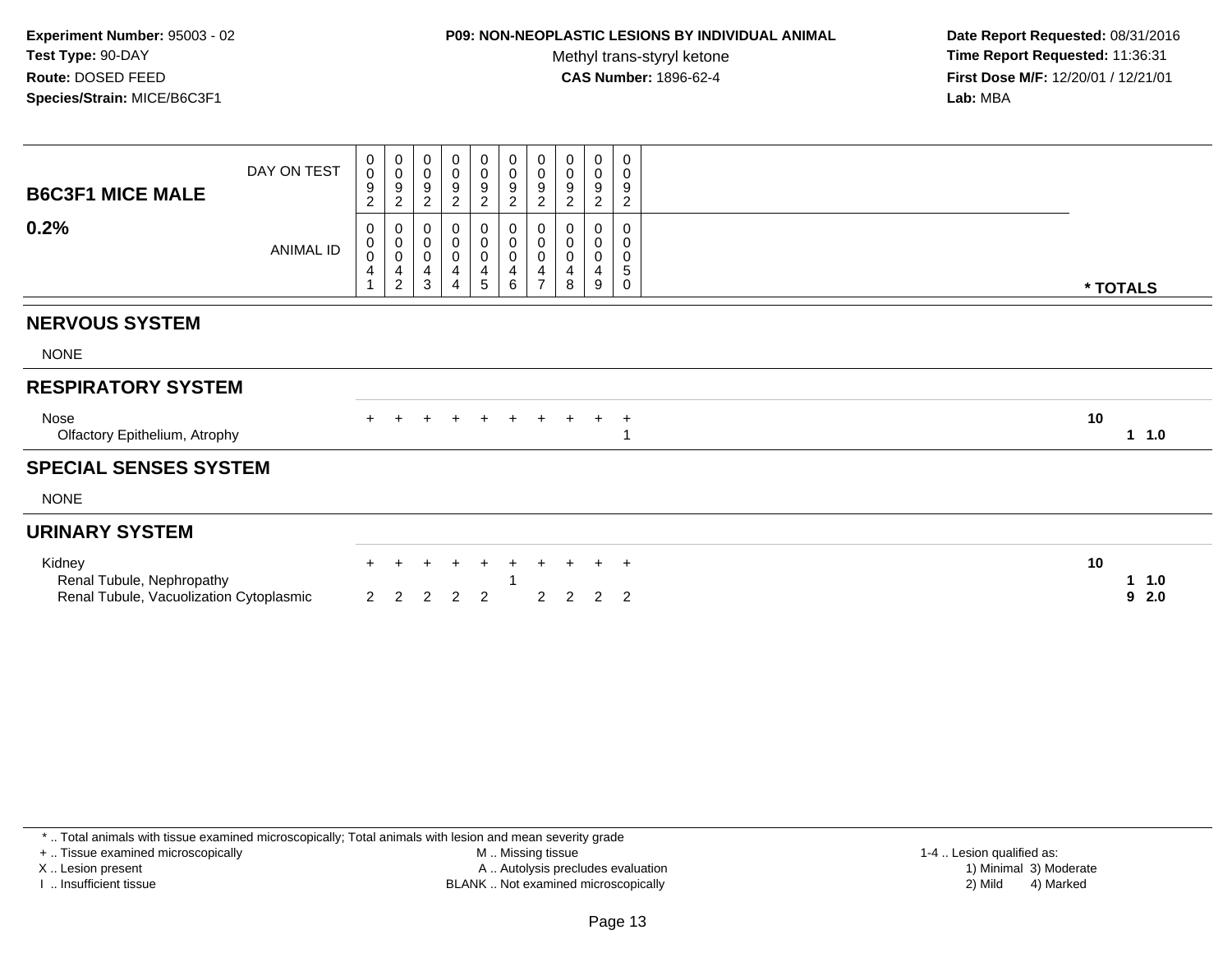#### **P09: NON-NEOPLASTIC LESIONS BY INDIVIDUAL ANIMAL**

Methyl trans-styryl ketone<br>CAS Number: 1896-62-4

 **Date Report Requested:** 08/31/2016 **Time Report Requested:** 11:36:31 **First Dose M/F:** 12/20/01 / 12/21/01<br>**Lab:** MBA **Lab:** MBA

| <b>B6C3F1 MICE MALE</b>   | DAY ON TEST      | $\pmb{0}$<br>$\pmb{0}$<br>$\frac{9}{2}$           | $_{\rm 0}^{\rm 0}$<br>$\frac{9}{2}$                               | $\pmb{0}$<br>$\boldsymbol{0}$<br>$\frac{9}{2}$ | $_{\rm 0}^{\rm 0}$<br>$\frac{9}{2}$                                      | $\begin{smallmatrix} 0\\0 \end{smallmatrix}$<br>$\frac{9}{2}$ | $\pmb{0}$<br>$\overline{0}$<br>$\frac{9}{2}$                           | $\mathbf 0$<br>$\boldsymbol{0}$<br>9<br>$\overline{2}$                     | $\mathbf 0$<br>$\mathbf 0$<br>$\frac{9}{2}$        | $\pmb{0}$<br>$\pmb{0}$<br>$\frac{9}{2}$              | $\mathbf 0$<br>$\mathbf 0$<br>$\boldsymbol{9}$<br>$\overline{2}$ |          |
|---------------------------|------------------|---------------------------------------------------|-------------------------------------------------------------------|------------------------------------------------|--------------------------------------------------------------------------|---------------------------------------------------------------|------------------------------------------------------------------------|----------------------------------------------------------------------------|----------------------------------------------------|------------------------------------------------------|------------------------------------------------------------------|----------|
| 0.4%                      | <b>ANIMAL ID</b> | $\mathbf 0$<br>0<br>$\mathsf{O}\xspace$<br>5<br>1 | $\mathsf{O}$<br>$\pmb{0}$<br>$\ddot{\mathbf{0}}$<br>$\frac{5}{2}$ | 0<br>$\pmb{0}$<br>$\pmb{0}$<br>$\frac{5}{3}$   | $\pmb{0}$<br>$\begin{matrix} 0 \\ 0 \\ 5 \end{matrix}$<br>$\overline{4}$ | 0<br>$\mathbf 0$<br>$\frac{0}{5}$                             | $\pmb{0}$<br>$\pmb{0}$<br>$\mathbf 0$<br>$\sqrt{5}$<br>$6\phantom{1}6$ | $\mathbf 0$<br>$\mathbf 0$<br>$\mathbf 0$<br>$\,$ 5 $\,$<br>$\overline{7}$ | $\mathbf 0$<br>$\mathbf 0$<br>0<br>$\sqrt{5}$<br>8 | $\mathbf 0$<br>0<br>$\pmb{0}$<br>$\sqrt{5}$<br>$9\,$ | 0<br>$\mathbf{0}$<br>0<br>$\,6\,$<br>$\mathbf 0$                 | * TOTALS |
| <b>ALIMENTARY SYSTEM</b>  |                  |                                                   |                                                                   |                                                |                                                                          |                                                               |                                                                        |                                                                            |                                                    |                                                      |                                                                  |          |
| Esophagus                 |                  |                                                   |                                                                   |                                                |                                                                          | ÷                                                             |                                                                        |                                                                            |                                                    | $\div$                                               | $+$                                                              | 10       |
| Gallbladder               |                  | $+$                                               | M                                                                 |                                                |                                                                          |                                                               |                                                                        |                                                                            |                                                    | $\ddot{}$                                            | M                                                                | 8        |
| Intestine Large, Cecum    |                  |                                                   |                                                                   |                                                |                                                                          |                                                               |                                                                        |                                                                            |                                                    |                                                      | $\ddot{}$                                                        | 10       |
| Intestine Large, Colon    |                  |                                                   |                                                                   |                                                |                                                                          |                                                               |                                                                        |                                                                            |                                                    |                                                      | $\overline{ }$                                                   | 10       |
| Intestine Large, Rectum   |                  |                                                   |                                                                   |                                                |                                                                          |                                                               |                                                                        |                                                                            |                                                    |                                                      | $\ddot{}$                                                        | 10       |
| Intestine Small, Duodenum |                  |                                                   |                                                                   |                                                |                                                                          |                                                               |                                                                        |                                                                            |                                                    | $\ddot{}$                                            | $+$                                                              | 10       |
| Intestine Small, Ileum    |                  |                                                   |                                                                   |                                                |                                                                          |                                                               |                                                                        |                                                                            |                                                    | $\div$                                               | $+$                                                              | 10       |
| Intestine Small, Jejunum  |                  |                                                   |                                                                   |                                                |                                                                          |                                                               |                                                                        |                                                                            |                                                    | $\ddot{}$                                            | $+$                                                              | 10       |
| Liver                     |                  |                                                   |                                                                   |                                                |                                                                          |                                                               |                                                                        |                                                                            |                                                    | $\ddot{}$                                            | $+$                                                              | 10       |
| Pancreas                  |                  | ÷                                                 |                                                                   |                                                |                                                                          |                                                               |                                                                        |                                                                            |                                                    | $\ddot{}$                                            | $+$                                                              | 10       |
| Salivary Glands           |                  |                                                   |                                                                   |                                                |                                                                          |                                                               |                                                                        |                                                                            |                                                    | $\ddot{}$                                            | $+$                                                              | 10       |
| Stomach, Forestomach      |                  |                                                   |                                                                   |                                                |                                                                          |                                                               |                                                                        |                                                                            |                                                    |                                                      | $\overline{1}$                                                   | 10       |
| Stomach, Glandular        |                  |                                                   |                                                                   |                                                |                                                                          |                                                               |                                                                        |                                                                            |                                                    |                                                      | $\ddot{}$                                                        | 10       |
| Tongue                    |                  |                                                   |                                                                   |                                                |                                                                          |                                                               |                                                                        |                                                                            |                                                    |                                                      | $\overline{+}$                                                   | 10       |

# **CARDIOVASCULAR SYSTEM**

\* .. Total animals with tissue examined microscopically; Total animals with lesion and mean severity grade

+ .. Tissue examined microscopically

X .. Lesion present

I .. Insufficient tissue

M .. Missing tissue

A .. Autolysis precludes evaluation

BLANK .. Not examined microscopically 2) Mild 4) Marked

1-4 .. Lesion qualified as: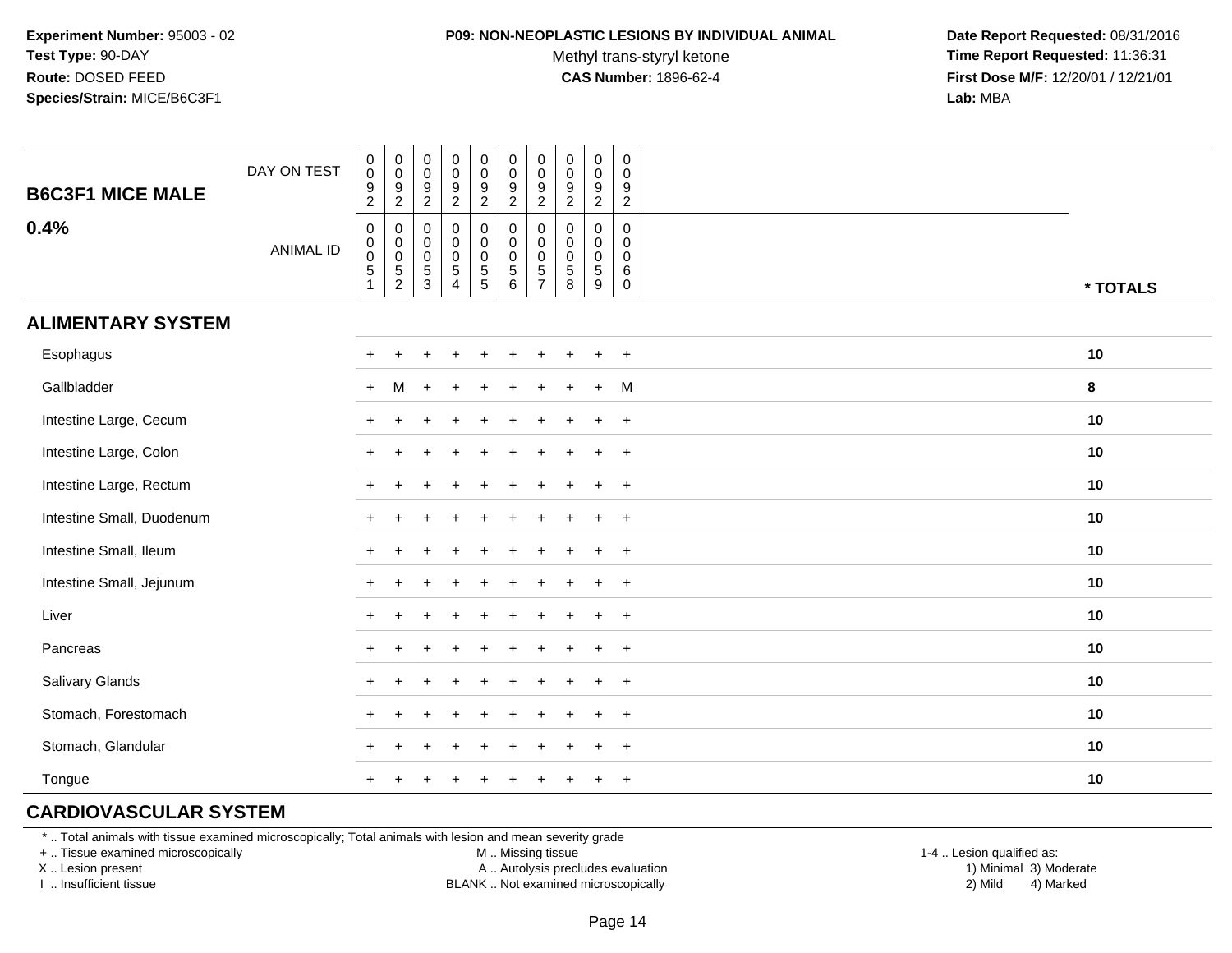#### **P09: NON-NEOPLASTIC LESIONS BY INDIVIDUAL ANIMAL**

Methyl trans-styryl ketone<br>CAS Number: 1896-62-4

|                                                                                                                                                | DAY ON TEST      | $\pmb{0}$<br>$\overline{0}$<br>$\boldsymbol{9}$                                 | $\pmb{0}$<br>$\pmb{0}$<br>$\boldsymbol{9}$   | $\mathbf 0$<br>$\mathbf 0$<br>$\boldsymbol{9}$      | $\pmb{0}$<br>$\ddot{\mathbf{0}}$<br>$\boldsymbol{9}$ | $\pmb{0}$<br>$\mathbf 0$<br>$9\,$                        | $\pmb{0}$<br>$\mathbf 0$<br>$\boldsymbol{9}$             | $\pmb{0}$<br>$\mathbf 0$<br>$\boldsymbol{9}$                              | $\pmb{0}$<br>$\mathbf 0$<br>9                                | $\pmb{0}$<br>$\mathbf 0$                                 | $\boldsymbol{0}$<br>$\Omega$<br>9                |                           |          |
|------------------------------------------------------------------------------------------------------------------------------------------------|------------------|---------------------------------------------------------------------------------|----------------------------------------------|-----------------------------------------------------|------------------------------------------------------|----------------------------------------------------------|----------------------------------------------------------|---------------------------------------------------------------------------|--------------------------------------------------------------|----------------------------------------------------------|--------------------------------------------------|---------------------------|----------|
| <b>B6C3F1 MICE MALE</b>                                                                                                                        |                  | $\overline{2}$                                                                  | $\sqrt{2}$                                   | $\overline{2}$                                      | $\overline{2}$                                       | $\overline{2}$                                           | $\overline{2}$                                           | $\overline{2}$                                                            | 2                                                            | $\frac{9}{2}$                                            | $\overline{2}$                                   |                           |          |
| 0.4%                                                                                                                                           | <b>ANIMAL ID</b> | $\boldsymbol{0}$<br>$\mathbf 0$<br>$\overline{0}$<br>$\sqrt{5}$<br>$\mathbf{1}$ | 0<br>$\pmb{0}$<br>$\pmb{0}$<br>$\frac{5}{2}$ | $\mathbf 0$<br>$\mathbf 0$<br>$\mathbf 0$<br>5<br>3 | 0<br>$\mathsf 0$<br>$\mathsf 0$<br>$\frac{5}{4}$     | $\mathbf 0$<br>$\pmb{0}$<br>$\mathbf 0$<br>$\frac{5}{5}$ | $\mathbf 0$<br>$\pmb{0}$<br>$\mathsf 0$<br>$\frac{5}{6}$ | $\mathbf 0$<br>$\mathbf 0$<br>$\mathbf 0$<br>$\sqrt{5}$<br>$\overline{7}$ | $\mathbf 0$<br>$\mathbf 0$<br>$\mathbf 0$<br>$\sqrt{5}$<br>8 | $\mathbf 0$<br>$\mathbf 0$<br>$\pmb{0}$<br>$\frac{5}{9}$ | 0<br>$\mathbf 0$<br>$\Omega$<br>6<br>$\mathbf 0$ |                           |          |
|                                                                                                                                                |                  |                                                                                 |                                              |                                                     |                                                      |                                                          |                                                          |                                                                           |                                                              |                                                          |                                                  |                           | * TOTALS |
| <b>Blood Vessel</b>                                                                                                                            |                  |                                                                                 |                                              |                                                     |                                                      |                                                          |                                                          |                                                                           |                                                              |                                                          | $\ddot{}$                                        | 10                        |          |
| Heart                                                                                                                                          |                  |                                                                                 |                                              |                                                     |                                                      |                                                          |                                                          |                                                                           |                                                              |                                                          | $\overline{+}$                                   | 10                        |          |
| <b>ENDOCRINE SYSTEM</b>                                                                                                                        |                  |                                                                                 |                                              |                                                     |                                                      |                                                          |                                                          |                                                                           |                                                              |                                                          |                                                  |                           |          |
| <b>Adrenal Cortex</b><br>Subcapsular, Hyperplasia, Focal                                                                                       |                  | $\ddot{}$                                                                       | $\ddot{}$                                    | ٠                                                   | $\ddot{}$                                            | $\ddot{}$                                                | $\ddot{}$                                                | +<br>1                                                                    | $\ddot{}$<br>$\overline{1}$                                  | $\ddot{}$                                                | $+$                                              | 10                        | 4 1.0    |
| Adrenal Medulla                                                                                                                                |                  |                                                                                 |                                              |                                                     |                                                      |                                                          |                                                          |                                                                           |                                                              | $\ddot{}$                                                | $+$                                              | 10                        |          |
| Islets, Pancreatic                                                                                                                             |                  |                                                                                 |                                              |                                                     |                                                      |                                                          |                                                          |                                                                           |                                                              |                                                          | $\ddot{}$                                        | 10                        |          |
| Parathyroid Gland                                                                                                                              |                  | M                                                                               | M                                            | $+$                                                 |                                                      | M                                                        | M                                                        | M                                                                         | M                                                            | $+$                                                      | M                                                | $\mathbf{2}$              |          |
| <b>Pituitary Gland</b>                                                                                                                         |                  |                                                                                 | $\ddot{}$                                    |                                                     |                                                      |                                                          |                                                          |                                                                           |                                                              |                                                          | $+$                                              | 8                         |          |
| <b>Thyroid Gland</b>                                                                                                                           |                  | $+$                                                                             | M                                            | $+$                                                 | $+$                                                  | $+$                                                      | $+$                                                      | $\ddot{}$                                                                 | $+$                                                          | $+$                                                      | $+$                                              | 9                         |          |
| <b>GENERAL BODY SYSTEM</b>                                                                                                                     |                  |                                                                                 |                                              |                                                     |                                                      |                                                          |                                                          |                                                                           |                                                              |                                                          |                                                  |                           |          |
| <b>NONE</b>                                                                                                                                    |                  |                                                                                 |                                              |                                                     |                                                      |                                                          |                                                          |                                                                           |                                                              |                                                          |                                                  |                           |          |
| <b>GENITAL SYSTEM</b>                                                                                                                          |                  |                                                                                 |                                              |                                                     |                                                      |                                                          |                                                          |                                                                           |                                                              |                                                          |                                                  |                           |          |
| Epididymis                                                                                                                                     |                  |                                                                                 |                                              |                                                     | $\div$                                               | $\ddot{}$                                                |                                                          |                                                                           |                                                              | $\ddot{+}$                                               | $\overline{+}$                                   | 10                        |          |
| <b>Preputial Gland</b>                                                                                                                         |                  |                                                                                 |                                              |                                                     |                                                      |                                                          |                                                          |                                                                           |                                                              |                                                          | $\overline{+}$                                   | 10                        |          |
| Prostate                                                                                                                                       |                  |                                                                                 |                                              |                                                     |                                                      |                                                          |                                                          |                                                                           |                                                              |                                                          | $+$                                              | 10                        |          |
| *  Total animals with tissue examined microscopically; Total animals with lesion and mean severity grade<br>+  Tissue examined microscopically |                  |                                                                                 |                                              |                                                     |                                                      |                                                          |                                                          |                                                                           |                                                              |                                                          |                                                  | 1-4  Lesion qualified as: |          |
| X  Lesion present                                                                                                                              |                  |                                                                                 |                                              |                                                     |                                                      |                                                          | M  Missing tissue<br>A  Autolysis precludes evaluation   |                                                                           |                                                              |                                                          |                                                  | 1) Minimal 3) Moderate    |          |
| I. Insufficient tissue                                                                                                                         |                  |                                                                                 |                                              |                                                     |                                                      |                                                          | BLANK  Not examined microscopically                      |                                                                           |                                                              |                                                          |                                                  | 2) Mild<br>4) Marked      |          |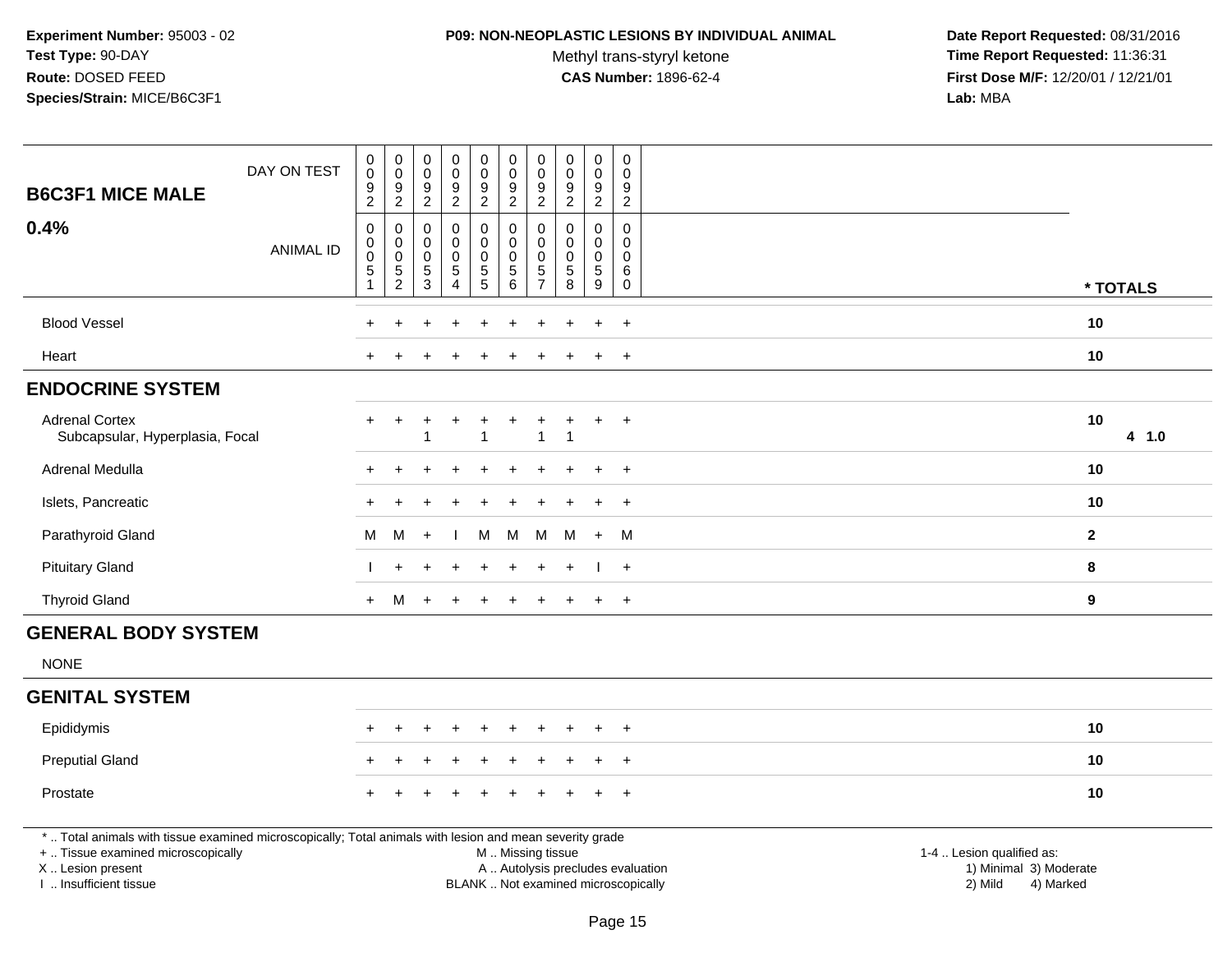#### **P09: NON-NEOPLASTIC LESIONS BY INDIVIDUAL ANIMAL**

Methyl trans-styryl ketone<br>CAS Number: 1896-62-4

 **Date Report Requested:** 08/31/2016 **Time Report Requested:** 11:36:31 **First Dose M/F:** 12/20/01 / 12/21/01<br>**Lab:** MBA **Lab:** MBA

| <b>B6C3F1 MICE MALE</b>               | DAY ON TEST      | $\begin{smallmatrix}0\0\0\end{smallmatrix}$<br>$\frac{9}{2}$                | $_{\rm 0}^{\rm 0}$<br>$\frac{9}{2}$                               | $\mathbf 0$<br>$\boldsymbol{0}$<br>$\frac{9}{2}$                  | $_0^0$<br>$\frac{9}{2}$                                                   | $\mathbf 0$<br>$\mathbf 0$<br>$\frac{9}{2}$             | $\pmb{0}$<br>$\pmb{0}$<br>$\frac{9}{2}$                          | $\mathbf 0$<br>$\pmb{0}$<br>$\frac{9}{2}$                                    | $\pmb{0}$<br>$\mathbf 0$<br>$\boldsymbol{9}$<br>$\overline{2}$ | 0<br>$\mathbf 0$<br>$\frac{9}{2}$                      | 0<br>$\mathsf 0$<br>$\frac{9}{2}$         |                                                           |
|---------------------------------------|------------------|-----------------------------------------------------------------------------|-------------------------------------------------------------------|-------------------------------------------------------------------|---------------------------------------------------------------------------|---------------------------------------------------------|------------------------------------------------------------------|------------------------------------------------------------------------------|----------------------------------------------------------------|--------------------------------------------------------|-------------------------------------------|-----------------------------------------------------------|
| 0.4%                                  | <b>ANIMAL ID</b> | $\mathbf 0$<br>$\mathbf 0$<br>$\mathbf 0$<br>$\overline{5}$<br>$\mathbf{1}$ | $\mathbf 0$<br>$_{\rm 0}^{\rm 0}$<br>$\overline{5}$<br>$\sqrt{2}$ | $\pmb{0}$<br>$\pmb{0}$<br>$\boldsymbol{0}$<br>$\overline{5}$<br>3 | $\pmb{0}$<br>$\pmb{0}$<br>$\mathbf 0$<br>$\overline{5}$<br>$\overline{4}$ | 0<br>$\pmb{0}$<br>$\mathsf{O}\xspace$<br>$\overline{5}$ | $\pmb{0}$<br>$\pmb{0}$<br>$\pmb{0}$<br>$\overline{5}$<br>$\,6\,$ | $\mathbf 0$<br>$\boldsymbol{0}$<br>$\pmb{0}$<br>$\sqrt{5}$<br>$\overline{7}$ | $\mathbf 0$<br>$\mathbf 0$<br>$\pmb{0}$<br>$\sqrt{5}$<br>8     | 0<br>$\mathbf 0$<br>$\mathbf 0$<br>$\sqrt{5}$<br>$9\,$ | 0<br>0<br>$\mathsf 0$<br>6<br>$\mathbf 0$ | * TOTALS                                                  |
| Seminal Vesicle                       |                  | ÷                                                                           | ╇                                                                 |                                                                   | ÷                                                                         |                                                         | $\ddot{}$                                                        | ٠                                                                            | $\ddot{}$                                                      | +                                                      | $^{+}$                                    | 10                                                        |
| <b>Testes</b>                         |                  | $\ddot{}$                                                                   |                                                                   | ÷                                                                 | M                                                                         | $\div$                                                  | $\div$                                                           | ÷                                                                            |                                                                | $\ddot{}$                                              | $^{+}$                                    | 9                                                         |
| <b>HEMATOPOIETIC SYSTEM</b>           |                  |                                                                             |                                                                   |                                                                   |                                                                           |                                                         |                                                                  |                                                                              |                                                                |                                                        |                                           |                                                           |
| <b>Bone Marrow</b>                    |                  |                                                                             |                                                                   |                                                                   |                                                                           |                                                         |                                                                  |                                                                              |                                                                | $\ddot{}$                                              | $+$                                       | 10                                                        |
| Lymph Node, Mandibular                |                  |                                                                             |                                                                   |                                                                   |                                                                           |                                                         |                                                                  |                                                                              |                                                                | $\ddot{}$                                              | $\ddot{}$                                 | 10                                                        |
| Lymph Node, Mesenteric                |                  | $\div$                                                                      |                                                                   |                                                                   |                                                                           |                                                         |                                                                  |                                                                              |                                                                | $\ddot{}$                                              | $^{+}$                                    | 10                                                        |
| Spleen                                |                  |                                                                             |                                                                   |                                                                   |                                                                           |                                                         |                                                                  |                                                                              |                                                                | $\ddot{}$                                              | $^{+}$                                    | 10                                                        |
| Thymus<br>Atrophy<br>Cyst<br>Necrosis |                  | $+$                                                                         | $\ddot{}$                                                         | ÷<br>$\overline{\mathbf{c}}$                                      | $\ddot{}$                                                                 | $\ddot{}$<br>-1                                         | $\ddot{}$                                                        | $\div$                                                                       | $\div$                                                         | $\ddot{}$<br>1                                         | $+$                                       | 10<br>2 1.0<br>1.0<br>$\mathbf{1}$<br>2.0<br>$\mathbf{1}$ |
| <b>INTEGUMENTARY SYSTEM</b>           |                  |                                                                             |                                                                   |                                                                   |                                                                           |                                                         |                                                                  |                                                                              |                                                                |                                                        |                                           |                                                           |
| Mammary Gland                         |                  | м                                                                           | M                                                                 | M                                                                 | M                                                                         | M                                                       | M                                                                | M                                                                            | M                                                              |                                                        | $M$ $M$                                   | 0                                                         |
| Skin                                  |                  | $\ddot{}$                                                                   |                                                                   |                                                                   |                                                                           | $\div$                                                  | $\ddot{}$                                                        | ÷                                                                            |                                                                | $\ddot{}$                                              | $^{+}$                                    | 10                                                        |
| <b>MUSCULOSKELETAL SYSTEM</b>         |                  |                                                                             |                                                                   |                                                                   |                                                                           |                                                         |                                                                  |                                                                              |                                                                |                                                        |                                           |                                                           |
| <b>Bone</b>                           |                  | $+$                                                                         | $\ddot{}$                                                         | +                                                                 | $\ddot{}$                                                                 | $+$                                                     | $+$                                                              | $+$                                                                          | $+$                                                            | $+$                                                    | $+$                                       | 10                                                        |
| <b>NERVOUS SYSTEM</b>                 |                  |                                                                             |                                                                   |                                                                   |                                                                           |                                                         |                                                                  |                                                                              |                                                                |                                                        |                                           |                                                           |

\* .. Total animals with tissue examined microscopically; Total animals with lesion and mean severity grade

+ .. Tissue examined microscopically

X .. Lesion present

I .. Insufficient tissue

 M .. Missing tissueA .. Autolysis precludes evaluation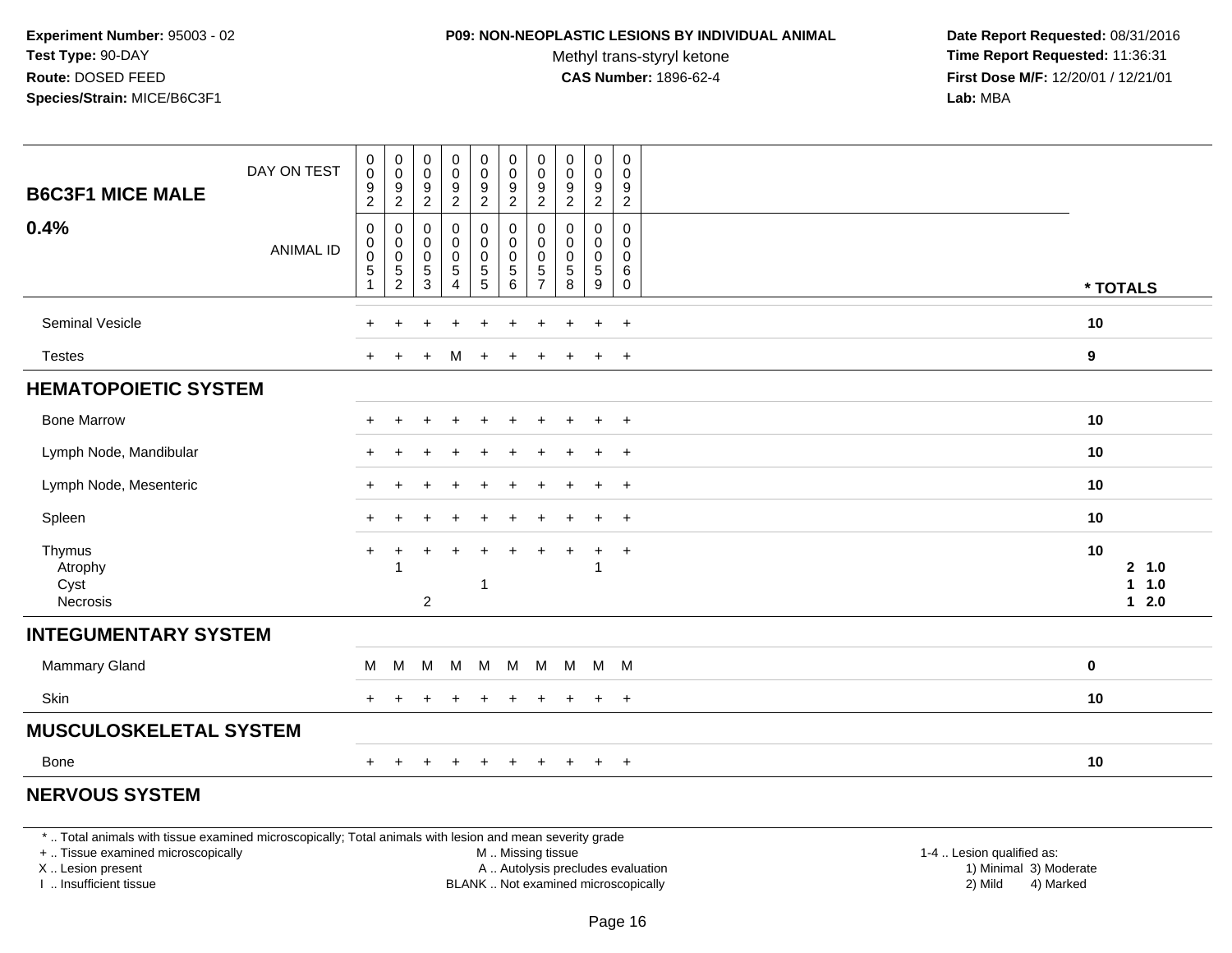#### **P09: NON-NEOPLASTIC LESIONS BY INDIVIDUAL ANIMAL**

Methyl trans-styryl ketone<br>CAS Number: 1896-62-4

 **Date Report Requested:** 08/31/2016 **Time Report Requested:** 11:36:31 **First Dose M/F:** 12/20/01 / 12/21/01<br>**Lab:** MBA **Lab:** MBA

| DAY ON TEST<br><b>B6C3F1 MICE MALE</b>            | $_{\rm 0}^{\rm 0}$<br>$\boldsymbol{9}$<br>$\overline{c}$ | $\begin{array}{c} 0 \\ 0 \\ 9 \\ 2 \end{array}$                  | $_{\rm 0}^{\rm 0}$<br>$\boldsymbol{9}$<br>$\sqrt{2}$                  | $\begin{smallmatrix}0\0\0\end{smallmatrix}$<br>9<br>$\overline{c}$ | $\begin{smallmatrix} 0\\0 \end{smallmatrix}$<br>$\boldsymbol{9}$<br>$\overline{2}$ | $_{\rm 0}^{\rm 0}$<br>$\boldsymbol{9}$<br>$\sqrt{2}$          | $\begin{smallmatrix} 0\\0 \end{smallmatrix}$<br>9<br>$\overline{2}$ | $\begin{smallmatrix}0\\0\end{smallmatrix}$<br>$\boldsymbol{9}$<br>$\overline{2}$ | 0<br>$\mathbf 0$<br>$\boldsymbol{9}$<br>$\overline{c}$ | $\boldsymbol{0}$<br>$\mathbf 0$<br>$\boldsymbol{9}$<br>$\sqrt{2}$ |                |
|---------------------------------------------------|----------------------------------------------------------|------------------------------------------------------------------|-----------------------------------------------------------------------|--------------------------------------------------------------------|------------------------------------------------------------------------------------|---------------------------------------------------------------|---------------------------------------------------------------------|----------------------------------------------------------------------------------|--------------------------------------------------------|-------------------------------------------------------------------|----------------|
| 0.4%<br><b>ANIMAL ID</b>                          | 0<br>$\,0\,$<br>$\pmb{0}$<br>$\overline{5}$              | 0<br>$\begin{matrix} 0 \\ 0 \\ 5 \end{matrix}$<br>$\overline{2}$ | $\pmb{0}$<br>$\pmb{0}$<br>$\pmb{0}$<br>$\overline{5}$<br>$\mathbf{3}$ | 0<br>$\pmb{0}$<br>$\pmb{0}$<br>$\overline{5}$<br>4                 | 0<br>$\pmb{0}$<br>$\pmb{0}$<br>$\overline{5}$<br>$5\phantom{.0}$                   | $\pmb{0}$<br>$\pmb{0}$<br>$\pmb{0}$<br>$\,$ 5 $\,$<br>$\,6\,$ | 0<br>0<br>$\mathbf 0$<br>$\sqrt{5}$<br>$\overline{7}$               | 0<br>0<br>0<br>$\sqrt{5}$<br>8                                                   | 0<br>$\mathbf 0$<br>$\mathbf 0$<br>5<br>9              | 0<br>$\mathbf 0$<br>$\mathbf 0$<br>6<br>0                         | * TOTALS       |
| <b>Brain</b>                                      | $\pm$                                                    |                                                                  |                                                                       |                                                                    |                                                                                    |                                                               |                                                                     |                                                                                  | $\pm$                                                  | $+$                                                               | 10             |
| <b>RESPIRATORY SYSTEM</b>                         |                                                          |                                                                  |                                                                       |                                                                    |                                                                                    |                                                               |                                                                     |                                                                                  |                                                        |                                                                   |                |
| Lung                                              | $+$                                                      |                                                                  |                                                                       |                                                                    |                                                                                    | $\div$                                                        |                                                                     |                                                                                  | $\pm$                                                  | $^{+}$                                                            | 10             |
| Nose<br>Olfactory Epithelium, Atrophy             |                                                          |                                                                  |                                                                       |                                                                    |                                                                                    |                                                               |                                                                     |                                                                                  |                                                        |                                                                   | 10<br>$10$ 1.0 |
| Trachea                                           |                                                          |                                                                  |                                                                       |                                                                    |                                                                                    |                                                               |                                                                     |                                                                                  | $\div$                                                 | $+$                                                               | 10             |
| <b>SPECIAL SENSES SYSTEM</b>                      |                                                          |                                                                  |                                                                       |                                                                    |                                                                                    |                                                               |                                                                     |                                                                                  |                                                        |                                                                   |                |
| Eye                                               |                                                          |                                                                  |                                                                       |                                                                    |                                                                                    |                                                               |                                                                     |                                                                                  | $\ddot{}$                                              | $\overline{+}$                                                    | 10             |
| Harderian Gland                                   | $\ddot{}$                                                |                                                                  |                                                                       | $\ddot{}$                                                          | $\ddot{}$                                                                          | $\ddot{}$                                                     | $\ddot{}$                                                           | $\overline{+}$                                                                   | $+$                                                    | $+$                                                               | 10             |
| <b>URINARY SYSTEM</b>                             |                                                          |                                                                  |                                                                       |                                                                    |                                                                                    |                                                               |                                                                     |                                                                                  |                                                        |                                                                   |                |
| Kidney<br>Renal Tubule, Vacuolization Cytoplasmic |                                                          |                                                                  |                                                                       |                                                                    |                                                                                    |                                                               |                                                                     |                                                                                  |                                                        | $\div$                                                            | 10<br>10, 1.0  |
| <b>Urinary Bladder</b>                            |                                                          |                                                                  |                                                                       |                                                                    |                                                                                    |                                                               |                                                                     |                                                                                  |                                                        | $^{+}$                                                            | 10             |

### \*\*\* END OF MALE DATA \*\*\*

\* .. Total animals with tissue examined microscopically; Total animals with lesion and mean severity grade

+ .. Tissue examined microscopically

X .. Lesion present

I .. Insufficient tissue

 M .. Missing tissueA .. Autolysis precludes evaluation

BLANK .. Not examined microscopically 2) Mild 4) Marked

1-4 .. Lesion qualified as:<br>1) Minimal 3) Moderate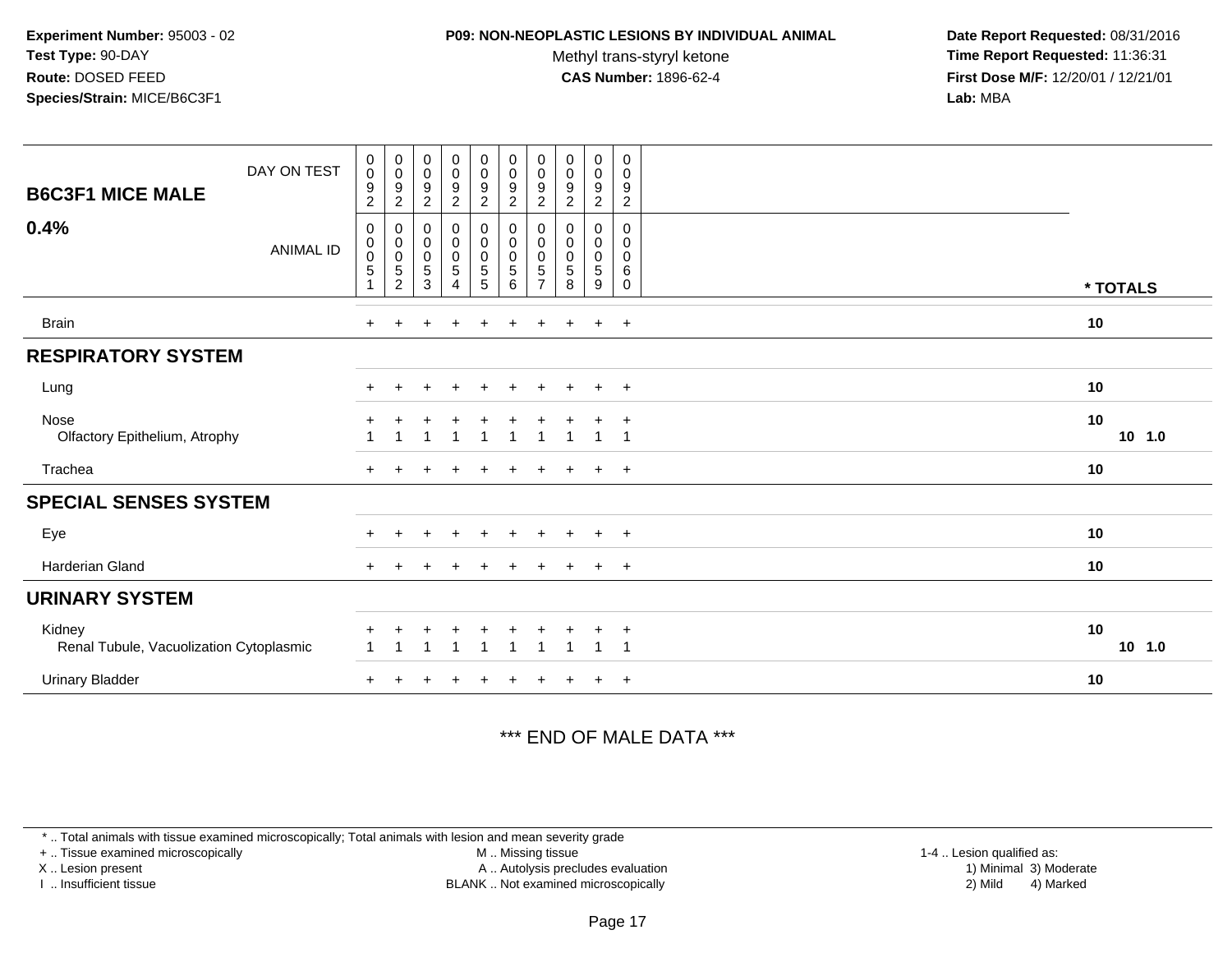#### **P09: NON-NEOPLASTIC LESIONS BY INDIVIDUAL ANIMAL**

Methyl trans-styryl ketone<br>CAS Number: 1896-62-4

 **Date Report Requested:** 08/31/2016 **Time Report Requested:** 11:36:31 **First Dose M/F:** 12/20/01 / 12/21/01<br>**Lab:** MBA **Lab:** MBA

| <b>B6C3F1 MICE FEMALE</b><br><b>VEHICLE CONTROL</b> | DAY ON TEST<br><b>ANIMAL ID</b> | $\begin{smallmatrix}0\\0\end{smallmatrix}$<br>$\frac{9}{2}$<br>$\mathbf 0$<br>$\mathbf 0$<br>$\bar{0}$<br>6<br>1 | $\begin{array}{c} 0 \\ 0 \\ 9 \\ 2 \end{array}$<br>0<br>$\mathsf{O}\xspace$<br>$\overline{0}$ 6<br>$\overline{2}$ | $\begin{smallmatrix} 0\\0 \end{smallmatrix}$<br>$\frac{9}{2}$<br>$\boldsymbol{0}$<br>$\mathbf 0$<br>$\ddot{\mathbf{0}}$<br>$^6_3$ | $\begin{array}{c} 0 \\ 0 \\ 9 \\ 2 \end{array}$<br>$\mathsf{O}\xspace$<br>$\overline{0}$<br>0<br>$\,6$<br>$\overline{4}$ | $\begin{matrix} 0 \\ 0 \\ 7 \end{matrix}$<br>8<br>$\mathbf 0$<br>$\overline{0}$<br>0<br>$\overline{6}$<br>5 | $\begin{smallmatrix} 0\\0 \end{smallmatrix}$<br>$\frac{9}{2}$<br>$\mathbf 0$<br>$\overline{0}$<br>$\,6\,$<br>6 | $\mathbf 0$<br>$\mathbf 0$<br>9<br>$\overline{c}$<br>$\mathbf 0$<br>0<br>$\Omega$<br>6<br>$\overline{7}$ | $\begin{smallmatrix}0\0\0\end{smallmatrix}$<br>$\frac{9}{2}$<br>$\mathbf 0$<br>$\pmb{0}$<br>$\mathbf 0$<br>$\,6$<br>8 | $\begin{smallmatrix}0\0\0\end{smallmatrix}$<br>$\frac{9}{2}$<br>$\mathsf{O}$<br>$\mathbf 0$<br>$\mathsf{O}\xspace$<br>$\overline{6}$<br>9 | $\mathsf{O}$<br>0<br>9<br>$\overline{2}$<br>$\mathbf 0$<br>$\mathbf{0}$<br>0<br>$\overline{7}$<br>0 |                |
|-----------------------------------------------------|---------------------------------|------------------------------------------------------------------------------------------------------------------|-------------------------------------------------------------------------------------------------------------------|-----------------------------------------------------------------------------------------------------------------------------------|--------------------------------------------------------------------------------------------------------------------------|-------------------------------------------------------------------------------------------------------------|----------------------------------------------------------------------------------------------------------------|----------------------------------------------------------------------------------------------------------|-----------------------------------------------------------------------------------------------------------------------|-------------------------------------------------------------------------------------------------------------------------------------------|-----------------------------------------------------------------------------------------------------|----------------|
| <b>ALIMENTARY SYSTEM</b>                            |                                 |                                                                                                                  |                                                                                                                   |                                                                                                                                   |                                                                                                                          |                                                                                                             |                                                                                                                |                                                                                                          |                                                                                                                       |                                                                                                                                           |                                                                                                     | * TOTALS       |
|                                                     |                                 |                                                                                                                  |                                                                                                                   |                                                                                                                                   |                                                                                                                          |                                                                                                             |                                                                                                                |                                                                                                          |                                                                                                                       |                                                                                                                                           |                                                                                                     |                |
| Esophagus                                           |                                 |                                                                                                                  |                                                                                                                   |                                                                                                                                   |                                                                                                                          | м                                                                                                           |                                                                                                                |                                                                                                          |                                                                                                                       | $\ddot{}$                                                                                                                                 | $+$                                                                                                 | 9              |
| Gallbladder                                         |                                 | M                                                                                                                | $+$                                                                                                               | $\ddot{}$                                                                                                                         |                                                                                                                          | М                                                                                                           | $\ddot{}$                                                                                                      | $\div$                                                                                                   |                                                                                                                       | $+$                                                                                                                                       | $+$                                                                                                 | $\overline{7}$ |
| Intestine Large, Cecum                              |                                 |                                                                                                                  |                                                                                                                   |                                                                                                                                   |                                                                                                                          |                                                                                                             |                                                                                                                |                                                                                                          |                                                                                                                       | $\ddot{}$                                                                                                                                 | $\overline{+}$                                                                                      | 9              |
| Intestine Large, Colon                              |                                 |                                                                                                                  | $\ddot{}$                                                                                                         |                                                                                                                                   |                                                                                                                          | A                                                                                                           |                                                                                                                |                                                                                                          |                                                                                                                       | $\ddot{}$                                                                                                                                 | $+$                                                                                                 | 9              |
| Intestine Large, Rectum                             |                                 |                                                                                                                  |                                                                                                                   |                                                                                                                                   |                                                                                                                          |                                                                                                             |                                                                                                                |                                                                                                          |                                                                                                                       | $\ddot{}$                                                                                                                                 | $+$                                                                                                 | 9              |
| Intestine Small, Duodenum                           |                                 |                                                                                                                  |                                                                                                                   |                                                                                                                                   |                                                                                                                          | м                                                                                                           |                                                                                                                | ÷                                                                                                        |                                                                                                                       | $\ddot{}$                                                                                                                                 | $+$                                                                                                 | $\bf{9}$       |
| Intestine Small, Ileum                              |                                 |                                                                                                                  |                                                                                                                   |                                                                                                                                   |                                                                                                                          | A                                                                                                           | ÷.                                                                                                             |                                                                                                          |                                                                                                                       | $\overline{+}$                                                                                                                            | $+$                                                                                                 | 9              |
| Intestine Small, Jejunum                            |                                 |                                                                                                                  |                                                                                                                   |                                                                                                                                   |                                                                                                                          | А                                                                                                           |                                                                                                                |                                                                                                          |                                                                                                                       | $\ddot{}$                                                                                                                                 | $\overline{+}$                                                                                      | 9              |
| Liver<br>Hepatocyte, Necrosis, Focal                |                                 |                                                                                                                  |                                                                                                                   |                                                                                                                                   |                                                                                                                          | М                                                                                                           |                                                                                                                |                                                                                                          |                                                                                                                       | $+$                                                                                                                                       | $\ddot{}$                                                                                           | 9<br>1 1.0     |
| Pancreas                                            |                                 |                                                                                                                  |                                                                                                                   |                                                                                                                                   |                                                                                                                          |                                                                                                             |                                                                                                                |                                                                                                          |                                                                                                                       | ÷.                                                                                                                                        | $\ddot{}$                                                                                           | 9              |
| Salivary Glands                                     |                                 |                                                                                                                  |                                                                                                                   |                                                                                                                                   |                                                                                                                          | м                                                                                                           |                                                                                                                |                                                                                                          |                                                                                                                       | $\ddot{}$                                                                                                                                 | $+$                                                                                                 | 9              |
| Stomach, Forestomach                                |                                 |                                                                                                                  |                                                                                                                   |                                                                                                                                   |                                                                                                                          | м                                                                                                           |                                                                                                                |                                                                                                          |                                                                                                                       | $\ddot{}$                                                                                                                                 | $+$                                                                                                 | 9              |
| Stomach, Glandular                                  |                                 |                                                                                                                  | $\ddot{}$                                                                                                         |                                                                                                                                   | $\ddot{}$                                                                                                                | M                                                                                                           | $\ddot{}$                                                                                                      | $\ddot{}$                                                                                                |                                                                                                                       | $\ddot{}$                                                                                                                                 | $+$                                                                                                 | 9              |
| Tongue                                              |                                 |                                                                                                                  |                                                                                                                   |                                                                                                                                   |                                                                                                                          |                                                                                                             |                                                                                                                |                                                                                                          |                                                                                                                       |                                                                                                                                           | $+$                                                                                                 | 9              |

\* .. Total animals with tissue examined microscopically; Total animals with lesion and mean severity grade

+ .. Tissue examined microscopically

X .. Lesion present

I .. Insufficient tissue

M .. Missing tissue

 Lesion present A .. Autolysis precludes evaluation 1) Minimal 3) ModerateBLANK .. Not examined microscopically 2) Mild 4) Marked

1-4 .. Lesion qualified as:<br>1) Minimal 3) Moderate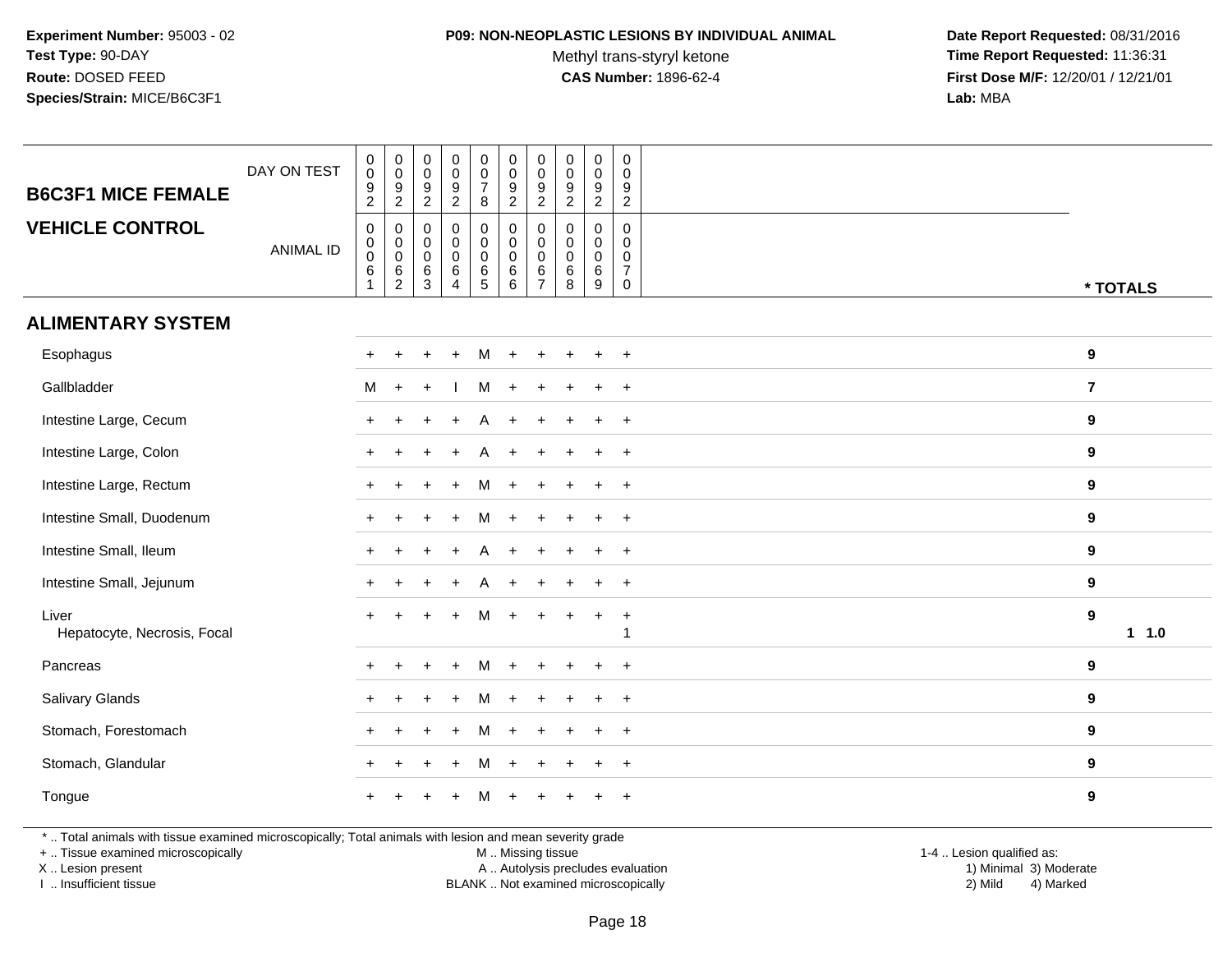### **P09: NON-NEOPLASTIC LESIONS BY INDIVIDUAL ANIMAL**

Methyl trans-styryl ketone<br>CAS Number: 1896-62-4

| <b>B6C3F1 MICE FEMALE</b>                                                                                                                                                                    | DAY ON TEST      | $\pmb{0}$<br>$\mathsf 0$<br>9            | $\pmb{0}$<br>$\mathbf 0$<br>$\boldsymbol{9}$        | $\begin{smallmatrix} 0\\0 \end{smallmatrix}$<br>$\boldsymbol{9}$ | 0<br>$\mathsf{O}\xspace$<br>$\overline{9}$ | $_{\rm 0}^{\rm 0}$<br>$\overline{7}$ | $\pmb{0}$<br>$\pmb{0}$<br>$\boldsymbol{9}$           | $\pmb{0}$<br>$\boldsymbol{0}$<br>9          | $\pmb{0}$<br>$\mathbf 0$<br>$\boldsymbol{9}$   | $\pmb{0}$<br>$\mathbf 0$<br>9        | $\pmb{0}$<br>$\mathbf 0$<br>$\boldsymbol{9}$      |                                                                                                                  |          |
|----------------------------------------------------------------------------------------------------------------------------------------------------------------------------------------------|------------------|------------------------------------------|-----------------------------------------------------|------------------------------------------------------------------|--------------------------------------------|--------------------------------------|------------------------------------------------------|---------------------------------------------|------------------------------------------------|--------------------------------------|---------------------------------------------------|------------------------------------------------------------------------------------------------------------------|----------|
|                                                                                                                                                                                              |                  | $\overline{2}$                           | $\boldsymbol{2}$                                    | $\overline{a}$                                                   | $\overline{a}$                             | 8                                    | $\overline{2}$                                       | $\overline{2}$                              | $\overline{2}$                                 | $\overline{a}$                       | $\overline{2}$                                    |                                                                                                                  |          |
| <b>VEHICLE CONTROL</b>                                                                                                                                                                       | <b>ANIMAL ID</b> | $\mathbf 0$<br>0<br>$\mathbf 0$<br>$\,6$ | $\mathbf 0$<br>$\boldsymbol{0}$<br>$\mathbf 0$<br>6 | $\mathbf 0$<br>$\mathbf 0$<br>$\mathbf 0$<br>6                   | 0<br>$\mathbf 0$<br>$\mathbf 0$<br>6       | 0<br>$\mathbf 0$<br>0<br>$^6$ 5      | $\mathbf 0$<br>$\mathbf 0$<br>$\mathbf 0$<br>$\,6\,$ | $\mathbf 0$<br>$\mathbf 0$<br>$\Omega$<br>6 | $\mathbf 0$<br>$\mathbf 0$<br>$\mathbf 0$<br>6 | 0<br>$\mathbf 0$<br>$\mathbf 0$<br>6 | $\mathbf 0$<br>$\mathbf 0$<br>0<br>$\overline{7}$ |                                                                                                                  |          |
|                                                                                                                                                                                              |                  | $\overline{1}$                           | $\sqrt{2}$                                          | $\mathbf{3}$                                                     | $\overline{4}$                             |                                      | $\,6\,$                                              | $\overline{7}$                              | 8                                              | $\boldsymbol{9}$                     | $\mathsf{O}$                                      |                                                                                                                  | * TOTALS |
| <b>CARDIOVASCULAR SYSTEM</b>                                                                                                                                                                 |                  |                                          |                                                     |                                                                  |                                            |                                      |                                                      |                                             |                                                |                                      |                                                   |                                                                                                                  |          |
| <b>Blood Vessel</b>                                                                                                                                                                          |                  |                                          |                                                     |                                                                  |                                            | м                                    |                                                      |                                             |                                                |                                      |                                                   | $\boldsymbol{9}$                                                                                                 |          |
| Heart                                                                                                                                                                                        |                  |                                          |                                                     |                                                                  | $\ddot{}$                                  | М                                    | $\div$                                               |                                             |                                                | $\ddot{}$                            | $\ddot{}$                                         | $\boldsymbol{9}$                                                                                                 |          |
| <b>ENDOCRINE SYSTEM</b>                                                                                                                                                                      |                  |                                          |                                                     |                                                                  |                                            |                                      |                                                      |                                             |                                                |                                      |                                                   |                                                                                                                  |          |
| <b>Adrenal Cortex</b><br>Subcapsular, Hyperplasia, Focal                                                                                                                                     |                  | $\overline{1}$                           | $\mathbf{1}$                                        | $\mathbf 1$                                                      | $\ddot{}$<br>$\overline{1}$                | м                                    | $\ddot{}$<br>$\overline{1}$                          | $\overline{1}$                              | $\overline{1}$                                 | $\mathbf{1}$                         | $\ddot{}$<br>$\overline{1}$                       | 9                                                                                                                | 9 1.0    |
| Adrenal Medulla                                                                                                                                                                              |                  |                                          |                                                     |                                                                  |                                            | M                                    |                                                      |                                             |                                                |                                      | $+$                                               | 9                                                                                                                |          |
| Islets, Pancreatic                                                                                                                                                                           |                  |                                          |                                                     |                                                                  |                                            | M                                    | M                                                    |                                             |                                                | $\ddot{}$                            | $+$                                               | 8                                                                                                                |          |
| Parathyroid Gland                                                                                                                                                                            |                  | M                                        | М                                                   |                                                                  | $\ddot{}$                                  | м                                    |                                                      |                                             |                                                | м                                    | M                                                 | 5                                                                                                                |          |
| <b>Pituitary Gland</b>                                                                                                                                                                       |                  |                                          |                                                     |                                                                  |                                            | M                                    |                                                      |                                             |                                                | $\ddot{}$                            | $+$                                               | 9                                                                                                                |          |
| <b>Thyroid Gland</b>                                                                                                                                                                         |                  | $+$                                      |                                                     |                                                                  | $\ddot{}$                                  | M                                    | $+$                                                  | $+$                                         | $\ddot{}$                                      | $+$                                  | $+$                                               | 9                                                                                                                |          |
| <b>GENERAL BODY SYSTEM</b>                                                                                                                                                                   |                  |                                          |                                                     |                                                                  |                                            |                                      |                                                      |                                             |                                                |                                      |                                                   |                                                                                                                  |          |
| <b>NONE</b>                                                                                                                                                                                  |                  |                                          |                                                     |                                                                  |                                            |                                      |                                                      |                                             |                                                |                                      |                                                   |                                                                                                                  |          |
| <b>GENITAL SYSTEM</b>                                                                                                                                                                        |                  |                                          |                                                     |                                                                  |                                            |                                      |                                                      |                                             |                                                |                                      |                                                   |                                                                                                                  |          |
| <b>Clitoral Gland</b>                                                                                                                                                                        |                  |                                          |                                                     |                                                                  |                                            | M                                    | $+$                                                  | M                                           |                                                | M M M                                |                                                   | 5                                                                                                                |          |
| Ovary                                                                                                                                                                                        |                  |                                          |                                                     |                                                                  |                                            | M                                    |                                                      |                                             |                                                | $\ddot{}$                            | $+$                                               | 9                                                                                                                |          |
| *  Total animals with tissue examined microscopically; Total animals with lesion and mean severity grade<br>+  Tissue examined microscopically<br>X Lesion present<br>I. Insufficient tissue |                  |                                          |                                                     |                                                                  |                                            |                                      | M  Missing tissue                                    |                                             | BLANK  Not examined microscopically            |                                      |                                                   | 1-4  Lesion qualified as:<br>A  Autolysis precludes evaluation<br>1) Minimal 3) Moderate<br>2) Mild<br>4) Marked |          |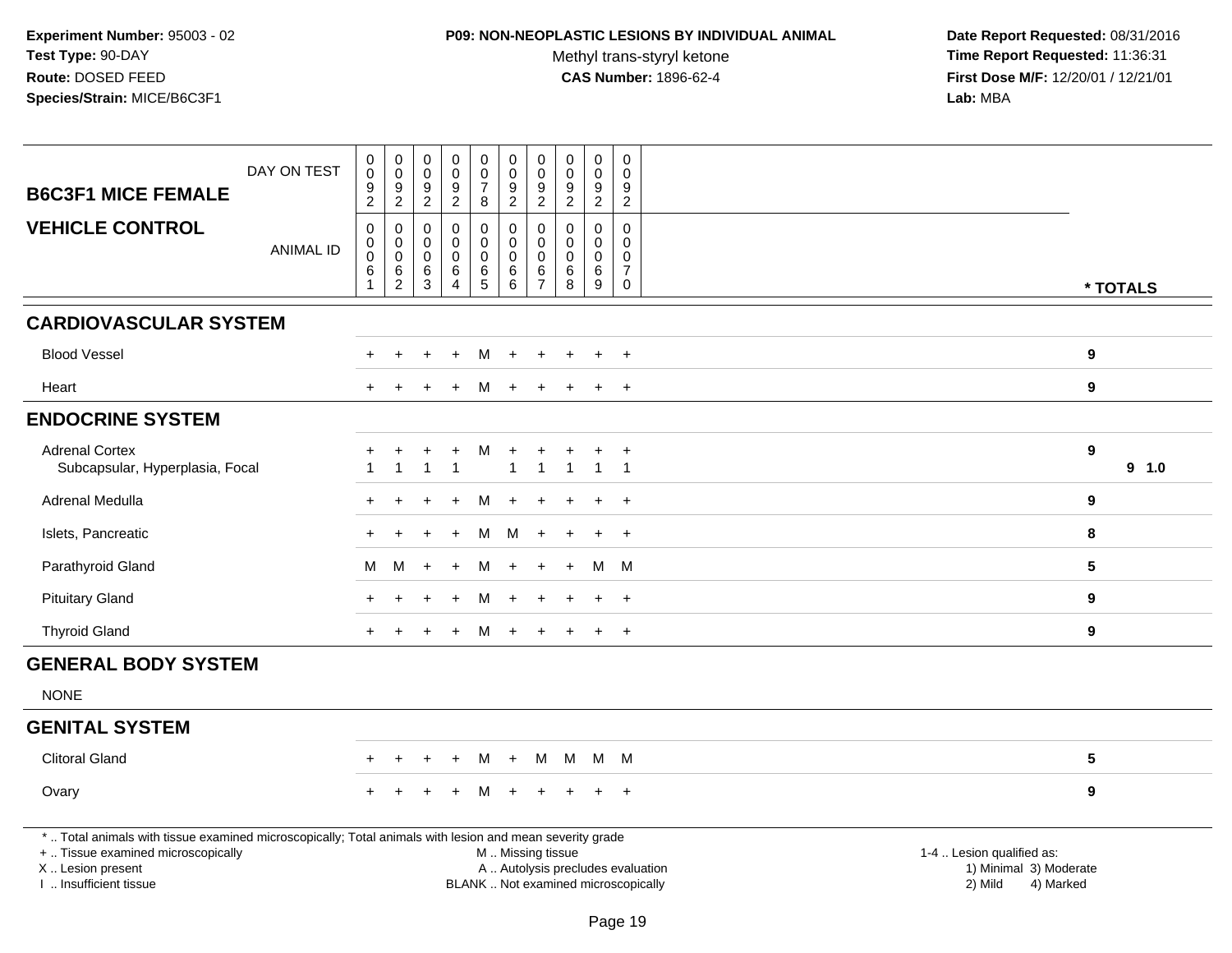### **P09: NON-NEOPLASTIC LESIONS BY INDIVIDUAL ANIMAL**

Methyl trans-styryl ketone<br>CAS Number: 1896-62-4

| DAY ON TEST<br><b>B6C3F1 MICE FEMALE</b>                                                                                                                                                      | $\pmb{0}$<br>$\pmb{0}$<br>9<br>$\sqrt{2}$                         | $\pmb{0}$<br>$\mathsf 0$<br>9<br>$\overline{c}$ | 0<br>0<br>9<br>$\overline{2}$ | $\pmb{0}$<br>$\mathsf 0$<br>$\boldsymbol{9}$<br>$\overline{c}$ | $\pmb{0}$<br>0<br>$\overline{7}$<br>8                          | $\pmb{0}$<br>$\mathbf 0$<br>9<br>$\overline{2}$                | $\pmb{0}$<br>$\mathbf 0$<br>$9\,$<br>$\sqrt{2}$                  | 0<br>$\mathbf 0$<br>9<br>$\boldsymbol{2}$      | $\pmb{0}$<br>$\mathbf 0$<br>$\boldsymbol{9}$<br>$\overline{2}$ | 0<br>$\mathbf 0$<br>9<br>$\overline{2}$                          |                                                                                                                  |                |
|-----------------------------------------------------------------------------------------------------------------------------------------------------------------------------------------------|-------------------------------------------------------------------|-------------------------------------------------|-------------------------------|----------------------------------------------------------------|----------------------------------------------------------------|----------------------------------------------------------------|------------------------------------------------------------------|------------------------------------------------|----------------------------------------------------------------|------------------------------------------------------------------|------------------------------------------------------------------------------------------------------------------|----------------|
| <b>VEHICLE CONTROL</b><br><b>ANIMAL ID</b>                                                                                                                                                    | $\boldsymbol{0}$<br>$\pmb{0}$<br>$\mathbf 0$<br>6<br>$\mathbf{1}$ | 0<br>0<br>$\pmb{0}$<br>6<br>$\overline{c}$      | 0<br>0<br>$\pmb{0}$<br>6<br>3 | $\mathbf 0$<br>$\mathbf 0$<br>$\pmb{0}$<br>6<br>$\overline{4}$ | 0<br>$\mathbf 0$<br>$\mathsf{O}\xspace$<br>6<br>$\overline{5}$ | $\mathbf 0$<br>$\mathbf 0$<br>$\boldsymbol{0}$<br>6<br>$\,6\,$ | $\mathbf 0$<br>$\mathbf 0$<br>$\mathbf 0$<br>6<br>$\overline{7}$ | $\mathbf 0$<br>$\Omega$<br>$\pmb{0}$<br>6<br>8 | 0<br>0<br>$\mathbf 0$<br>6<br>$\boldsymbol{9}$                 | 0<br>$\Omega$<br>$\mathbf 0$<br>$\overline{7}$<br>$\overline{0}$ | * TOTALS                                                                                                         |                |
| Uterus<br>Endometrium, Hyperplasia, Cystic                                                                                                                                                    | $\overline{2}$                                                    | $\mathbf{1}$                                    | $\overline{2}$                | $\ddot{}$<br>$\overline{1}$                                    | M                                                              | $\ddot{}$<br>$\overline{1}$                                    | $\ddot{}$<br>$\mathbf{1}$                                        | $\mathbf{1}$                                   | $\ddot{}$<br>$\mathbf{1}$                                      | $\ddot{}$<br>$\overline{1}$                                      | $\boldsymbol{9}$                                                                                                 | 9 1.2          |
| <b>HEMATOPOIETIC SYSTEM</b>                                                                                                                                                                   |                                                                   |                                                 |                               |                                                                |                                                                |                                                                |                                                                  |                                                |                                                                |                                                                  |                                                                                                                  |                |
| <b>Bone Marrow</b>                                                                                                                                                                            |                                                                   |                                                 |                               | $\ddot{}$                                                      | м                                                              | $+$                                                            | $\ddot{}$                                                        |                                                | $\ddot{}$                                                      | $+$                                                              | 9                                                                                                                |                |
| Lymph Node<br>Inguinal, Hyperplasia, Lymphoid                                                                                                                                                 |                                                                   | $\ddot{}$<br>$\overline{c}$                     |                               |                                                                |                                                                |                                                                |                                                                  |                                                |                                                                |                                                                  | $\blacktriangleleft$                                                                                             | $12.0$         |
| Lymph Node, Mandibular                                                                                                                                                                        |                                                                   | ÷                                               |                               | $\ddot{}$                                                      | м                                                              | $+$                                                            | M                                                                | $\ddot{}$                                      | $\ddot{}$                                                      | $+$                                                              | 8                                                                                                                |                |
| Lymph Node, Mesenteric                                                                                                                                                                        |                                                                   |                                                 |                               |                                                                | м                                                              |                                                                |                                                                  |                                                |                                                                | $\ddot{}$                                                        | 9                                                                                                                |                |
| Spleen                                                                                                                                                                                        |                                                                   |                                                 |                               |                                                                | м                                                              |                                                                |                                                                  |                                                | $\div$                                                         | $+$                                                              | $\boldsymbol{9}$                                                                                                 |                |
| Thymus<br>Atrophy<br>Necrosis                                                                                                                                                                 | $\ddot{}$<br>1                                                    |                                                 |                               | $\mathbf{1}$                                                   | м                                                              | $\overline{1}$                                                 |                                                                  |                                                |                                                                | $+$                                                              | 9                                                                                                                | 1 1.0<br>2 1.0 |
| <b>INTEGUMENTARY SYSTEM</b>                                                                                                                                                                   |                                                                   |                                                 |                               |                                                                |                                                                |                                                                |                                                                  |                                                |                                                                |                                                                  |                                                                                                                  |                |
| <b>Mammary Gland</b>                                                                                                                                                                          |                                                                   |                                                 |                               |                                                                | м                                                              |                                                                |                                                                  |                                                |                                                                | $\ddot{}$                                                        | 9                                                                                                                |                |
| <b>Skin</b>                                                                                                                                                                                   |                                                                   |                                                 |                               |                                                                | м                                                              |                                                                |                                                                  |                                                | $\ddot{}$                                                      | $\ddot{}$                                                        | 9                                                                                                                |                |
| <b>MUSCULOSKELETAL SYSTEM</b>                                                                                                                                                                 |                                                                   |                                                 |                               |                                                                |                                                                |                                                                |                                                                  |                                                |                                                                |                                                                  |                                                                                                                  |                |
| Bone                                                                                                                                                                                          | $+$                                                               | $\ddot{}$                                       | $\ddot{}$                     | $+$                                                            | A                                                              | $+$                                                            | $+$                                                              | $\ddot{}$                                      | $+$                                                            | $+$                                                              | 9                                                                                                                |                |
| <b>NERVOUS SYSTEM</b>                                                                                                                                                                         |                                                                   |                                                 |                               |                                                                |                                                                |                                                                |                                                                  |                                                |                                                                |                                                                  |                                                                                                                  |                |
| *  Total animals with tissue examined microscopically; Total animals with lesion and mean severity grade<br>+  Tissue examined microscopically<br>X  Lesion present<br>I  Insufficient tissue |                                                                   |                                                 |                               |                                                                |                                                                | M  Missing tissue<br>BLANK  Not examined microscopically       |                                                                  |                                                |                                                                |                                                                  | 1-4  Lesion qualified as:<br>A  Autolysis precludes evaluation<br>1) Minimal 3) Moderate<br>2) Mild<br>4) Marked |                |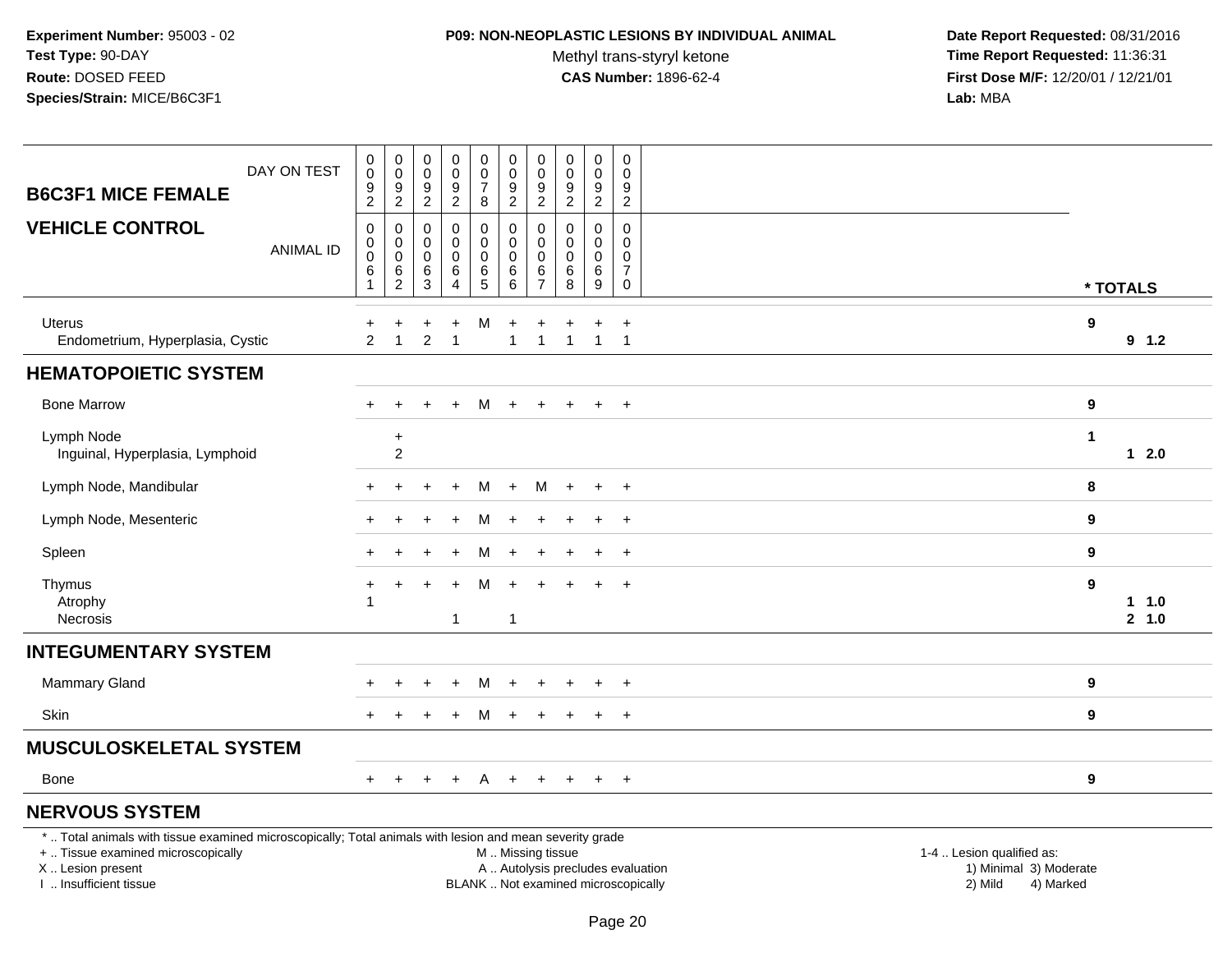#### **P09: NON-NEOPLASTIC LESIONS BY INDIVIDUAL ANIMAL**

Methyl trans-styryl ketone<br>CAS Number: 1896-62-4

 **Date Report Requested:** 08/31/2016 **Time Report Requested:** 11:36:31 **First Dose M/F:** 12/20/01 / 12/21/01<br>**Lab:** MBA **Lab:** MBA

| DAY ON TEST<br><b>B6C3F1 MICE FEMALE</b>   | $_{\rm 0}^{\rm 0}$<br>$\boldsymbol{9}$<br>$\boldsymbol{2}$ | $\begin{smallmatrix}0\\0\\9\end{smallmatrix}$<br>$\overline{c}$ | $\begin{smallmatrix}0\0\0\9\end{smallmatrix}$<br>$\overline{c}$ | $\begin{array}{c} 0 \\ 0 \\ 9 \\ 2 \end{array}$ | $\begin{matrix} 0 \\ 0 \\ 7 \end{matrix}$<br>8    | $\begin{smallmatrix} 0\\0 \end{smallmatrix}$<br>$\boldsymbol{9}$<br>$\overline{c}$ | $_{\rm 0}^{\rm 0}$<br>$\boldsymbol{9}$<br>$\sqrt{2}$     | $\begin{smallmatrix}0\0\0\9\end{smallmatrix}$<br>$\overline{c}$ | $\pmb{0}$<br>$\mathbf 0$<br>$\boldsymbol{9}$<br>$\overline{2}$ | 0<br>$\boldsymbol{0}$<br>$\boldsymbol{9}$<br>$\overline{2}$ |             |
|--------------------------------------------|------------------------------------------------------------|-----------------------------------------------------------------|-----------------------------------------------------------------|-------------------------------------------------|---------------------------------------------------|------------------------------------------------------------------------------------|----------------------------------------------------------|-----------------------------------------------------------------|----------------------------------------------------------------|-------------------------------------------------------------|-------------|
| <b>VEHICLE CONTROL</b><br><b>ANIMAL ID</b> | 0<br>$\pmb{0}$<br>$\pmb{0}$<br>6                           | $\pmb{0}$                                                       | $\pmb{0}$<br>$\begin{matrix} 0 \\ 0 \\ 6 \\ 3 \end{matrix}$     | $_0^0$<br>$_{6}^{\rm 0}$<br>$\overline{4}$      | $\pmb{0}$<br>$\pmb{0}$<br>$\pmb{0}$<br>$6\over 5$ | 0<br>$\mathbf 0$<br>$\mathbf 0$<br>6<br>6                                          | 0<br>$\pmb{0}$<br>$\mathbf 0$<br>$\,6$<br>$\overline{7}$ | 0<br>$\pmb{0}$<br>$\pmb{0}$<br>6<br>$\overline{8}$              | 0<br>$\mathbf 0$<br>$\mathbf 0$<br>6<br>9                      | 0<br>$\mathbf 0$<br>0<br>$\overline{7}$<br>$\mathbf 0$      | * TOTALS    |
| <b>Brain</b>                               | $+$                                                        | $+$                                                             | $+$                                                             | $+$                                             | M                                                 | $+$                                                                                | $+$                                                      | $+$                                                             | $+$                                                            | $+$                                                         | 9           |
| <b>Spinal Cord</b>                         |                                                            |                                                                 |                                                                 |                                                 | M                                                 |                                                                                    |                                                          |                                                                 |                                                                |                                                             | $\mathbf 0$ |
| <b>RESPIRATORY SYSTEM</b>                  |                                                            |                                                                 |                                                                 |                                                 |                                                   |                                                                                    |                                                          |                                                                 |                                                                |                                                             |             |
| Lung                                       | $\ddot{}$                                                  |                                                                 | $\ddot{}$                                                       | $+$                                             | М                                                 | $\ddot{}$                                                                          |                                                          | $+$                                                             | $+$                                                            | $+$                                                         | 9           |
| <b>Nose</b>                                | $+$                                                        |                                                                 | $+$                                                             | $+$                                             | M                                                 | $+$                                                                                |                                                          | $+$                                                             | $+$                                                            | $+$                                                         | 9           |
| Trachea                                    | $+$                                                        |                                                                 | $+$                                                             | $+$                                             | M                                                 | $\mathbf{I}$                                                                       |                                                          | $+ + + + +$                                                     |                                                                |                                                             | 8           |
| <b>SPECIAL SENSES SYSTEM</b>               |                                                            |                                                                 |                                                                 |                                                 |                                                   |                                                                                    |                                                          |                                                                 |                                                                |                                                             |             |
| Eye                                        | $\pm$                                                      | $\pm$                                                           | $\overline{+}$                                                  | $\ddot{}$                                       | M                                                 | $+$                                                                                |                                                          | $+$                                                             | $+$                                                            | $+$                                                         | 9           |
| Harderian Gland                            | $\ddot{}$                                                  | $+$                                                             | $\overline{+}$                                                  | $\ddot{}$                                       | M                                                 | $+$                                                                                | $+$                                                      | $+$                                                             | $+$                                                            | $+$                                                         | 9           |
| <b>URINARY SYSTEM</b>                      |                                                            |                                                                 |                                                                 |                                                 |                                                   |                                                                                    |                                                          |                                                                 |                                                                |                                                             |             |
| Kidney                                     | $+$                                                        | $+$                                                             | $+$                                                             | $+$                                             | M                                                 | $+$                                                                                | $+$                                                      | $+$                                                             | $+$ $+$                                                        |                                                             | 9           |
| <b>Urinary Bladder</b>                     | $\ddot{}$                                                  |                                                                 |                                                                 | $\pm$                                           | м                                                 | $\ddot{}$                                                                          |                                                          | $\pm$                                                           | $\pm$                                                          | $+$                                                         | 9           |

\* .. Total animals with tissue examined microscopically; Total animals with lesion and mean severity grade

+ .. Tissue examined microscopically

X .. Lesion present

I .. Insufficient tissue

M .. Missing tissue

Lesion present A .. Autolysis precludes evaluation 1) Minimal 3) Moderate

 1-4 .. Lesion qualified as: BLANK .. Not examined microscopically 2) Mild 4) Marked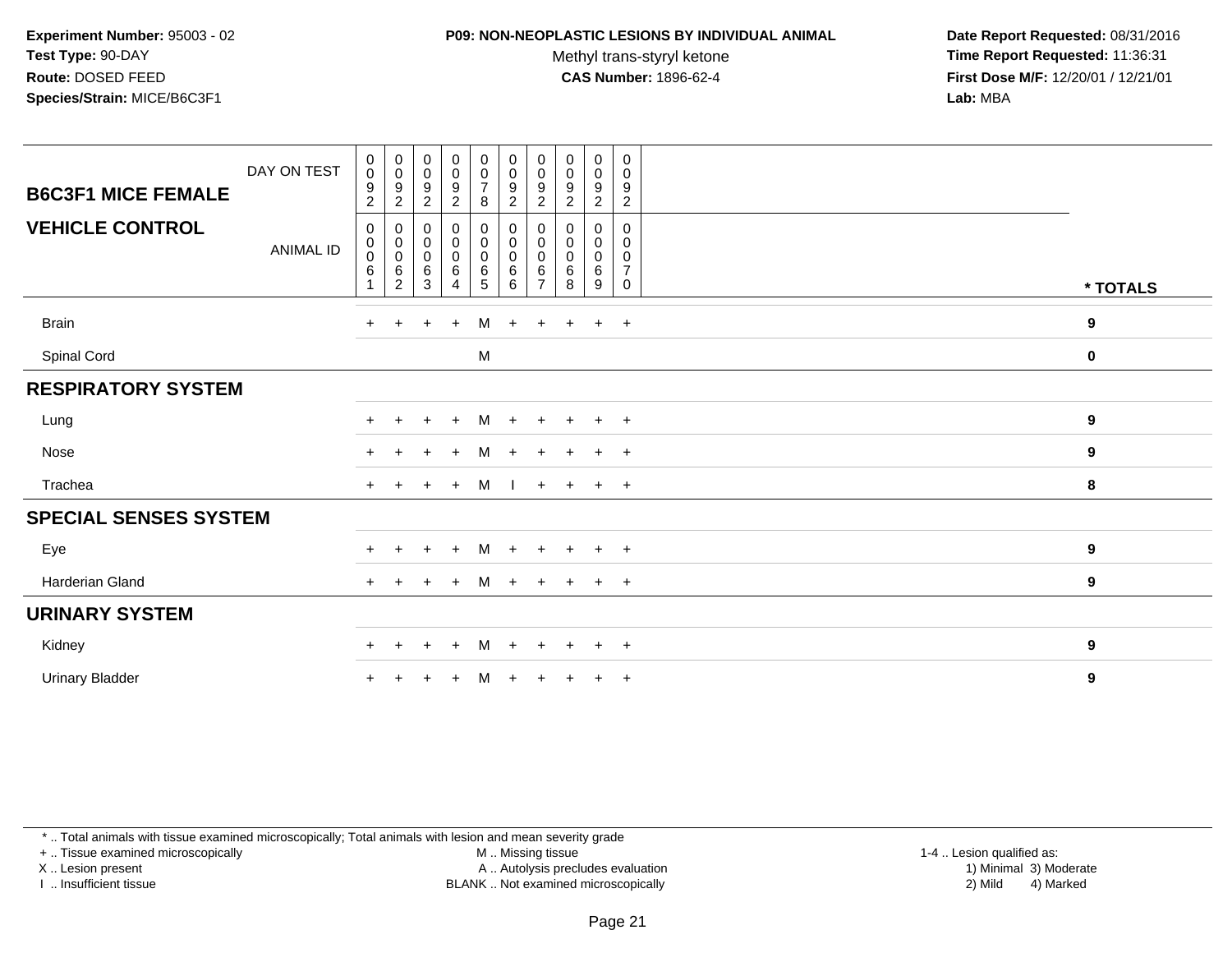# **P09: NON-NEOPLASTIC LESIONS BY INDIVIDUAL ANIMAL**

Methyl trans-styryl ketone<br>CAS Number: 1896-62-4

 **Date Report Requested:** 08/31/2016 **Time Report Requested:** 11:36:31 **First Dose M/F:** 12/20/01 / 12/21/01<br>**Lab:** MBA **Lab:** MBA

| <b>B6C3F1 MICE FEMALE</b>     | DAY ON TEST      | 0<br>$\pmb{0}$<br>$\frac{9}{2}$                    | 0<br>0<br>$\frac{9}{2}$                                     | 0<br>$\pmb{0}$<br>$\frac{9}{2}$                           | 0<br>0<br>$\frac{9}{2}$ | $\boldsymbol{0}$<br>$\pmb{0}$<br>$\frac{9}{2}$             | 0<br>$\pmb{0}$<br>$\frac{9}{2}$    | 0<br>$\mathbf 0$<br>$9\,$<br>$\sqrt{2}$         | 0<br>0<br>9<br>$\overline{\mathbf{c}}$ | 0<br>0<br>9<br>$\overline{c}$      | $\mathbf 0$<br>0<br>9<br>$\overline{c}$ |          |  |
|-------------------------------|------------------|----------------------------------------------------|-------------------------------------------------------------|-----------------------------------------------------------|-------------------------|------------------------------------------------------------|------------------------------------|-------------------------------------------------|----------------------------------------|------------------------------------|-----------------------------------------|----------|--|
| 0.025%                        | <b>ANIMAL ID</b> | 0<br>0<br>$\,0\,$<br>$\overline{7}$<br>$\mathbf 1$ | 0<br>0<br>$\mathbf 0$<br>$\boldsymbol{7}$<br>$\overline{2}$ | 0<br>0<br>$\mathbf 0$<br>$\boldsymbol{7}$<br>$\mathbf{3}$ | 0<br>0<br>0<br>7<br>4   | 0<br>0<br>$\boldsymbol{0}$<br>$\overline{7}$<br>$\sqrt{5}$ | 0<br>0<br>0<br>$\overline{7}$<br>6 | 0<br>0<br>0<br>$\overline{7}$<br>$\overline{7}$ | 0<br>0<br>0<br>7<br>8                  | 0<br>0<br>0<br>$\overline{7}$<br>9 | 0<br>0<br>0<br>8<br>$\mathbf 0$         | * TOTALS |  |
| <b>ALIMENTARY SYSTEM</b>      |                  |                                                    |                                                             |                                                           |                         |                                                            |                                    |                                                 |                                        |                                    |                                         |          |  |
| Stomach, Glandular            |                  | $+$                                                | $+$                                                         | $+$                                                       | $\ddot{}$               | $\ddot{}$                                                  | $+$                                | $+$                                             | $+$                                    |                                    | $+$ $+$                                 | 10       |  |
| <b>CARDIOVASCULAR SYSTEM</b>  |                  |                                                    |                                                             |                                                           |                         |                                                            |                                    |                                                 |                                        |                                    |                                         |          |  |
| <b>NONE</b>                   |                  |                                                    |                                                             |                                                           |                         |                                                            |                                    |                                                 |                                        |                                    |                                         |          |  |
| <b>ENDOCRINE SYSTEM</b>       |                  |                                                    |                                                             |                                                           |                         |                                                            |                                    |                                                 |                                        |                                    |                                         |          |  |
| <b>NONE</b>                   |                  |                                                    |                                                             |                                                           |                         |                                                            |                                    |                                                 |                                        |                                    |                                         |          |  |
| <b>GENERAL BODY SYSTEM</b>    |                  |                                                    |                                                             |                                                           |                         |                                                            |                                    |                                                 |                                        |                                    |                                         |          |  |
| <b>NONE</b>                   |                  |                                                    |                                                             |                                                           |                         |                                                            |                                    |                                                 |                                        |                                    |                                         |          |  |
| <b>GENITAL SYSTEM</b>         |                  |                                                    |                                                             |                                                           |                         |                                                            |                                    |                                                 |                                        |                                    |                                         |          |  |
| <b>NONE</b>                   |                  |                                                    |                                                             |                                                           |                         |                                                            |                                    |                                                 |                                        |                                    |                                         |          |  |
| <b>HEMATOPOIETIC SYSTEM</b>   |                  |                                                    |                                                             |                                                           |                         |                                                            |                                    |                                                 |                                        |                                    |                                         |          |  |
| <b>NONE</b>                   |                  |                                                    |                                                             |                                                           |                         |                                                            |                                    |                                                 |                                        |                                    |                                         |          |  |
| <b>INTEGUMENTARY SYSTEM</b>   |                  |                                                    |                                                             |                                                           |                         |                                                            |                                    |                                                 |                                        |                                    |                                         |          |  |
| <b>NONE</b>                   |                  |                                                    |                                                             |                                                           |                         |                                                            |                                    |                                                 |                                        |                                    |                                         |          |  |
| <b>MUSCULOSKELETAL SYSTEM</b> |                  |                                                    |                                                             |                                                           |                         |                                                            |                                    |                                                 |                                        |                                    |                                         |          |  |
| <b>NONE</b>                   |                  |                                                    |                                                             |                                                           |                         |                                                            |                                    |                                                 |                                        |                                    |                                         |          |  |

\* .. Total animals with tissue examined microscopically; Total animals with lesion and mean severity grade

+ .. Tissue examined microscopically

X .. Lesion present

I .. Insufficient tissue

 M .. Missing tissueA .. Autolysis precludes evaluation

BLANK .. Not examined microscopically 2) Mild 4) Marked

1-4 .. Lesion qualified as: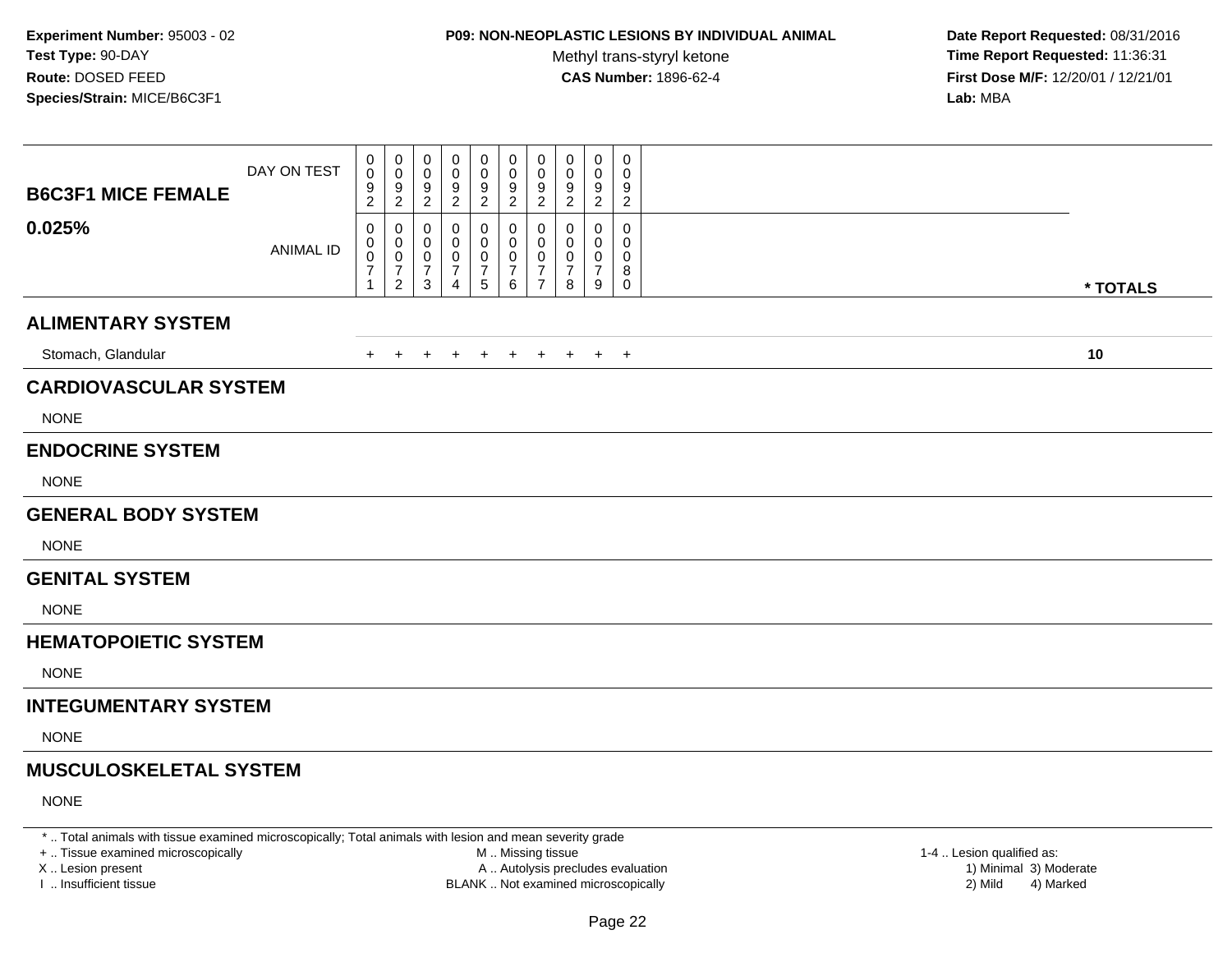## **P09: NON-NEOPLASTIC LESIONS BY INDIVIDUAL ANIMAL**

Methyl trans-styryl ketone<br>CAS Number: 1896-62-4

 **Date Report Requested:** 08/31/2016 **Time Report Requested:** 11:36:31 **First Dose M/F:** 12/20/01 / 12/21/01<br>**Lab:** MBA **Lab:** MBA

| <b>B6C3F1 MICE FEMALE</b>    | DAY ON TEST      | 0<br>$\bar{0}$<br>9<br>$\overline{c}$           | $_{\rm 0}^{\rm 0}$<br>9<br>$\overline{2}$                         | 0<br>$\pmb{0}$<br>$\boldsymbol{9}$<br>$\sqrt{2}$                      | $\mathbf 0$<br>$\pmb{0}$<br>9<br>$\boldsymbol{2}$ | 0<br>0<br>$\boldsymbol{9}$<br>$\sqrt{2}$                               | 0<br>0<br>9<br>$\overline{2}$                        | 0<br>$\overline{0}$<br>$\boldsymbol{9}$<br>$\overline{2}$    | 0<br>$\pmb{0}$<br>$\boldsymbol{9}$<br>$\overline{c}$ | 0<br>0<br>9<br>$\boldsymbol{2}$ | $\mathbf 0$<br>$\mathbf 0$<br>$\boldsymbol{9}$<br>$\overline{2}$ |          |
|------------------------------|------------------|-------------------------------------------------|-------------------------------------------------------------------|-----------------------------------------------------------------------|---------------------------------------------------|------------------------------------------------------------------------|------------------------------------------------------|--------------------------------------------------------------|------------------------------------------------------|---------------------------------|------------------------------------------------------------------|----------|
| 0.025%                       | <b>ANIMAL ID</b> | 0<br>$_0^0$<br>$\overline{7}$<br>$\overline{A}$ | $\mathbf 0$<br>$\pmb{0}$<br>0<br>$\overline{7}$<br>$\overline{c}$ | $\pmb{0}$<br>$\pmb{0}$<br>$\pmb{0}$<br>$\overline{7}$<br>$\mathbf{3}$ | 0<br>$\pmb{0}$<br>0<br>$\overline{7}$<br>4        | 0<br>$\begin{smallmatrix}0\\0\end{smallmatrix}$<br>$\overline{7}$<br>5 | 0<br>$\pmb{0}$<br>$\mathbf 0$<br>$\overline{7}$<br>6 | $\pmb{0}$<br>$\mathbf 0$<br>$\overline{7}$<br>$\overline{ }$ | 0<br>$\pmb{0}$<br>$\mathbf 0$<br>$\overline{ }$<br>8 | 0<br>0<br>7<br>9                | $\mathbf 0$<br>0<br>0<br>8<br>$\mathsf 0$                        | * TOTALS |
| <b>NERVOUS SYSTEM</b>        |                  |                                                 |                                                                   |                                                                       |                                                   |                                                                        |                                                      |                                                              |                                                      |                                 |                                                                  |          |
| <b>NONE</b>                  |                  |                                                 |                                                                   |                                                                       |                                                   |                                                                        |                                                      |                                                              |                                                      |                                 |                                                                  |          |
| <b>RESPIRATORY SYSTEM</b>    |                  |                                                 |                                                                   |                                                                       |                                                   |                                                                        |                                                      |                                                              |                                                      |                                 |                                                                  |          |
| Nose                         |                  | $+$                                             | $+$                                                               | $+$                                                                   | $+$                                               | $+$                                                                    | $+$                                                  |                                                              | $+$ $+$                                              | $+$ $+$                         |                                                                  | 10       |
| <b>SPECIAL SENSES SYSTEM</b> |                  |                                                 |                                                                   |                                                                       |                                                   |                                                                        |                                                      |                                                              |                                                      |                                 |                                                                  |          |
| <b>NONE</b>                  |                  |                                                 |                                                                   |                                                                       |                                                   |                                                                        |                                                      |                                                              |                                                      |                                 |                                                                  |          |
| <b>URINARY SYSTEM</b>        |                  |                                                 |                                                                   |                                                                       |                                                   |                                                                        |                                                      |                                                              |                                                      |                                 |                                                                  |          |
| Kidney                       |                  |                                                 |                                                                   |                                                                       | $\div$                                            | $+$                                                                    | $+$                                                  | $+$                                                          | $+$                                                  | $+$ $+$                         |                                                                  | 10       |

\* .. Total animals with tissue examined microscopically; Total animals with lesion and mean severity grade

+ .. Tissue examined microscopically

X .. Lesion present

I .. Insufficient tissue

 M .. Missing tissueA .. Autolysis precludes evaluation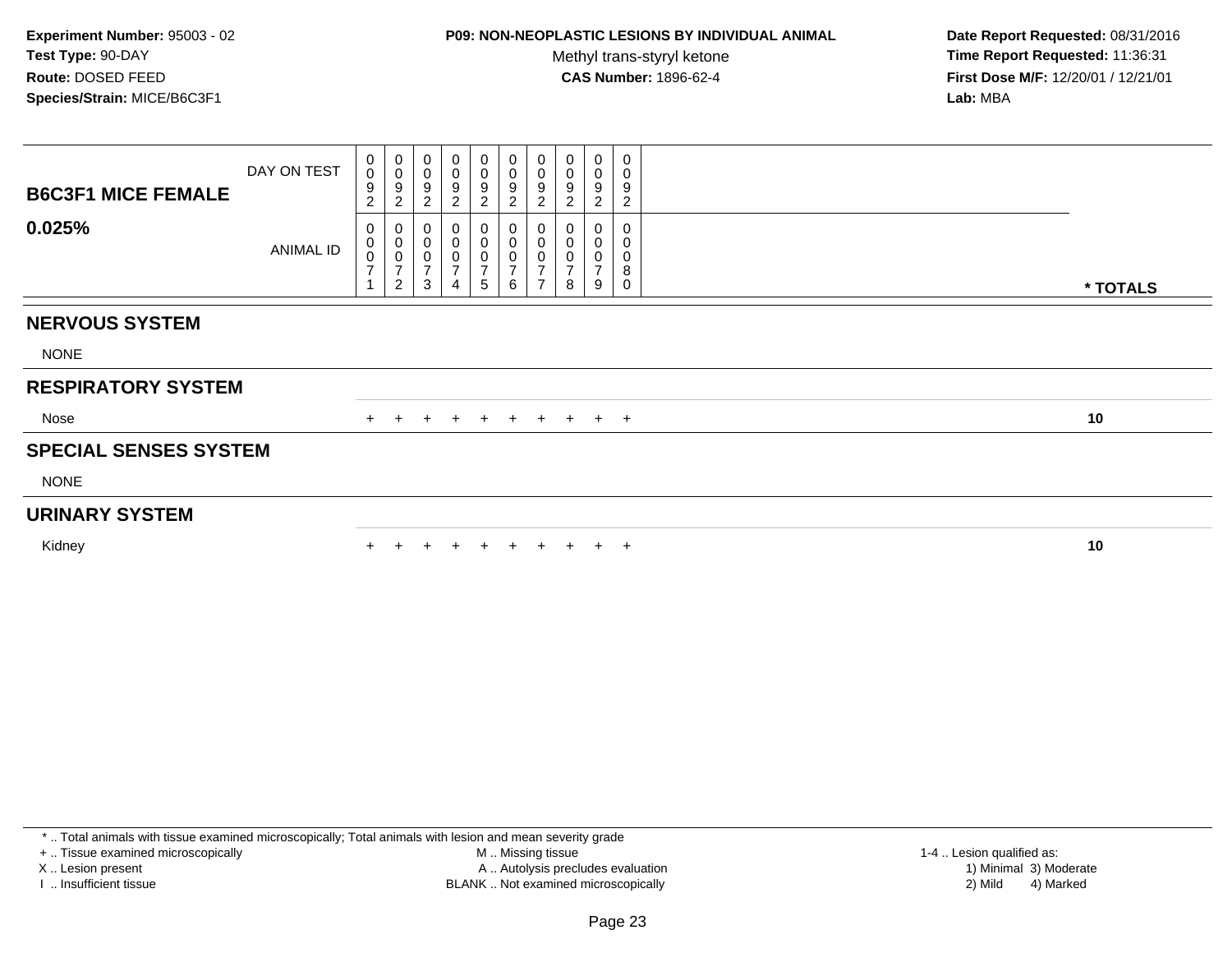# **P09: NON-NEOPLASTIC LESIONS BY INDIVIDUAL ANIMAL**

Methyl trans-styryl ketone<br>CAS Number: 1896-62-4

 **Date Report Requested:** 08/31/2016 **Time Report Requested:** 11:36:31 **First Dose M/F:** 12/20/01 / 12/21/01<br>**Lab:** MBA **Lab:** MBA

| <b>B6C3F1 MICE FEMALE</b>     | DAY ON TEST      | 0<br>$\,0\,$<br>9<br>$\sqrt{2}$      | 0<br>0<br>9<br>$\overline{c}$              | 0<br>$\mathbf 0$<br>9<br>$\overline{2}$ | 0<br>0<br>9<br>$\overline{2}$ | 0<br>$\pmb{0}$<br>$\frac{9}{2}$ | 0<br>0<br>9<br>$\overline{2}$                                 | 0<br>$\pmb{0}$<br>9<br>$\overline{2}$      | 0<br>0<br>9<br>$\sqrt{2}$ | 0<br>0<br>9<br>$\overline{2}$ | 0<br>0<br>9<br>$\overline{2}$ |          |  |
|-------------------------------|------------------|--------------------------------------|--------------------------------------------|-----------------------------------------|-------------------------------|---------------------------------|---------------------------------------------------------------|--------------------------------------------|---------------------------|-------------------------------|-------------------------------|----------|--|
| 0.05%                         | <b>ANIMAL ID</b> | 0<br>0<br>$\pmb{0}$<br>$\frac{8}{1}$ | 0<br>0<br>$\pmb{0}$<br>8<br>$\overline{c}$ | 0<br>0<br>0<br>8<br>3                   | 0<br>0<br>0<br>8<br>4         | 0<br>0<br>$\pmb{0}$<br>$^8$ 5   | 0<br>0<br>$\mathbf 0$<br>$\begin{matrix} 8 \\ 6 \end{matrix}$ | 0<br>0<br>$\pmb{0}$<br>8<br>$\overline{7}$ | 0<br>0<br>0<br>8<br>8     | 0<br>$\Omega$<br>0<br>8<br>9  | 0<br>0<br>0<br>9<br>$\pmb{0}$ | * TOTALS |  |
| <b>ALIMENTARY SYSTEM</b>      |                  |                                      |                                            |                                         |                               |                                 |                                                               |                                            |                           |                               |                               |          |  |
| Stomach, Glandular            |                  | $+$                                  | $\pm$                                      | $\div$                                  | $\ddot{}$                     | $\ddot{}$                       | $+$                                                           | $+$                                        | $+$                       |                               | $+$ $+$                       | 10       |  |
| <b>CARDIOVASCULAR SYSTEM</b>  |                  |                                      |                                            |                                         |                               |                                 |                                                               |                                            |                           |                               |                               |          |  |
| <b>NONE</b>                   |                  |                                      |                                            |                                         |                               |                                 |                                                               |                                            |                           |                               |                               |          |  |
| <b>ENDOCRINE SYSTEM</b>       |                  |                                      |                                            |                                         |                               |                                 |                                                               |                                            |                           |                               |                               |          |  |
| <b>NONE</b>                   |                  |                                      |                                            |                                         |                               |                                 |                                                               |                                            |                           |                               |                               |          |  |
| <b>GENERAL BODY SYSTEM</b>    |                  |                                      |                                            |                                         |                               |                                 |                                                               |                                            |                           |                               |                               |          |  |
| <b>NONE</b>                   |                  |                                      |                                            |                                         |                               |                                 |                                                               |                                            |                           |                               |                               |          |  |
| <b>GENITAL SYSTEM</b>         |                  |                                      |                                            |                                         |                               |                                 |                                                               |                                            |                           |                               |                               |          |  |
| <b>NONE</b>                   |                  |                                      |                                            |                                         |                               |                                 |                                                               |                                            |                           |                               |                               |          |  |
| <b>HEMATOPOIETIC SYSTEM</b>   |                  |                                      |                                            |                                         |                               |                                 |                                                               |                                            |                           |                               |                               |          |  |
| <b>NONE</b>                   |                  |                                      |                                            |                                         |                               |                                 |                                                               |                                            |                           |                               |                               |          |  |
| <b>INTEGUMENTARY SYSTEM</b>   |                  |                                      |                                            |                                         |                               |                                 |                                                               |                                            |                           |                               |                               |          |  |
| <b>NONE</b>                   |                  |                                      |                                            |                                         |                               |                                 |                                                               |                                            |                           |                               |                               |          |  |
| <b>MUSCULOSKELETAL SYSTEM</b> |                  |                                      |                                            |                                         |                               |                                 |                                                               |                                            |                           |                               |                               |          |  |
| <b>NONE</b>                   |                  |                                      |                                            |                                         |                               |                                 |                                                               |                                            |                           |                               |                               |          |  |

\* .. Total animals with tissue examined microscopically; Total animals with lesion and mean severity grade

+ .. Tissue examined microscopically

X .. Lesion present

I .. Insufficient tissue

 M .. Missing tissueA .. Autolysis precludes evaluation

 1-4 .. Lesion qualified as: BLANK .. Not examined microscopically 2) Mild 4) Marked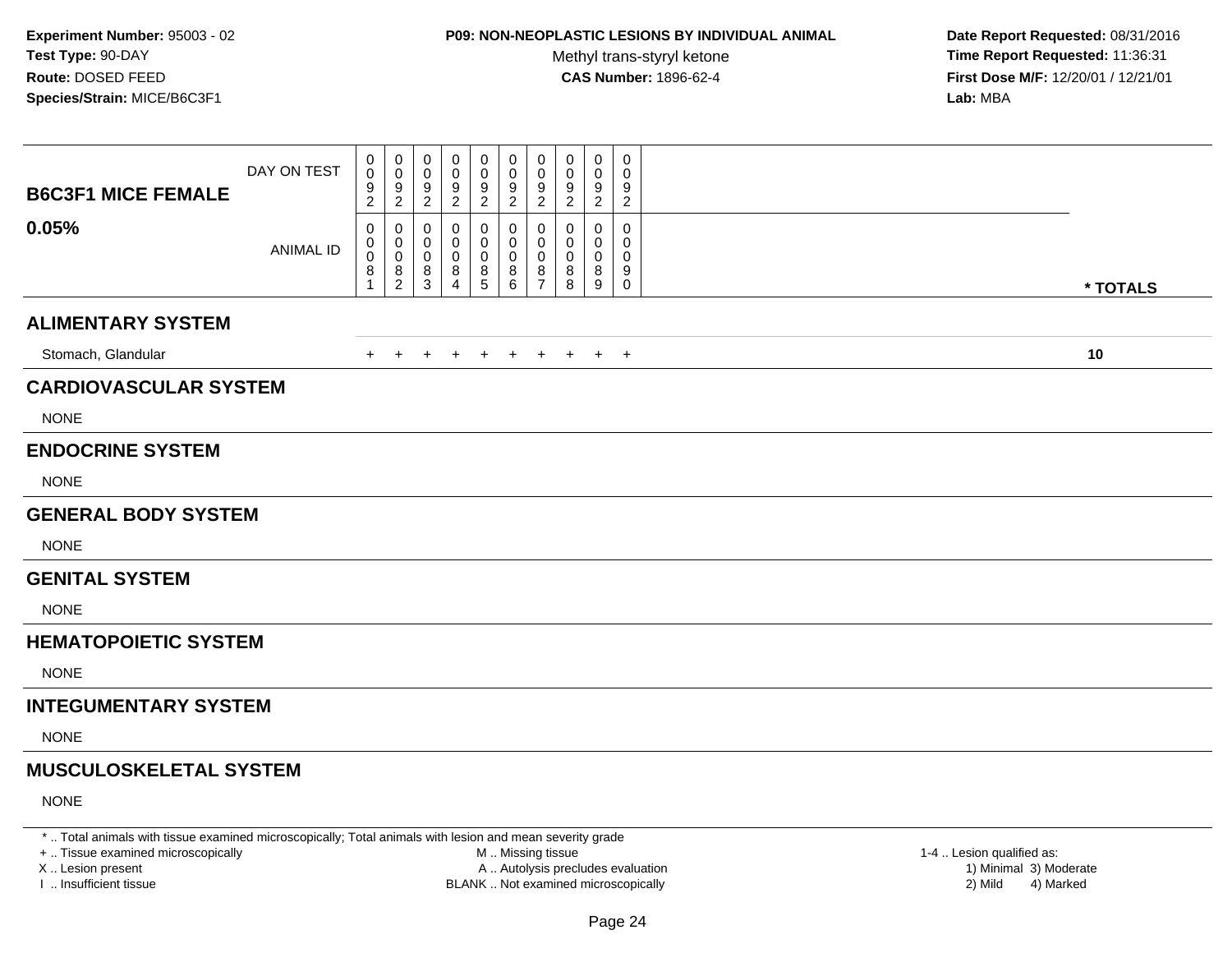## **P09: NON-NEOPLASTIC LESIONS BY INDIVIDUAL ANIMAL**

Methyl trans-styryl ketone<br>CAS Number: 1896-62-4

 **Date Report Requested:** 08/31/2016 **Time Report Requested:** 11:36:31 **First Dose M/F:** 12/20/01 / 12/21/01<br>**Lab:** MBA **Lab:** MBA

| <b>B6C3F1 MICE FEMALE</b>    | DAY ON TEST      | 0<br>0<br>$\boldsymbol{9}$<br>$\overline{2}$ | $_{\rm 0}^{\rm 0}$<br>$\boldsymbol{9}$<br>$\overline{c}$   | 0<br>$\pmb{0}$<br>$\boldsymbol{9}$<br>$\overline{c}$ | $\mathbf 0$<br>$\pmb{0}$<br>$\boldsymbol{9}$<br>$\sqrt{2}$ | $\pmb{0}$<br>0<br>$\boldsymbol{9}$<br>$\boldsymbol{2}$ | $\pmb{0}$<br>0<br>$\boldsymbol{9}$<br>$\overline{c}$ | 0<br>$\pmb{0}$<br>9<br>$\overline{c}$                  | 0<br>$\pmb{0}$<br>9<br>$\overline{c}$ | 0<br>$\pmb{0}$<br>9<br>$\overline{c}$ | 0<br>0<br>9<br>$\overline{c}$ |          |
|------------------------------|------------------|----------------------------------------------|------------------------------------------------------------|------------------------------------------------------|------------------------------------------------------------|--------------------------------------------------------|------------------------------------------------------|--------------------------------------------------------|---------------------------------------|---------------------------------------|-------------------------------|----------|
| 0.05%                        | <b>ANIMAL ID</b> | 0<br>0<br>$\mathbf 0$<br>8                   | 0<br>$\begin{matrix} 0 \\ 0 \end{matrix}$<br>$\frac{8}{2}$ | 0<br>$\,0\,$<br>$\pmb{0}$<br>8<br>3                  | 0<br>$\pmb{0}$<br>$\pmb{0}$<br>8<br>4                      | $\pmb{0}$<br>0<br>8<br>5                               | 0<br>0<br>0<br>8<br>6                                | $\boldsymbol{0}$<br>$\mathbf 0$<br>8<br>$\overline{ }$ | 0<br>0<br>8<br>8                      | 0<br>8<br>9                           | 0<br>0<br>0<br>9<br>0         | * TOTALS |
| <b>NERVOUS SYSTEM</b>        |                  |                                              |                                                            |                                                      |                                                            |                                                        |                                                      |                                                        |                                       |                                       |                               |          |
| <b>NONE</b>                  |                  |                                              |                                                            |                                                      |                                                            |                                                        |                                                      |                                                        |                                       |                                       |                               |          |
| <b>RESPIRATORY SYSTEM</b>    |                  |                                              |                                                            |                                                      |                                                            |                                                        |                                                      |                                                        |                                       |                                       |                               |          |
| Nose                         |                  | $+$                                          | $+$                                                        | $+$                                                  | $+$                                                        | $+$                                                    | $+$                                                  | $+$                                                    | $+$ $+$ $+$                           |                                       |                               | 10       |
| <b>SPECIAL SENSES SYSTEM</b> |                  |                                              |                                                            |                                                      |                                                            |                                                        |                                                      |                                                        |                                       |                                       |                               |          |
| <b>NONE</b>                  |                  |                                              |                                                            |                                                      |                                                            |                                                        |                                                      |                                                        |                                       |                                       |                               |          |
| <b>URINARY SYSTEM</b>        |                  |                                              |                                                            |                                                      |                                                            |                                                        |                                                      |                                                        |                                       |                                       |                               |          |
| Kidney                       |                  |                                              |                                                            |                                                      |                                                            |                                                        | $+$                                                  | $+$                                                    | $+$                                   |                                       | $+$ $+$                       | 10       |

\* .. Total animals with tissue examined microscopically; Total animals with lesion and mean severity grade

+ .. Tissue examined microscopically

X .. Lesion present

I .. Insufficient tissue

 M .. Missing tissueA .. Autolysis precludes evaluation

 1-4 .. Lesion qualified as: BLANK .. Not examined microscopically 2) Mild 4) Marked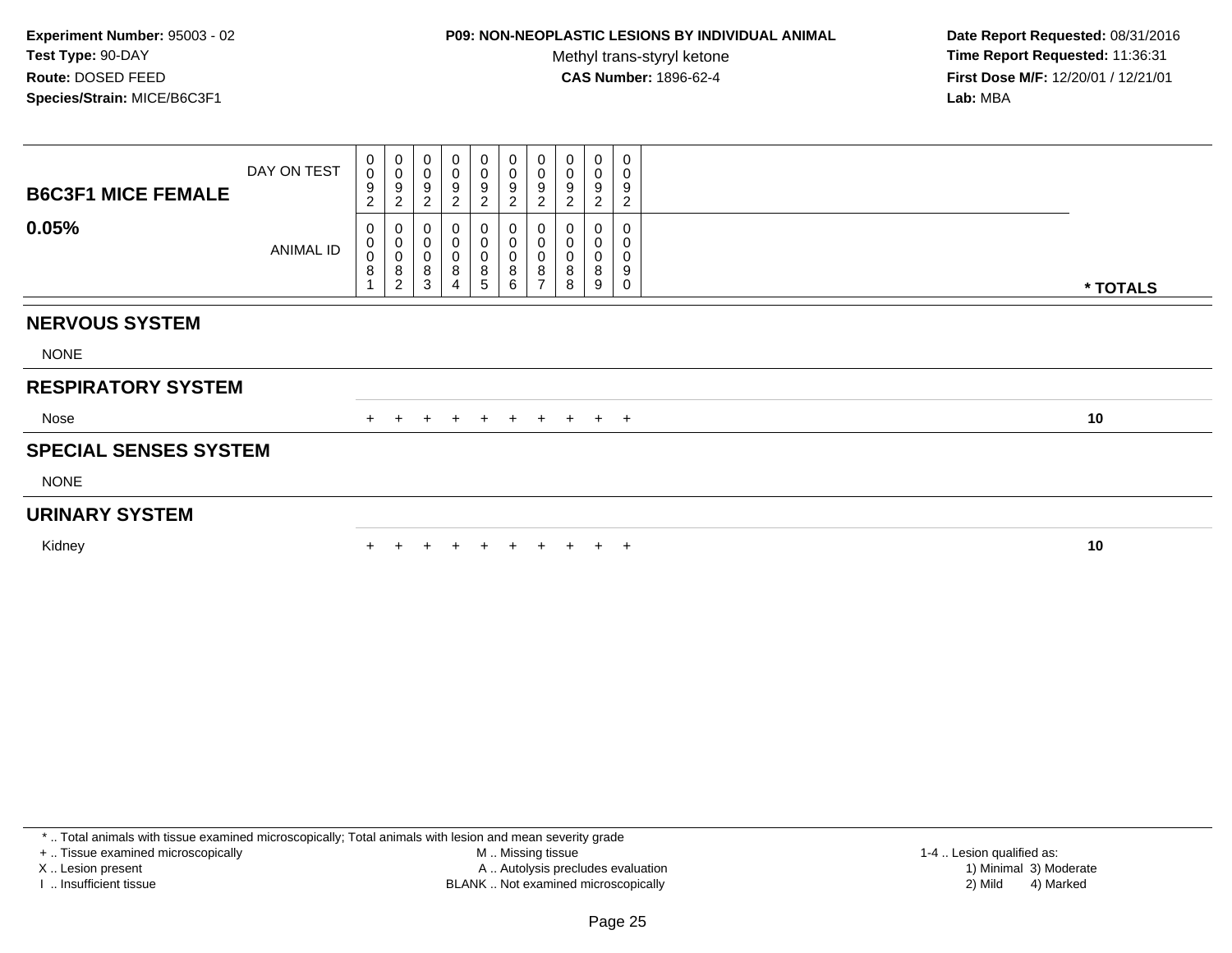# **P09: NON-NEOPLASTIC LESIONS BY INDIVIDUAL ANIMAL**

Methyl trans-styryl ketone<br>CAS Number: 1896-62-4

 **Date Report Requested:** 08/31/2016 **Time Report Requested:** 11:36:31 **First Dose M/F:** 12/20/01 / 12/21/01<br>**Lab:** MBA **Lab:** MBA

| <b>B6C3F1 MICE FEMALE</b>     | DAY ON TEST      | 0<br>$\mathbf 0$<br>$\boldsymbol{9}$<br>$\overline{2}$ | 0<br>0<br>9<br>$\overline{2}$ | 0<br>0<br>9<br>$\overline{2}$    | 0<br>0<br>9<br>$\sqrt{2}$          | 0<br>0<br>$\frac{9}{2}$      | 0<br>0<br>$\frac{9}{2}$                 | 0<br>$\pmb{0}$<br>$\frac{9}{2}$    | 0<br>0<br>9<br>$\sqrt{2}$ | 0<br>0<br>9<br>$\overline{2}$ | 0<br>0<br>9<br>$\overline{c}$ |          |
|-------------------------------|------------------|--------------------------------------------------------|-------------------------------|----------------------------------|------------------------------------|------------------------------|-----------------------------------------|------------------------------------|---------------------------|-------------------------------|-------------------------------|----------|
| 0.1%                          | <b>ANIMAL ID</b> | 0<br>0<br>$\pmb{0}$<br>9<br>$\mathbf{1}$               | 0<br>0<br>0<br>$\frac{9}{2}$  | 0<br>0<br>0<br>9<br>$\mathbf{3}$ | 0<br>0<br>0<br>9<br>$\overline{4}$ | 0<br>0<br>0<br>$\frac{9}{5}$ | $\mathbf{0}$<br>0<br>0<br>$\frac{9}{6}$ | 0<br>0<br>0<br>9<br>$\overline{7}$ | 0<br>0<br>0<br>9<br>8     | 0<br>0<br>0<br>9<br>9         | 0<br>0<br>1<br>0<br>0         | * TOTALS |
| <b>ALIMENTARY SYSTEM</b>      |                  |                                                        |                               |                                  |                                    |                              |                                         |                                    |                           |                               |                               |          |
| Stomach, Glandular            |                  | $\pm$                                                  | $\pm$                         | $\pm$                            | $\ddot{}$                          | $\pm$                        | $+$                                     | $+$                                | $+$                       |                               | $+$ $+$                       | 10       |
| <b>CARDIOVASCULAR SYSTEM</b>  |                  |                                                        |                               |                                  |                                    |                              |                                         |                                    |                           |                               |                               |          |
| <b>NONE</b>                   |                  |                                                        |                               |                                  |                                    |                              |                                         |                                    |                           |                               |                               |          |
| <b>ENDOCRINE SYSTEM</b>       |                  |                                                        |                               |                                  |                                    |                              |                                         |                                    |                           |                               |                               |          |
| <b>NONE</b>                   |                  |                                                        |                               |                                  |                                    |                              |                                         |                                    |                           |                               |                               |          |
| <b>GENERAL BODY SYSTEM</b>    |                  |                                                        |                               |                                  |                                    |                              |                                         |                                    |                           |                               |                               |          |
| <b>NONE</b>                   |                  |                                                        |                               |                                  |                                    |                              |                                         |                                    |                           |                               |                               |          |
| <b>GENITAL SYSTEM</b>         |                  |                                                        |                               |                                  |                                    |                              |                                         |                                    |                           |                               |                               |          |
| <b>NONE</b>                   |                  |                                                        |                               |                                  |                                    |                              |                                         |                                    |                           |                               |                               |          |
| <b>HEMATOPOIETIC SYSTEM</b>   |                  |                                                        |                               |                                  |                                    |                              |                                         |                                    |                           |                               |                               |          |
| <b>NONE</b>                   |                  |                                                        |                               |                                  |                                    |                              |                                         |                                    |                           |                               |                               |          |
| <b>INTEGUMENTARY SYSTEM</b>   |                  |                                                        |                               |                                  |                                    |                              |                                         |                                    |                           |                               |                               |          |
| <b>NONE</b>                   |                  |                                                        |                               |                                  |                                    |                              |                                         |                                    |                           |                               |                               |          |
| <b>MUSCULOSKELETAL SYSTEM</b> |                  |                                                        |                               |                                  |                                    |                              |                                         |                                    |                           |                               |                               |          |
| <b>NONE</b>                   |                  |                                                        |                               |                                  |                                    |                              |                                         |                                    |                           |                               |                               |          |

\* .. Total animals with tissue examined microscopically; Total animals with lesion and mean severity grade

+ .. Tissue examined microscopically

X .. Lesion present

I .. Insufficient tissue

 M .. Missing tissueA .. Autolysis precludes evaluation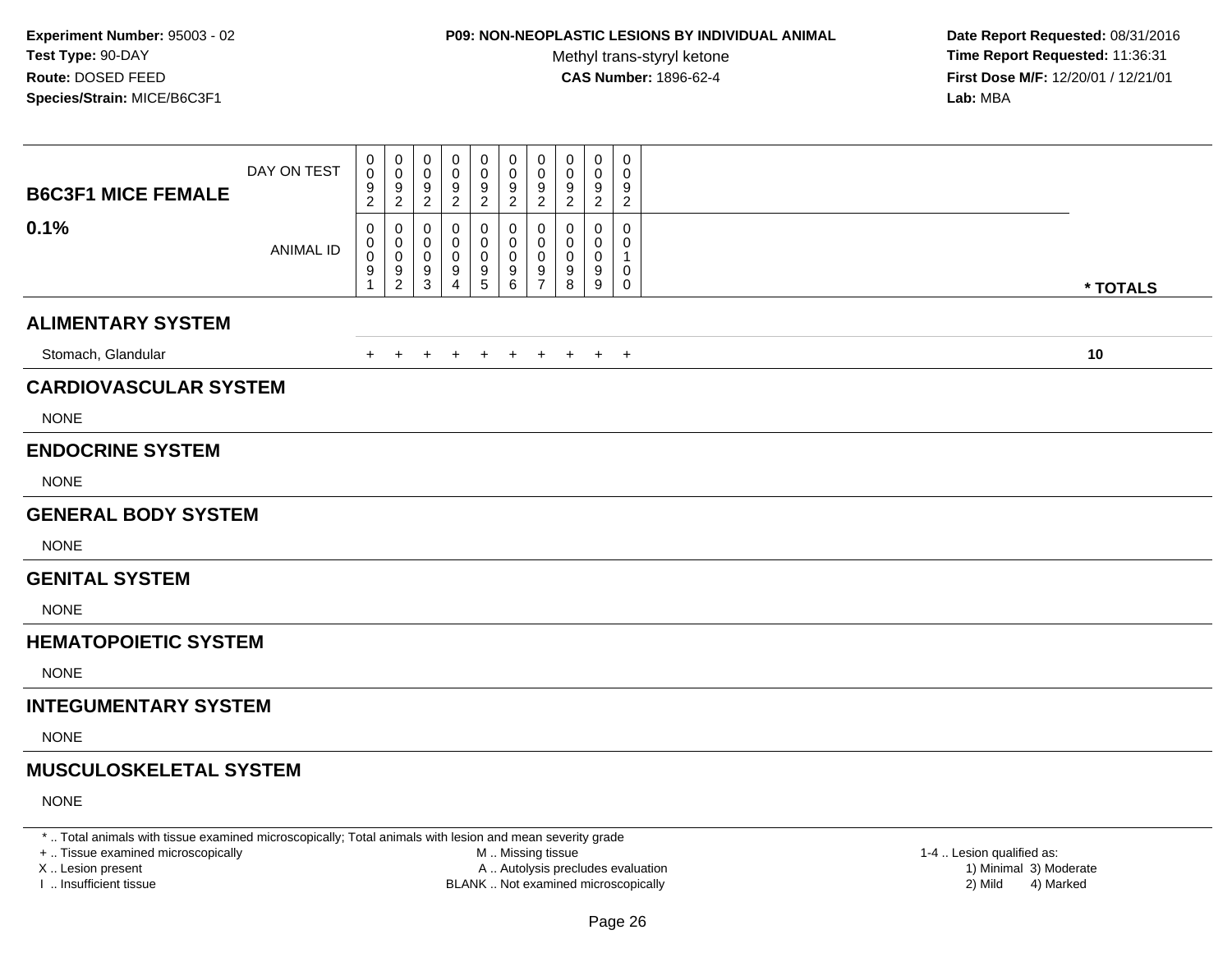## **P09: NON-NEOPLASTIC LESIONS BY INDIVIDUAL ANIMAL**

Methyl trans-styryl ketone<br>CAS Number: 1896-62-4

 **Date Report Requested:** 08/31/2016 **Time Report Requested:** 11:36:31 **First Dose M/F:** 12/20/01 / 12/21/01<br>Lab: MBA **Lab:** MBA

| <b>B6C3F1 MICE FEMALE</b>    | DAY ON TEST | 0<br>$\mathbf 0$<br>9<br>2 | $\pmb{0}$<br>$\pmb{0}$<br>$\boldsymbol{9}$<br>$\overline{c}$   | 0<br>$\pmb{0}$<br>9<br>$\boldsymbol{2}$        | 0<br>0<br>9<br>$\boldsymbol{2}$ | $\mathbf 0$<br>$\pmb{0}$<br>$\boldsymbol{9}$<br>$\sqrt{2}$            | $\mathbf 0$<br>$\pmb{0}$<br>$\boldsymbol{9}$<br>$\overline{c}$ | 0<br>$\pmb{0}$<br>9<br>$\overline{c}$        | 0<br>$\mathbf 0$<br>9<br>2 | $\pmb{0}$<br>$\pmb{0}$<br>9<br>$\overline{c}$ | 0<br>0<br>9<br>$\overline{c}$ |          |
|------------------------------|-------------|----------------------------|----------------------------------------------------------------|------------------------------------------------|---------------------------------|-----------------------------------------------------------------------|----------------------------------------------------------------|----------------------------------------------|----------------------------|-----------------------------------------------|-------------------------------|----------|
| 0.1%                         | ANIMAL ID   | 0<br>0<br>0<br>9           | $\mathbf 0$<br>$\pmb{0}$<br>$\pmb{0}$<br>$\boldsymbol{9}$<br>2 | 0<br>$\mathbf 0$<br>$\boldsymbol{0}$<br>9<br>3 | 0<br>0<br>9<br>$\overline{4}$   | $\boldsymbol{0}$<br>$\mathbf 0$<br>$\pmb{0}$<br>$\boldsymbol{9}$<br>5 | 0<br>0<br>0<br>9<br>6                                          | 0<br>$\mathbf 0$<br>0<br>9<br>$\overline{ }$ | 0<br>0<br>9<br>8           | 9<br>9                                        | 0<br>0<br>0<br>$\Omega$       | * TOTALS |
| <b>NERVOUS SYSTEM</b>        |             |                            |                                                                |                                                |                                 |                                                                       |                                                                |                                              |                            |                                               |                               |          |
| <b>NONE</b>                  |             |                            |                                                                |                                                |                                 |                                                                       |                                                                |                                              |                            |                                               |                               |          |
| <b>RESPIRATORY SYSTEM</b>    |             |                            |                                                                |                                                |                                 |                                                                       |                                                                |                                              |                            |                                               |                               |          |
| Nose                         |             | $+$                        | $+$                                                            | $+$                                            | $+$                             | $+$                                                                   |                                                                |                                              | + + + + +                  |                                               |                               | 10       |
| <b>SPECIAL SENSES SYSTEM</b> |             |                            |                                                                |                                                |                                 |                                                                       |                                                                |                                              |                            |                                               |                               |          |
| <b>NONE</b>                  |             |                            |                                                                |                                                |                                 |                                                                       |                                                                |                                              |                            |                                               |                               |          |
| <b>URINARY SYSTEM</b>        |             |                            |                                                                |                                                |                                 |                                                                       |                                                                |                                              |                            |                                               |                               |          |
| Kidney                       |             |                            |                                                                |                                                |                                 |                                                                       | $+$                                                            | $+$                                          | $+$                        |                                               | $+$ $+$                       | 10       |

\* .. Total animals with tissue examined microscopically; Total animals with lesion and mean severity grade

+ .. Tissue examined microscopically

X .. Lesion present

I .. Insufficient tissue

 M .. Missing tissueLesion present A .. Autolysis precludes evaluation 1) Minimal 3) Moderate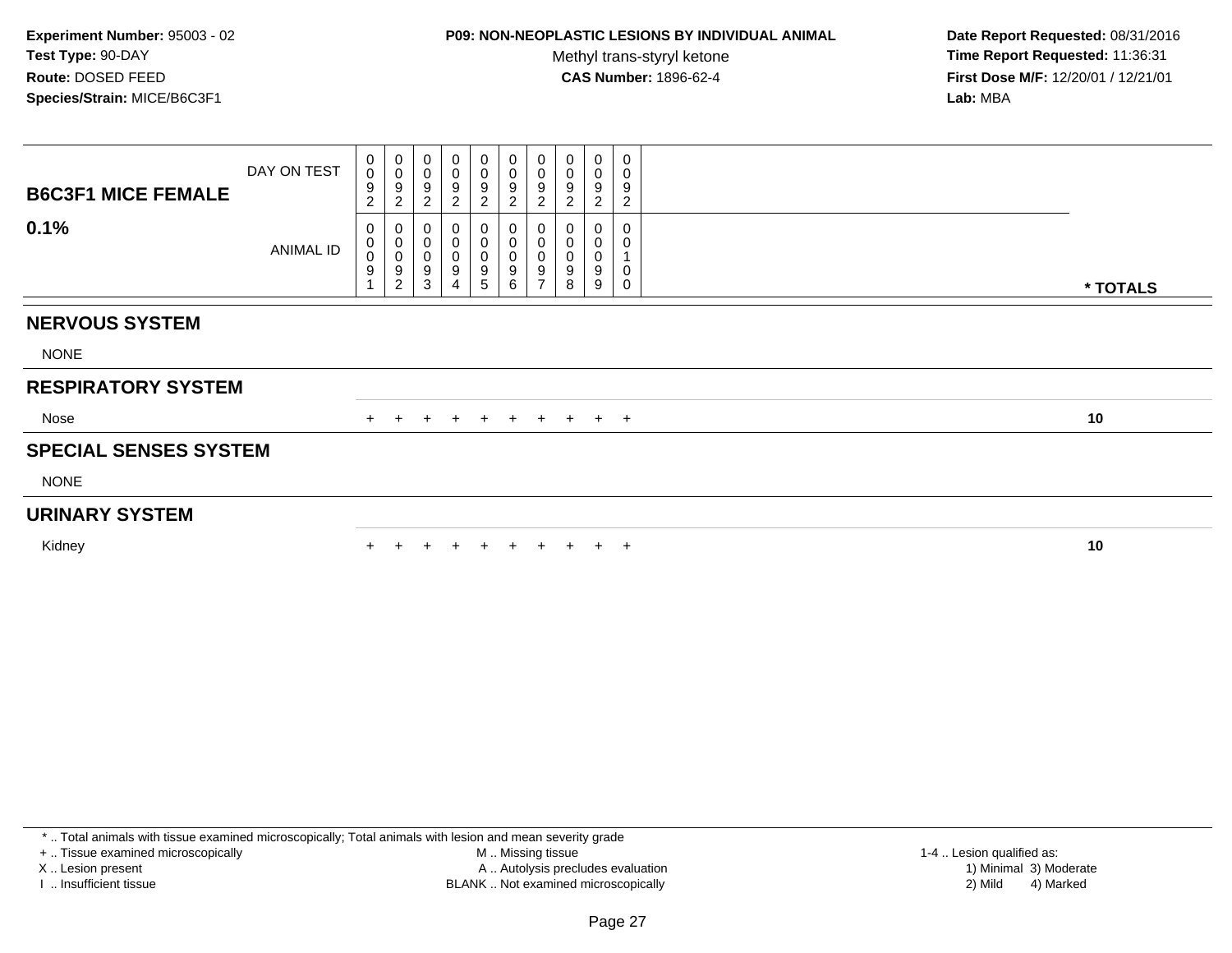# **P09: NON-NEOPLASTIC LESIONS BY INDIVIDUAL ANIMAL**

Methyl trans-styryl ketone<br>CAS Number: 1896-62-4

 **Date Report Requested:** 08/31/2016 **Time Report Requested:** 11:36:31 **First Dose M/F:** 12/20/01 / 12/21/01<br>**Lab:** MBA **Lab:** MBA

| <b>B6C3F1 MICE FEMALE</b>     | DAY ON TEST      | 0<br>0<br>$\frac{9}{2}$                     | 0<br>0<br>$\frac{9}{2}$                               | 0<br>0<br>$\frac{9}{2}$                               | 0<br>0<br>9<br>$\overline{2}$                       | 0<br>0<br>$\frac{9}{2}$                           | 0<br>0<br>9<br>$\overline{2}$                  | 0<br>0<br>9<br>$\boldsymbol{2}$                       | 0<br>0<br>9<br>$\overline{c}$ | 0<br>0<br>9<br>$\overline{2}$                   | $\mathbf 0$<br>0<br>9<br>$\overline{c}$ |    |          |
|-------------------------------|------------------|---------------------------------------------|-------------------------------------------------------|-------------------------------------------------------|-----------------------------------------------------|---------------------------------------------------|------------------------------------------------|-------------------------------------------------------|-------------------------------|-------------------------------------------------|-----------------------------------------|----|----------|
| 0.2%                          | <b>ANIMAL ID</b> | 0<br>0<br>$\mathbf{1}$<br>0<br>$\mathbf{1}$ | 0<br>0<br>$\mathbf{1}$<br>$\pmb{0}$<br>$\overline{c}$ | 0<br>0<br>$\mathbf{1}$<br>$\mathbf 0$<br>$\mathbf{3}$ | $\Omega$<br>0<br>$\overline{1}$<br>$\mathbf 0$<br>4 | 0<br>0<br>$\mathbf{1}$<br>$\pmb{0}$<br>$\sqrt{5}$ | 0<br>0<br>$\mathbf{1}$<br>$\pmb{0}$<br>$\,6\,$ | 0<br>0<br>$\mathbf{1}$<br>$\pmb{0}$<br>$\overline{7}$ | 0<br>0<br>1<br>0<br>8         | $\Omega$<br>0<br>$\mathbf{1}$<br>$\pmb{0}$<br>9 | $\Omega$<br>0<br>1<br>$\mathbf 0$       |    | * TOTALS |
| <b>ALIMENTARY SYSTEM</b>      |                  |                                             |                                                       |                                                       |                                                     |                                                   |                                                |                                                       |                               |                                                 |                                         |    |          |
| Stomach, Glandular            |                  | $+$                                         | $+$                                                   | $+$                                                   | $+$                                                 | $+$                                               | $+$                                            | $+$                                                   | $+$                           |                                                 | $+$ $+$                                 | 10 |          |
| <b>CARDIOVASCULAR SYSTEM</b>  |                  |                                             |                                                       |                                                       |                                                     |                                                   |                                                |                                                       |                               |                                                 |                                         |    |          |
| <b>NONE</b>                   |                  |                                             |                                                       |                                                       |                                                     |                                                   |                                                |                                                       |                               |                                                 |                                         |    |          |
| <b>ENDOCRINE SYSTEM</b>       |                  |                                             |                                                       |                                                       |                                                     |                                                   |                                                |                                                       |                               |                                                 |                                         |    |          |
| <b>NONE</b>                   |                  |                                             |                                                       |                                                       |                                                     |                                                   |                                                |                                                       |                               |                                                 |                                         |    |          |
| <b>GENERAL BODY SYSTEM</b>    |                  |                                             |                                                       |                                                       |                                                     |                                                   |                                                |                                                       |                               |                                                 |                                         |    |          |
| <b>NONE</b>                   |                  |                                             |                                                       |                                                       |                                                     |                                                   |                                                |                                                       |                               |                                                 |                                         |    |          |
| <b>GENITAL SYSTEM</b>         |                  |                                             |                                                       |                                                       |                                                     |                                                   |                                                |                                                       |                               |                                                 |                                         |    |          |
| <b>NONE</b>                   |                  |                                             |                                                       |                                                       |                                                     |                                                   |                                                |                                                       |                               |                                                 |                                         |    |          |
| <b>HEMATOPOIETIC SYSTEM</b>   |                  |                                             |                                                       |                                                       |                                                     |                                                   |                                                |                                                       |                               |                                                 |                                         |    |          |
| <b>NONE</b>                   |                  |                                             |                                                       |                                                       |                                                     |                                                   |                                                |                                                       |                               |                                                 |                                         |    |          |
| <b>INTEGUMENTARY SYSTEM</b>   |                  |                                             |                                                       |                                                       |                                                     |                                                   |                                                |                                                       |                               |                                                 |                                         |    |          |
| <b>NONE</b>                   |                  |                                             |                                                       |                                                       |                                                     |                                                   |                                                |                                                       |                               |                                                 |                                         |    |          |
| <b>MUSCULOSKELETAL SYSTEM</b> |                  |                                             |                                                       |                                                       |                                                     |                                                   |                                                |                                                       |                               |                                                 |                                         |    |          |
| <b>NONE</b>                   |                  |                                             |                                                       |                                                       |                                                     |                                                   |                                                |                                                       |                               |                                                 |                                         |    |          |

\* .. Total animals with tissue examined microscopically; Total animals with lesion and mean severity grade

+ .. Tissue examined microscopically

X .. Lesion present

I .. Insufficient tissue

 M .. Missing tissueA .. Autolysis precludes evaluation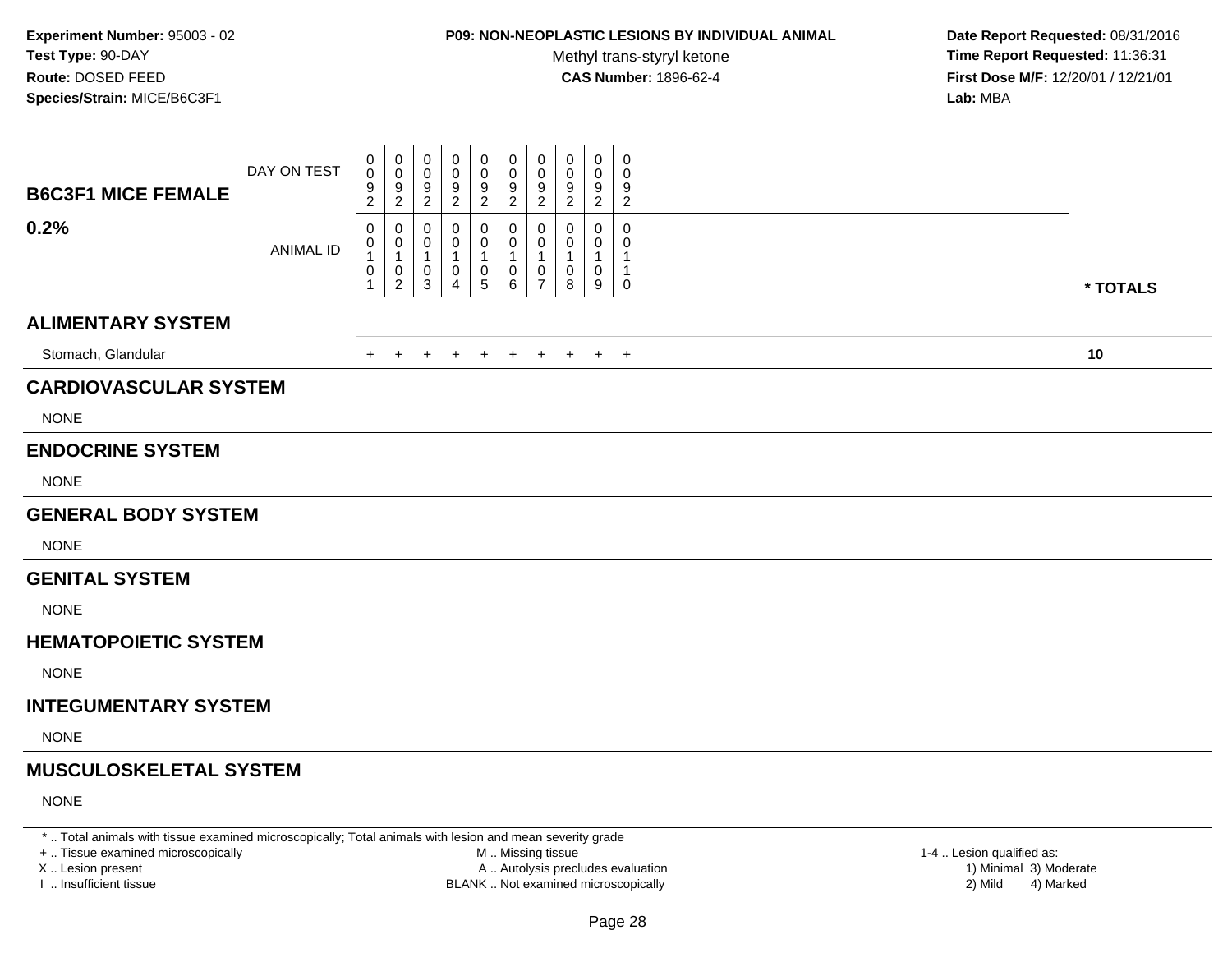## **P09: NON-NEOPLASTIC LESIONS BY INDIVIDUAL ANIMAL**

Methyl trans-styryl ketone<br>CAS Number: 1896-62-4

 **Date Report Requested:** 08/31/2016 **Time Report Requested:** 11:36:31 **First Dose M/F:** 12/20/01 / 12/21/01<br>**Lab:** MBA **Lab:** MBA

| <b>B6C3F1 MICE FEMALE</b>    | DAY ON TEST | 0<br>$\mathbf 0$<br>9<br>$\overline{c}$ | $_{\rm 0}^{\rm 0}$<br>$\boldsymbol{9}$<br>$\overline{c}$                  | 0<br>$\pmb{0}$<br>$\boldsymbol{9}$<br>$\overline{c}$ | $\mathbf 0$<br>$\pmb{0}$<br>$\boldsymbol{9}$<br>$\sqrt{2}$ | $\boldsymbol{0}$<br>$\mathsf 0$<br>$\boldsymbol{9}$<br>$\overline{c}$ | $\overline{0}$<br>$\pmb{0}$<br>$\boldsymbol{9}$<br>$\overline{c}$ | 0<br>$\pmb{0}$<br>9<br>$\overline{c}$   | 0<br>$\pmb{0}$<br>9<br>2 | $\boldsymbol{0}$<br>$\mathbf 0$<br>9<br>$\overline{c}$ | 0<br>0<br>9<br>$\overline{c}$ |          |
|------------------------------|-------------|-----------------------------------------|---------------------------------------------------------------------------|------------------------------------------------------|------------------------------------------------------------|-----------------------------------------------------------------------|-------------------------------------------------------------------|-----------------------------------------|--------------------------|--------------------------------------------------------|-------------------------------|----------|
| 0.2%                         | ANIMAL ID   | 0<br>0<br>0                             | $\pmb{0}$<br>$\mathbf 0$<br>$\overline{A}$<br>$\pmb{0}$<br>$\overline{c}$ | 0<br>$\pmb{0}$<br>$\boldsymbol{0}$<br>3              | 0<br>$\pmb{0}$<br>0<br>$\overline{4}$                      | 0<br>$\pmb{0}$<br>$\pmb{0}$<br>$\overline{5}$                         | 0<br>$\pmb{0}$<br>$\pmb{0}$<br>6                                  | $\boldsymbol{0}$<br>0<br>$\overline{ }$ | 0<br>0<br>8              | 9                                                      | 0<br>0                        | * TOTALS |
| <b>NERVOUS SYSTEM</b>        |             |                                         |                                                                           |                                                      |                                                            |                                                                       |                                                                   |                                         |                          |                                                        |                               |          |
| <b>NONE</b>                  |             |                                         |                                                                           |                                                      |                                                            |                                                                       |                                                                   |                                         |                          |                                                        |                               |          |
| <b>RESPIRATORY SYSTEM</b>    |             |                                         |                                                                           |                                                      |                                                            |                                                                       |                                                                   |                                         |                          |                                                        |                               |          |
| Nose                         |             | $+$                                     | $+$                                                                       | $+$                                                  | $+$                                                        | $+$                                                                   | $+$                                                               |                                         | + + + +                  |                                                        |                               | 10       |
| <b>SPECIAL SENSES SYSTEM</b> |             |                                         |                                                                           |                                                      |                                                            |                                                                       |                                                                   |                                         |                          |                                                        |                               |          |
| <b>NONE</b>                  |             |                                         |                                                                           |                                                      |                                                            |                                                                       |                                                                   |                                         |                          |                                                        |                               |          |
| <b>URINARY SYSTEM</b>        |             |                                         |                                                                           |                                                      |                                                            |                                                                       |                                                                   |                                         |                          |                                                        |                               |          |
| Kidney                       |             |                                         |                                                                           |                                                      |                                                            |                                                                       | $+$                                                               | $+$                                     | $+$                      |                                                        | $+$ $+$                       | 10       |

\* .. Total animals with tissue examined microscopically; Total animals with lesion and mean severity grade

+ .. Tissue examined microscopically

X .. Lesion present

I .. Insufficient tissue

 M .. Missing tissueA .. Autolysis precludes evaluation

 1-4 .. Lesion qualified as: BLANK .. Not examined microscopically 2) Mild 4) Marked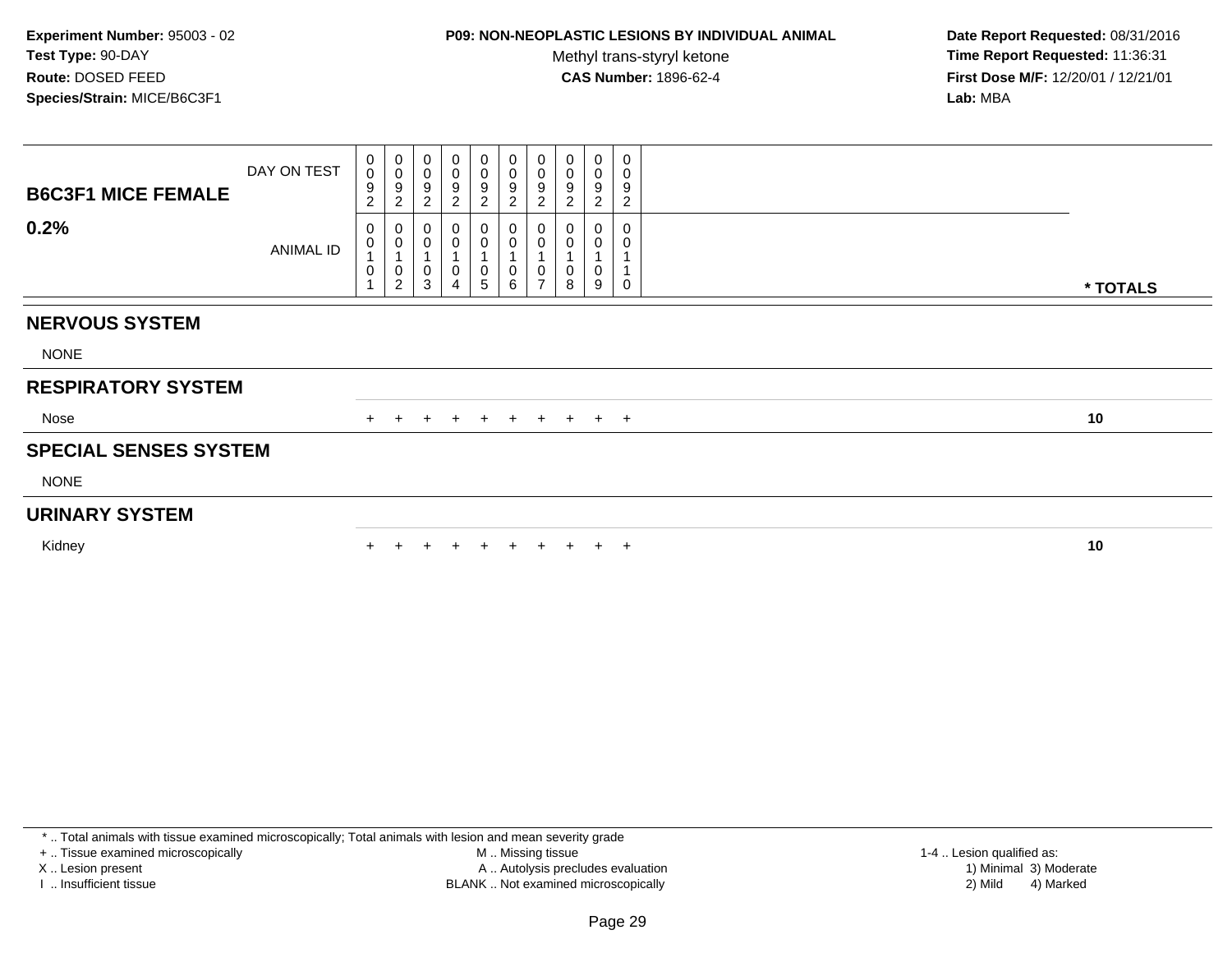#### **P09: NON-NEOPLASTIC LESIONS BY INDIVIDUAL ANIMAL**

Methyl trans-styryl ketone<br>CAS Number: 1896-62-4

 **Date Report Requested:** 08/31/2016 **Time Report Requested:** 11:36:31 **First Dose M/F:** 12/20/01 / 12/21/01<br>Lab: MBA **Lab:** MBA

| <b>B6C3F1 MICE FEMALE</b>                                                                                | DAY ON TEST      | $\pmb{0}$<br>$\pmb{0}$<br>$\boldsymbol{9}$<br>$\boldsymbol{2}$                  | $\pmb{0}$<br>$\mathbf 0$<br>$\frac{9}{2}$                        | 0<br>$\mathbf 0$<br>$\frac{9}{2}$                      | $\pmb{0}$<br>$\pmb{0}$<br>$\frac{9}{2}$                                  | $\pmb{0}$<br>$\mathsf 0$<br>$\frac{9}{2}$                                | $\pmb{0}$<br>$\mathbf 0$<br>$\frac{9}{2}$                   | $\pmb{0}$<br>$\mathbf 0$<br>9<br>$\boldsymbol{2}$                 | $\pmb{0}$<br>$\mathbf 0$<br>$\frac{9}{2}$                       | $\pmb{0}$<br>$\mathbf 0$<br>$\boldsymbol{9}$<br>$\overline{2}$ | $\mathbf 0$<br>$\mathsf{O}\xspace$<br>$\frac{9}{2}$                |             |
|----------------------------------------------------------------------------------------------------------|------------------|---------------------------------------------------------------------------------|------------------------------------------------------------------|--------------------------------------------------------|--------------------------------------------------------------------------|--------------------------------------------------------------------------|-------------------------------------------------------------|-------------------------------------------------------------------|-----------------------------------------------------------------|----------------------------------------------------------------|--------------------------------------------------------------------|-------------|
| 0.4%                                                                                                     | <b>ANIMAL ID</b> | $\boldsymbol{0}$<br>$\pmb{0}$<br>$\mathbf{1}$<br>$\overline{1}$<br>$\mathbf{1}$ | 0<br>$\pmb{0}$<br>$\mathbf{1}$<br>$\mathbf{1}$<br>$\overline{c}$ | 0<br>0<br>$\mathbf{1}$<br>$\mathbf{1}$<br>$\mathbf{3}$ | $\pmb{0}$<br>$\pmb{0}$<br>$\mathbf{1}$<br>$\mathbf{1}$<br>$\overline{4}$ | $\mathbf 0$<br>$\mathbf 0$<br>$\mathbf{1}$<br>$\mathbf{1}$<br>$\sqrt{5}$ | 0<br>$\mathbf 0$<br>$\mathbf{1}$<br>$\mathbf{1}$<br>$\,6\,$ | $\mathbf 0$<br>$\mathbf 0$<br>$\mathbf{1}$<br>1<br>$\overline{7}$ | $\mathbf 0$<br>$\mathbf 0$<br>$\mathbf{1}$<br>$\mathbf{1}$<br>8 | 0<br>0<br>$\mathbf{1}$<br>$\mathbf{1}$<br>9                    | $\mathsf{O}\xspace$<br>$\mathbf 0$<br>$\mathbf{1}$<br>$^2_{\rm 0}$ | * TOTALS    |
| <b>ALIMENTARY SYSTEM</b>                                                                                 |                  |                                                                                 |                                                                  |                                                        |                                                                          |                                                                          |                                                             |                                                                   |                                                                 |                                                                |                                                                    |             |
| Esophagus                                                                                                |                  |                                                                                 |                                                                  |                                                        |                                                                          |                                                                          |                                                             |                                                                   |                                                                 | $\div$                                                         | $^{+}$                                                             | 10          |
| Gallbladder                                                                                              |                  |                                                                                 |                                                                  |                                                        |                                                                          | м                                                                        | $\div$                                                      |                                                                   |                                                                 | $\ddot{}$                                                      | $+$                                                                | 8           |
| Intestine Large, Cecum                                                                                   |                  |                                                                                 |                                                                  |                                                        |                                                                          |                                                                          |                                                             |                                                                   |                                                                 | $\ddot{}$                                                      | $+$                                                                | 10          |
| Intestine Large, Colon                                                                                   |                  |                                                                                 |                                                                  |                                                        |                                                                          |                                                                          |                                                             |                                                                   |                                                                 |                                                                | $\overline{+}$                                                     | 10          |
| Intestine Large, Rectum                                                                                  |                  |                                                                                 |                                                                  |                                                        |                                                                          |                                                                          |                                                             |                                                                   |                                                                 | $\ddot{}$                                                      | $+$                                                                | 10          |
| Intestine Small, Duodenum                                                                                |                  |                                                                                 |                                                                  |                                                        |                                                                          |                                                                          |                                                             |                                                                   |                                                                 |                                                                | $\overline{+}$                                                     | 10          |
| Intestine Small, Ileum                                                                                   |                  |                                                                                 |                                                                  |                                                        |                                                                          |                                                                          |                                                             |                                                                   |                                                                 |                                                                | $\overline{+}$                                                     | 10          |
| Intestine Small, Jejunum                                                                                 |                  |                                                                                 |                                                                  |                                                        |                                                                          |                                                                          |                                                             |                                                                   |                                                                 |                                                                | $\overline{+}$                                                     | 10          |
| Liver<br>Hepatocyte, Necrosis, Focal                                                                     |                  |                                                                                 |                                                                  |                                                        |                                                                          |                                                                          |                                                             |                                                                   |                                                                 | $\ddot{}$<br>-1                                                | $\overline{+}$                                                     | 10<br>1 1.0 |
| Pancreas                                                                                                 |                  | $\pm$                                                                           |                                                                  |                                                        |                                                                          |                                                                          |                                                             |                                                                   |                                                                 | $\ddot{}$                                                      | $+$                                                                | 10          |
| Salivary Glands                                                                                          |                  |                                                                                 |                                                                  |                                                        |                                                                          |                                                                          |                                                             |                                                                   |                                                                 | $\ddot{}$                                                      | $\ddot{}$                                                          | 10          |
| Stomach, Forestomach                                                                                     |                  |                                                                                 |                                                                  |                                                        |                                                                          |                                                                          |                                                             |                                                                   |                                                                 | $\ddot{}$                                                      | $\overline{+}$                                                     | 10          |
| Stomach, Glandular                                                                                       |                  |                                                                                 |                                                                  |                                                        |                                                                          | М                                                                        |                                                             |                                                                   |                                                                 | $\ddot{}$                                                      | $+$                                                                | 9           |
| Tongue                                                                                                   |                  |                                                                                 |                                                                  |                                                        |                                                                          |                                                                          |                                                             |                                                                   |                                                                 |                                                                | $\ddot{}$                                                          | 10          |
| *  Total animals with tissue examined microscopically; Total animals with lesion and mean severity grade |                  |                                                                                 |                                                                  |                                                        |                                                                          |                                                                          |                                                             |                                                                   |                                                                 |                                                                |                                                                    |             |

+ .. Tissue examined microscopically

X .. Lesion present

I .. Insufficient tissue

M .. Missing tissue

BLANK .. Not examined microscopically

 1-4 .. Lesion qualified as: A .. Autolysis precludes evaluation 19 and 10 minimal 3) Moderate 1 and 20 minimal 3) Moderate 19 minimal 3) Moderat<br>19 and 19 and 19 and 19 and 19 and 19 and 19 and 19 and 19 and 19 and 19 and 19 and 19 and 19 and 19 and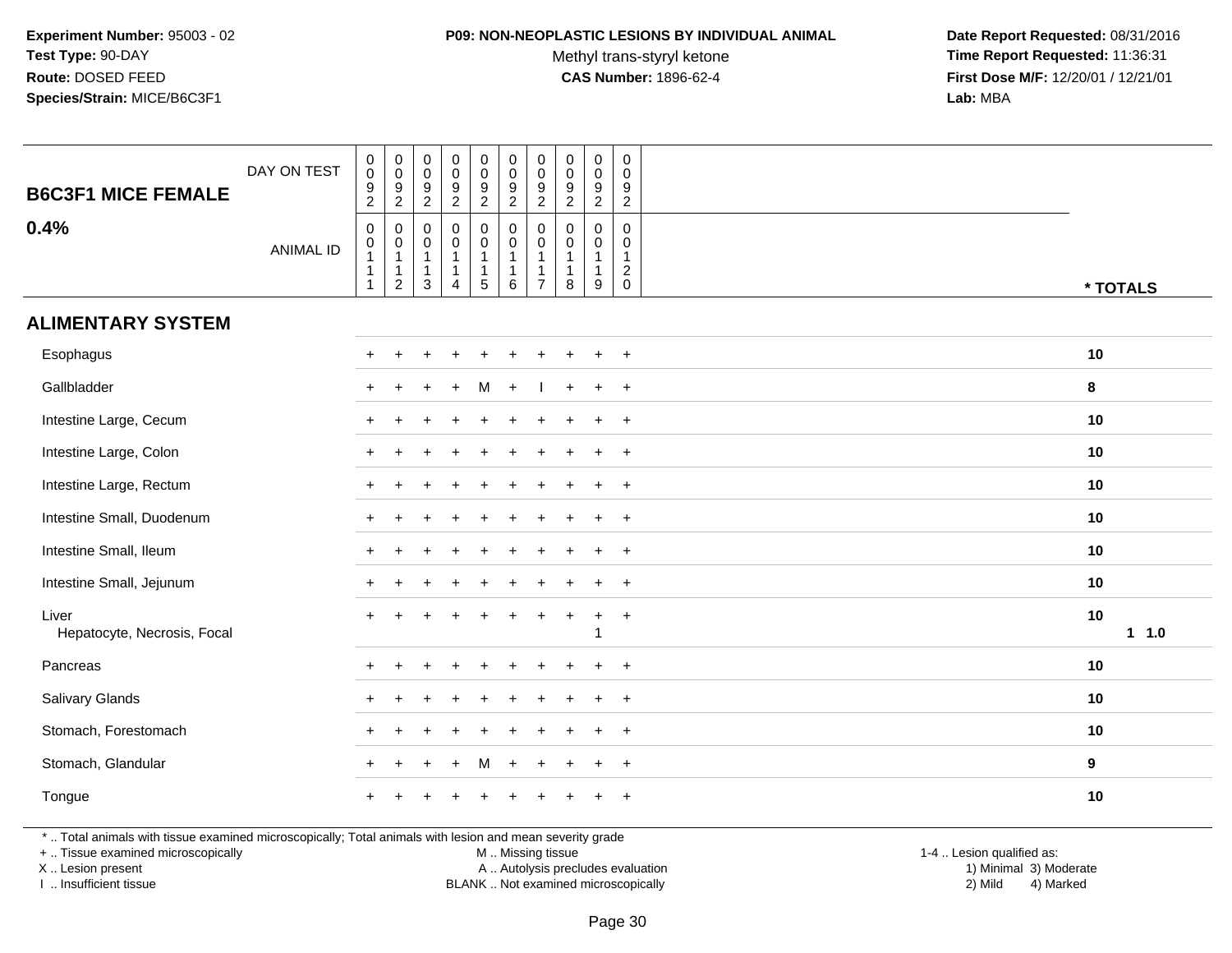### **P09: NON-NEOPLASTIC LESIONS BY INDIVIDUAL ANIMAL**

Methyl trans-styryl ketone<br>CAS Number: 1896-62-4

| <b>B6C3F1 MICE FEMALE</b>                                                                                                                                                                     | DAY ON TEST      | $\begin{smallmatrix} 0\\0 \end{smallmatrix}$<br>$\frac{9}{2}$ | $_{\rm 0}^{\rm 0}$<br>$\frac{9}{2}$                                | $\pmb{0}$<br>$\overline{0}$<br>$\frac{9}{2}$                                 | $\boldsymbol{0}$<br>$\ddot{\mathbf{0}}$<br>$\boldsymbol{9}$<br>$\overline{2}$ | $_{\rm 0}^{\rm 0}$<br>$\frac{9}{2}$                             | $\begin{smallmatrix} 0\\0 \end{smallmatrix}$<br>$\frac{9}{2}$ | $\mathbf 0$<br>$\mathbf 0$<br>9<br>$\overline{2}$ | $\begin{smallmatrix} 0\\0 \end{smallmatrix}$<br>$\frac{9}{2}$ | 0<br>$\mathbf 0$<br>$\boldsymbol{9}$<br>$\overline{2}$    | $\mathsf{O}\xspace$<br>$\mathbf 0$<br>$9\,$<br>$\overline{2}$               |                                                                                                                                                         |  |
|-----------------------------------------------------------------------------------------------------------------------------------------------------------------------------------------------|------------------|---------------------------------------------------------------|--------------------------------------------------------------------|------------------------------------------------------------------------------|-------------------------------------------------------------------------------|-----------------------------------------------------------------|---------------------------------------------------------------|---------------------------------------------------|---------------------------------------------------------------|-----------------------------------------------------------|-----------------------------------------------------------------------------|---------------------------------------------------------------------------------------------------------------------------------------------------------|--|
| 0.4%                                                                                                                                                                                          | <b>ANIMAL ID</b> | $\pmb{0}$<br>$\pmb{0}$<br>1<br>1<br>$\mathbf{1}$              | $\mathbf 0$<br>0<br>$\mathbf{1}$<br>$\mathbf{1}$<br>$\overline{2}$ | $\mathbf 0$<br>$\mathbf 0$<br>$\overline{1}$<br>$\mathbf{1}$<br>$\mathbf{3}$ | $\mathbf 0$<br>$\mathbf 0$<br>1<br>4                                          | $\mathbf 0$<br>$\mathbf 0$<br>$\mathbf{1}$<br>$\mathbf{1}$<br>5 | $\pmb{0}$<br>$\mathsf 0$<br>$\mathbf{1}$<br>1<br>$\,6\,$      | $\Omega$<br>$\Omega$<br>-1<br>$\overline{7}$      | $\mathbf 0$<br>0<br>$\mathbf{1}$<br>$\mathbf{1}$<br>8         | 0<br>$\mathbf 0$<br>$\mathbf{1}$<br>1<br>$\boldsymbol{9}$ | $\mathbf 0$<br>$\mathbf 0$<br>$\mathbf{1}$<br>$\overline{c}$<br>$\mathbf 0$ | * TOTALS                                                                                                                                                |  |
| <b>CARDIOVASCULAR SYSTEM</b>                                                                                                                                                                  |                  |                                                               |                                                                    |                                                                              |                                                                               |                                                                 |                                                               |                                                   |                                                               |                                                           |                                                                             |                                                                                                                                                         |  |
| <b>Blood Vessel</b>                                                                                                                                                                           |                  |                                                               |                                                                    |                                                                              |                                                                               |                                                                 |                                                               |                                                   |                                                               |                                                           |                                                                             | 10                                                                                                                                                      |  |
| Heart                                                                                                                                                                                         |                  |                                                               |                                                                    |                                                                              |                                                                               |                                                                 |                                                               |                                                   |                                                               | +                                                         | $\ddot{}$                                                                   | 10                                                                                                                                                      |  |
| <b>ENDOCRINE SYSTEM</b>                                                                                                                                                                       |                  |                                                               |                                                                    |                                                                              |                                                                               |                                                                 |                                                               |                                                   |                                                               |                                                           |                                                                             |                                                                                                                                                         |  |
| <b>Adrenal Cortex</b><br>Subcapsular, Hyperplasia, Focal                                                                                                                                      |                  | -1                                                            | -1                                                                 | $\mathbf 1$                                                                  | $\ddot{}$<br>$\mathbf 1$                                                      | $\overline{1}$                                                  | $\mathbf{1}$                                                  | $\mathbf 1$                                       | $\overline{1}$                                                | $\overline{1}$                                            | $\overline{+}$<br>$\overline{1}$                                            | 10<br>$10$ $1.0$                                                                                                                                        |  |
| Adrenal Medulla                                                                                                                                                                               |                  |                                                               |                                                                    |                                                                              |                                                                               |                                                                 |                                                               |                                                   |                                                               |                                                           | $+$                                                                         | 10                                                                                                                                                      |  |
| Islets, Pancreatic                                                                                                                                                                            |                  |                                                               |                                                                    |                                                                              |                                                                               |                                                                 |                                                               |                                                   |                                                               | ÷                                                         | $+$                                                                         | 10                                                                                                                                                      |  |
| Parathyroid Gland                                                                                                                                                                             |                  |                                                               |                                                                    |                                                                              | м                                                                             | M                                                               |                                                               |                                                   |                                                               |                                                           | $\ddot{}$                                                                   | 8                                                                                                                                                       |  |
| <b>Pituitary Gland</b>                                                                                                                                                                        |                  |                                                               |                                                                    |                                                                              |                                                                               |                                                                 |                                                               |                                                   |                                                               | $+$                                                       | $\blacksquare$                                                              | 6                                                                                                                                                       |  |
| <b>Thyroid Gland</b>                                                                                                                                                                          |                  |                                                               |                                                                    |                                                                              |                                                                               |                                                                 |                                                               |                                                   |                                                               | $+$                                                       | $+$                                                                         | 10                                                                                                                                                      |  |
| <b>GENERAL BODY SYSTEM</b>                                                                                                                                                                    |                  |                                                               |                                                                    |                                                                              |                                                                               |                                                                 |                                                               |                                                   |                                                               |                                                           |                                                                             |                                                                                                                                                         |  |
| <b>NONE</b>                                                                                                                                                                                   |                  |                                                               |                                                                    |                                                                              |                                                                               |                                                                 |                                                               |                                                   |                                                               |                                                           |                                                                             |                                                                                                                                                         |  |
| <b>GENITAL SYSTEM</b>                                                                                                                                                                         |                  |                                                               |                                                                    |                                                                              |                                                                               |                                                                 |                                                               |                                                   |                                                               |                                                           |                                                                             |                                                                                                                                                         |  |
| <b>Clitoral Gland</b>                                                                                                                                                                         |                  |                                                               |                                                                    |                                                                              |                                                                               |                                                                 |                                                               |                                                   |                                                               |                                                           |                                                                             | 9                                                                                                                                                       |  |
| Ovary                                                                                                                                                                                         |                  |                                                               |                                                                    |                                                                              |                                                                               |                                                                 |                                                               |                                                   |                                                               |                                                           | $+$                                                                         | 10                                                                                                                                                      |  |
| *  Total animals with tissue examined microscopically; Total animals with lesion and mean severity grade<br>+  Tissue examined microscopically<br>X  Lesion present<br>I  Insufficient tissue |                  |                                                               |                                                                    |                                                                              |                                                                               |                                                                 |                                                               |                                                   | M  Missing tissue                                             |                                                           |                                                                             | 1-4  Lesion qualified as:<br>1) Minimal 3) Moderate<br>A  Autolysis precludes evaluation<br>BLANK  Not examined microscopically<br>2) Mild<br>4) Marked |  |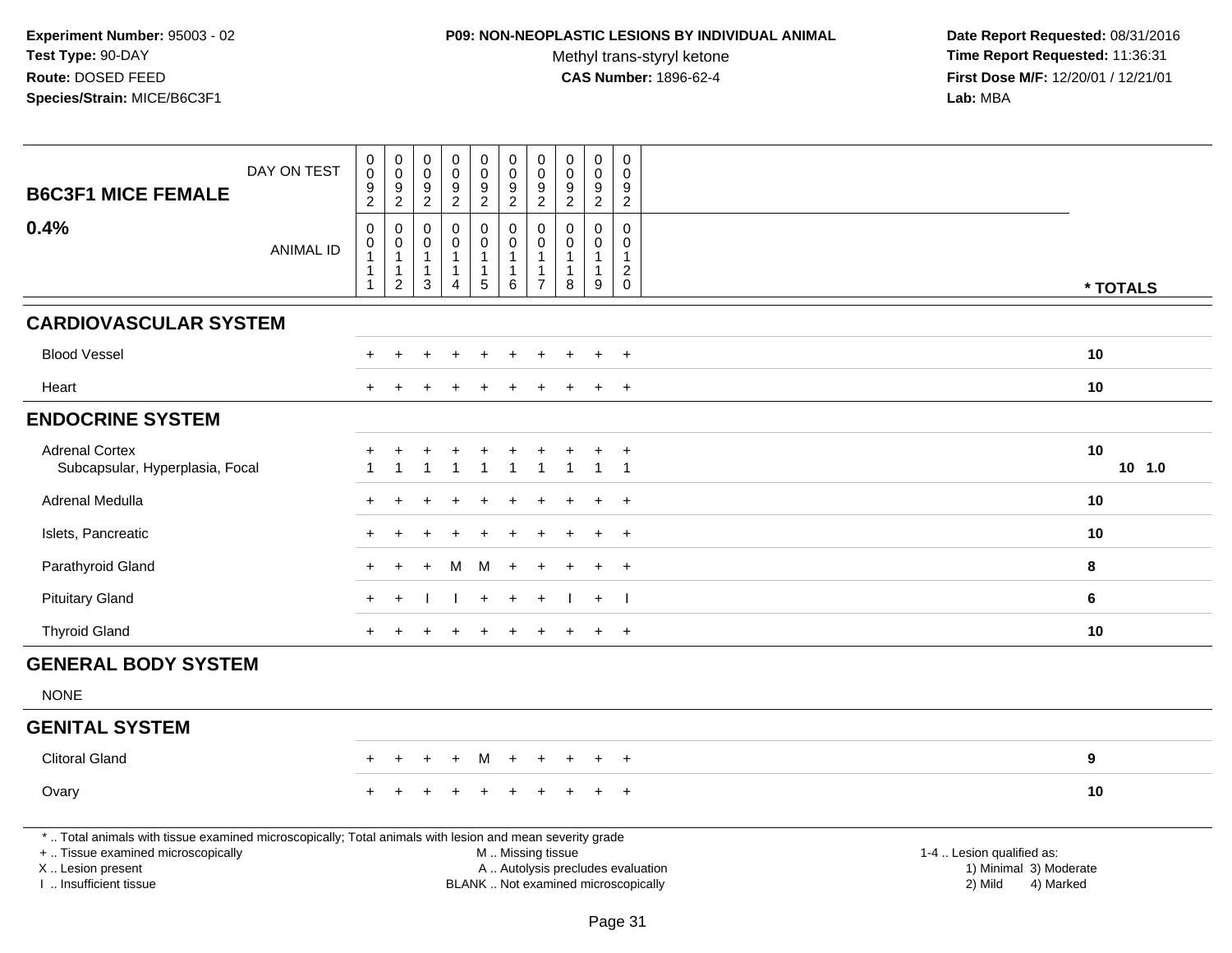### **P09: NON-NEOPLASTIC LESIONS BY INDIVIDUAL ANIMAL**

Methyl trans-styryl ketone<br>CAS Number: 1896-62-4

| DAY ON TEST<br><b>B6C3F1 MICE FEMALE</b>                                                                                                                                                      | $\pmb{0}$<br>$\overline{0}$<br>$\boldsymbol{9}$<br>$\overline{2}$                      | $\pmb{0}$<br>$\mathsf{O}\xspace$<br>$9\,$<br>2                   | $\pmb{0}$<br>$\mathsf 0$<br>$\boldsymbol{9}$<br>2    | $\pmb{0}$<br>$\ddot{\mathbf{0}}$<br>$\boldsymbol{9}$<br>$\overline{2}$      | $\mathbf 0$<br>$\ddot{\mathbf{0}}$<br>$\frac{9}{2}$                          | $\pmb{0}$<br>$\ddot{\mathbf{0}}$<br>$\frac{9}{2}$ | $\pmb{0}$<br>$\pmb{0}$<br>$\frac{9}{2}$                              | $\pmb{0}$<br>$\mathsf{O}\xspace$<br>$\frac{9}{2}$                        | $\pmb{0}$<br>$\mathbf 0$<br>$\boldsymbol{9}$<br>$\overline{2}$ | $\,0\,$<br>$\mathbf 0$<br>$\boldsymbol{9}$<br>$\overline{2}$ |                                                                             |  |
|-----------------------------------------------------------------------------------------------------------------------------------------------------------------------------------------------|----------------------------------------------------------------------------------------|------------------------------------------------------------------|------------------------------------------------------|-----------------------------------------------------------------------------|------------------------------------------------------------------------------|---------------------------------------------------|----------------------------------------------------------------------|--------------------------------------------------------------------------|----------------------------------------------------------------|--------------------------------------------------------------|-----------------------------------------------------------------------------|--|
| 0.4%<br><b>ANIMAL ID</b>                                                                                                                                                                      | $\boldsymbol{0}$<br>$\begin{smallmatrix}0\\1\end{smallmatrix}$<br>-1<br>$\overline{1}$ | 0<br>$\pmb{0}$<br>$\mathbf{1}$<br>$\mathbf{1}$<br>$\overline{c}$ | $\mathbf 0$<br>$\mathbf 0$<br>$\mathbf{1}$<br>1<br>3 | 0<br>$\mathsf 0$<br>$\mathbf{1}$<br>$\mathbf{1}$<br>$\overline{\mathbf{4}}$ | $\mathsf 0$<br>$\mathbf 0$<br>$\mathbf{1}$<br>$\mathbf{1}$<br>$\overline{5}$ | 0<br>$\pmb{0}$<br>1<br>1<br>6                     | 0<br>$\mathbf 0$<br>$\mathbf{1}$<br>$\overline{1}$<br>$\overline{7}$ | $\mathbf 0$<br>$\pmb{0}$<br>$\mathbf{1}$<br>$\mathbf{1}$<br>8            | $\mathbf 0$<br>0<br>$\mathbf 1$<br>1<br>9                      | $\mathbf 0$<br>$\pmb{0}$<br>$\mathbf{1}$<br>$^2_{\rm 0}$     | * TOTALS                                                                    |  |
| <b>Uterus</b><br>Endometrium, Hyperplasia, Cystic                                                                                                                                             | $\mathbf{1}$                                                                           | +<br>$\mathbf{1}$                                                | $\overline{1}$                                       | $\ddot{}$<br>$\mathbf{1}$                                                   | $\ddot{}$                                                                    | $\ddot{}$<br>$\mathbf{1}$                         | $\overline{1}$                                                       | $\overline{1}$                                                           | $\ddot{}$<br>$\overline{1}$                                    | $\ddot{}$                                                    | 10<br>8 1.0                                                                 |  |
| <b>HEMATOPOIETIC SYSTEM</b>                                                                                                                                                                   |                                                                                        |                                                                  |                                                      |                                                                             |                                                                              |                                                   |                                                                      |                                                                          |                                                                |                                                              |                                                                             |  |
| <b>Bone Marrow</b>                                                                                                                                                                            |                                                                                        | $\div$                                                           |                                                      |                                                                             | $\div$                                                                       | $\ddot{}$                                         |                                                                      |                                                                          | $\ddot{}$                                                      | $\overline{+}$                                               | 10                                                                          |  |
| Lymph Node, Mandibular                                                                                                                                                                        |                                                                                        |                                                                  |                                                      |                                                                             |                                                                              |                                                   |                                                                      |                                                                          | $\ddot{}$                                                      | $\ddot{}$                                                    | 10                                                                          |  |
| Lymph Node, Mesenteric                                                                                                                                                                        |                                                                                        |                                                                  |                                                      |                                                                             |                                                                              |                                                   |                                                                      |                                                                          | $\ddot{}$                                                      | $\ddot{}$                                                    | 10                                                                          |  |
| Spleen                                                                                                                                                                                        |                                                                                        |                                                                  |                                                      |                                                                             |                                                                              |                                                   |                                                                      |                                                                          |                                                                | $\overline{+}$                                               | 10                                                                          |  |
| Thymus<br>Atrophy<br><b>Necrosis</b>                                                                                                                                                          | $+$                                                                                    | $\div$<br>$\mathbf{1}$                                           | $\overline{1}$                                       | -1                                                                          |                                                                              |                                                   |                                                                      | 1                                                                        | ÷<br>1                                                         | $\ddot{}$                                                    | 10<br>$3 - 1.0$<br>2, 1.0                                                   |  |
| <b>INTEGUMENTARY SYSTEM</b>                                                                                                                                                                   |                                                                                        |                                                                  |                                                      |                                                                             |                                                                              |                                                   |                                                                      |                                                                          |                                                                |                                                              |                                                                             |  |
| <b>Mammary Gland</b>                                                                                                                                                                          |                                                                                        |                                                                  |                                                      | $\ddot{}$                                                                   | $\ddot{}$                                                                    | $\ddot{}$                                         |                                                                      |                                                                          | $\ddot{}$                                                      | $+$                                                          | 10                                                                          |  |
| <b>Skin</b>                                                                                                                                                                                   |                                                                                        |                                                                  |                                                      |                                                                             |                                                                              |                                                   |                                                                      |                                                                          | $\ddot{}$                                                      | $\overline{+}$                                               | 10                                                                          |  |
| <b>MUSCULOSKELETAL SYSTEM</b>                                                                                                                                                                 |                                                                                        |                                                                  |                                                      |                                                                             |                                                                              |                                                   |                                                                      |                                                                          |                                                                |                                                              |                                                                             |  |
| Bone                                                                                                                                                                                          | $+$                                                                                    | $\ddot{}$                                                        |                                                      | $\pm$                                                                       | $\pm$                                                                        | $\div$                                            | $\pm$                                                                |                                                                          | $\ddot{}$                                                      | $^{+}$                                                       | 10                                                                          |  |
| <b>NERVOUS SYSTEM</b>                                                                                                                                                                         |                                                                                        |                                                                  |                                                      |                                                                             |                                                                              |                                                   |                                                                      |                                                                          |                                                                |                                                              |                                                                             |  |
| <b>Brain</b>                                                                                                                                                                                  |                                                                                        |                                                                  |                                                      | $\ddot{}$                                                                   | $\ddot{}$                                                                    | $\ddot{}$                                         |                                                                      |                                                                          | $+$                                                            | $+$                                                          | 10                                                                          |  |
| *  Total animals with tissue examined microscopically; Total animals with lesion and mean severity grade<br>+  Tissue examined microscopically<br>X  Lesion present<br>I. Insufficient tissue |                                                                                        |                                                                  |                                                      |                                                                             |                                                                              | M  Missing tissue                                 |                                                                      | A  Autolysis precludes evaluation<br>BLANK  Not examined microscopically |                                                                |                                                              | 1-4  Lesion qualified as:<br>1) Minimal 3) Moderate<br>2) Mild<br>4) Marked |  |